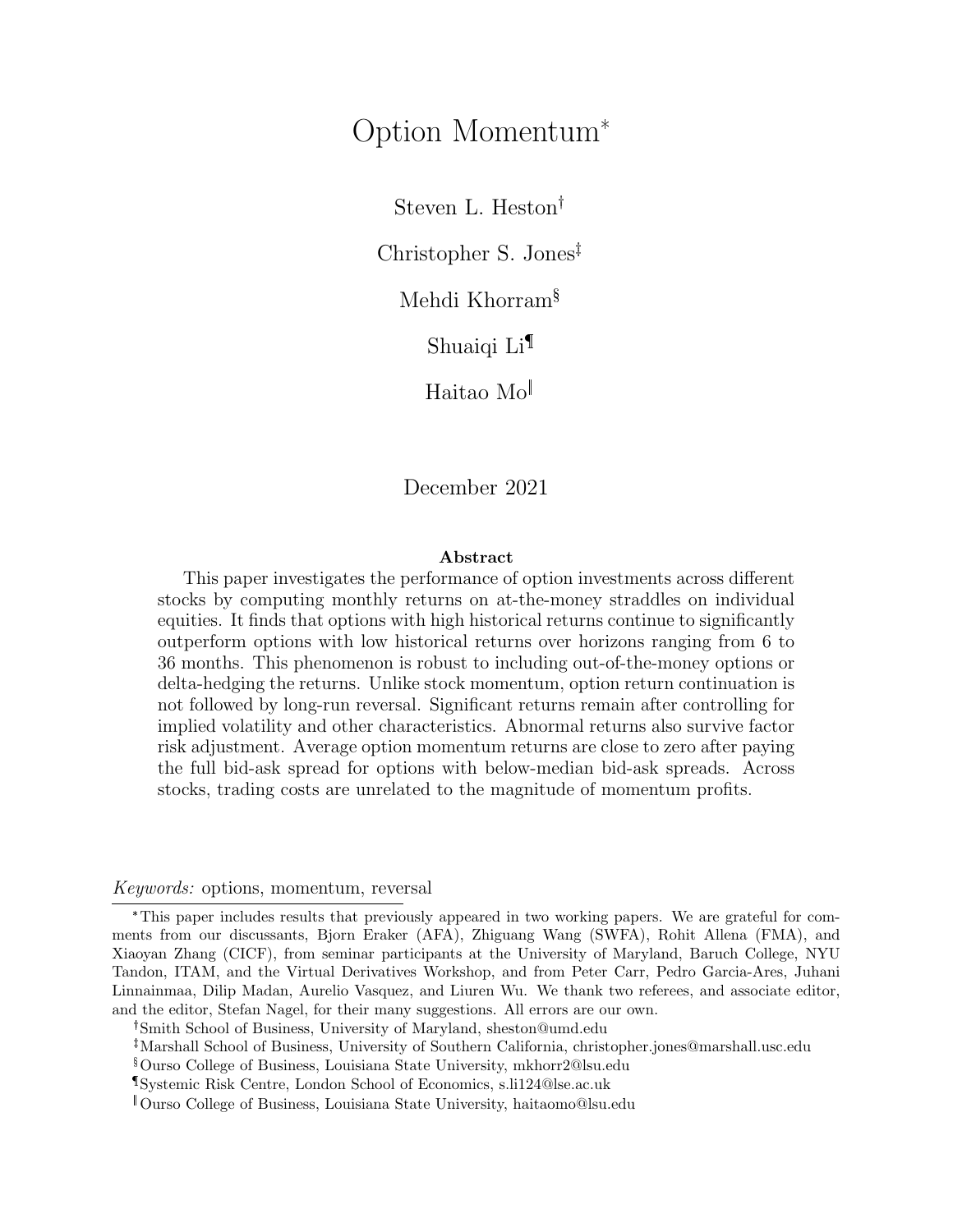# 1 Introduction

Momentum, the tendency for assets that have earned above-average returns in the past to continue to outperform in the future, is one of the most pervasive and widely studied financial market anomalies. While the original study of Jegadeesh and Titman (1993) focused solely on U.S. common stock returns, the phenomenon has been found in global stocks (Rouwenhorst 1998), corporate bonds (Jostova et al. 2013), commodities (Erb and Harvey 2006), and currencies (Okunev and White 2003). Momentum is also found in stock portfolios, including industries (Moskowitz and Grinblatt 1999), countries (Richards 1997), and long/short factors (Ehsani and Linnainmaa 2021; Gupta and Kelly 2019). In this paper we ask whether or not momentum exists within the options market.

We focus on the returns of delta-neutral straddles on individual equities but also consider other strategies based on model-free VIX portfolios and dynamic hedging. Straddles, which combine approximately equal positions in a put and a call with the same maturity and strike price, are constructed to set each straddle's overall delta to zero. The result is a strategy whose returns are approximately invariant to the performance of the underlying stock, which implies that the performance of a straddle-based momentum portfolio will be essentially unrelated to any momentum in the underlying stocks.

We find that momentum is a far stronger phenomenon in options than it is in other asset classes, with a pre-cost Sharpe ratio at least three times higher than that of the standard cross-sectional momentum strategy for stocks. We also find, similar to stocks, that onemonth returns tend to reverse over the following month, though this result is less robust to different methods for computing option returns. In contrast to stocks, there is no evidence of long-term reversal in option returns.

Momentum is stable over our sample, significant in every five-year subsample and in almost all subgroups formed on the basis of firm size, stock or option liquidity, analyst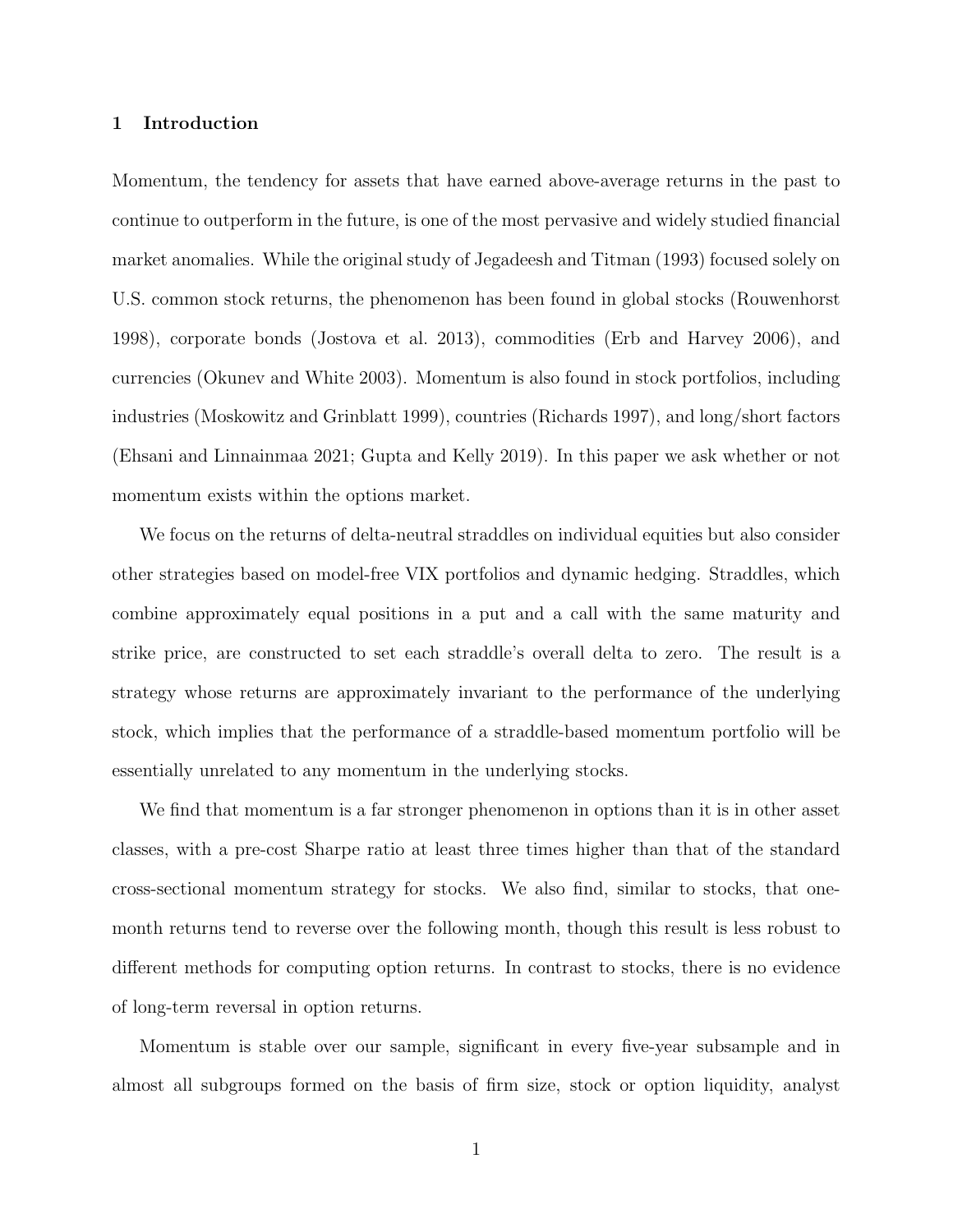coverage, and credit rating. After controlling for other characteristics in Fama-MacBeth regressions, or after factor adjustment using the model of Horenstein et al. (2019), momentum remains highly significant.

The momentum strategy based on the past year of returns, with an annualized Sharpe ratio of 1.53, offers strong risk-adjusted returns. Furthermore, momentum returns are positively skewed, with a relatively modest maximum drawdown relative to their mean returns or relative to the drawdowns of alternative option strategies. Thus, the large average returns we document do not appear to accompany the type of crash risk that Daniel and Moskowitz (2016) show exists for stock momentum portfolios.

Transactions costs lower the performance of the momentum and reversal strategies, but both remain profitable under reasonable assumptions if strategies are modified to reduce the effects of these costs. These modifications include forming portfolios from straddles with more extreme past returns (deciles rather than quintiles), discarding straddles constructed from options with large bid-ask spreads, and combining the momentum and reversal signals into a single composite strategy. Surprisingly, we find no relation between the strength of the momentum effect and the bid-ask spreads of the firm's options.

Following advances in the stock momentum literature, we also examine several other types of momentum. We find that the so-called "time series momentum" strategy of Moskowitz et al. (2012) delivers returns that are very similar to the standard cross-sectional strategy. Options also display momentum at the industry level, similar to the findings of Moskowitz and Grinblatt (1999) for stocks, and in factor portfolios, echoing similar results by Ehsani and Linnainmaa (2021) and Gupta and Kelly (2019). We demonstrate, however, that only the standard cross-sectional momentum strategy survives pairwise spanning tests. Industry momentum returns can be explained by the standard cross-sectional momentum factor, while the reverse is not true. While factor momentum appears to be distinct from the other forms of momentum we consider, its average return does not survive factor adjustment with respect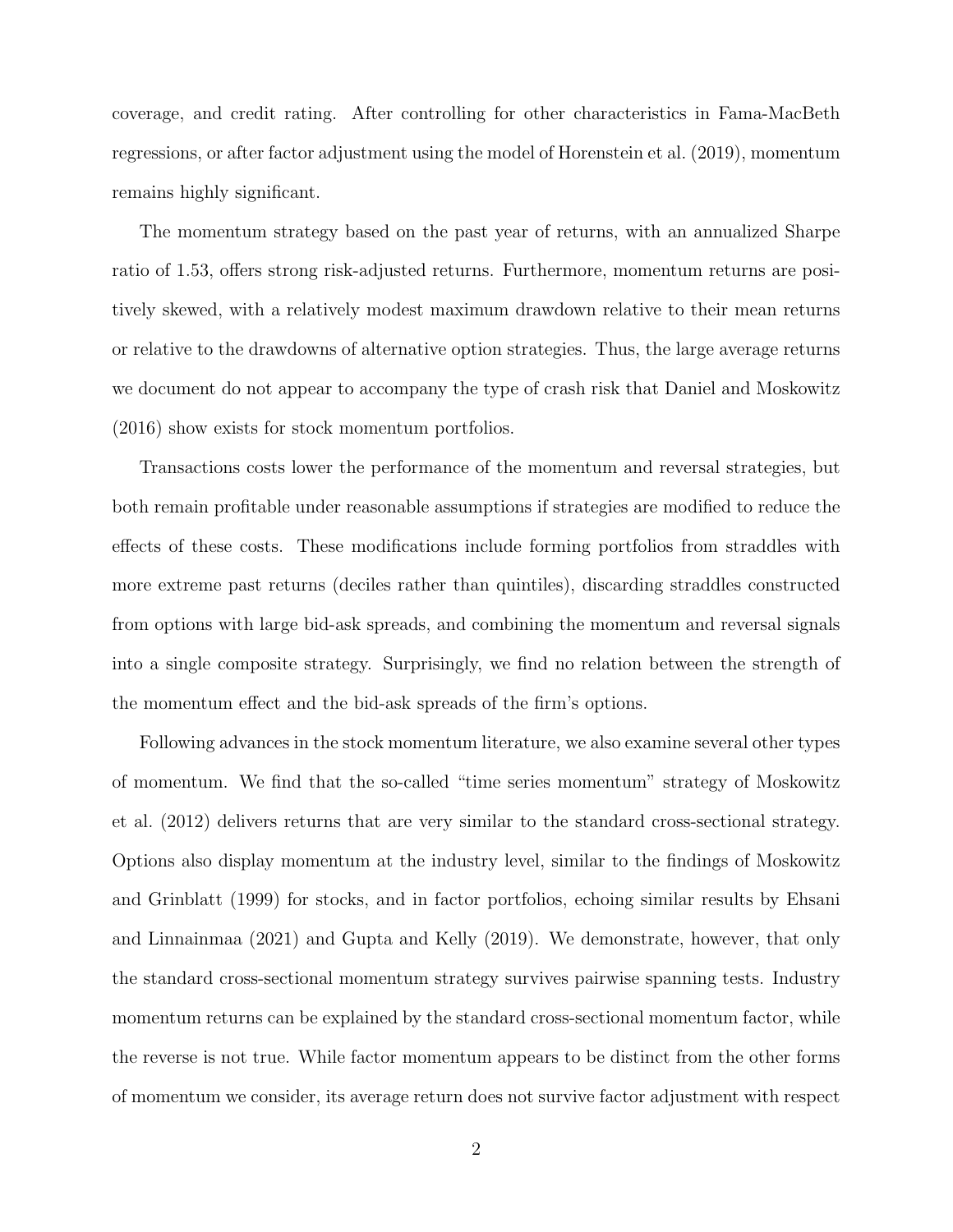to the Horenstein et al. (2019) model or our extension of it.

Again borrowing from the stock momentum literature, we examine a number of potential explanations of our findings. The behavioral models proposed to explain stock momentum do so by producing underreaction (Barberis et al. 1998, Grinblatt and Han 2005), delayed overreaction (Daniel et al. 1998), or a mixture of both (Hong and Stein 1999). Potential rational explanations include cross-sectional variation in unconditional expected returns (e.g., Conrad and Kaul 1998), time-varying risk premia (e.g., Grundy and Martin 2001, Kelly et al. 2020), and compensation for crash risk (Daniel and Moskowitz 2016).

Delayed overreaction can be ruled out given our finding that there is no tendency for options to exhibit long-run reversal. Because we find no evidence of crash risk or negative skewness in momentum returns, it is unlikely that momentum profits represent compensation for those types of risks. We can also rule out that momentum arises purely as a result of cross-sectional variation in unconditional expected returns.

The remaining two hypotheses, underreaction and time-varying risk premia, are impossible to distinguish. We can, however, ask whether momentum profits appear to be the result of time-varying factor risk exposure. Following Grundy and Martin (2001), we examine variation in loadings on market, volatility, and jump risk factors. We find only weak evidence of time-varying betas, and no evidence that risk premia and betas interact in the way necessary to produce the momentum effect.

Our paper is related to a number of studies documenting mispricing in the options market. Stein (1989) shows a tendency for long maturity options on the S&P 100 Index to overreact to changes in short-term volatility. Poteshman (2001) confirms the finding in S&P 500 Index options and also finds evidence of underreaction at shorter horizons. While some of our results are qualitatively similar, our analysis differs in its focus on the cross section of individual equity options. In addition, the momentum pattern we document operates at much longer horizons, ranging from months to years, rather than days, and we find no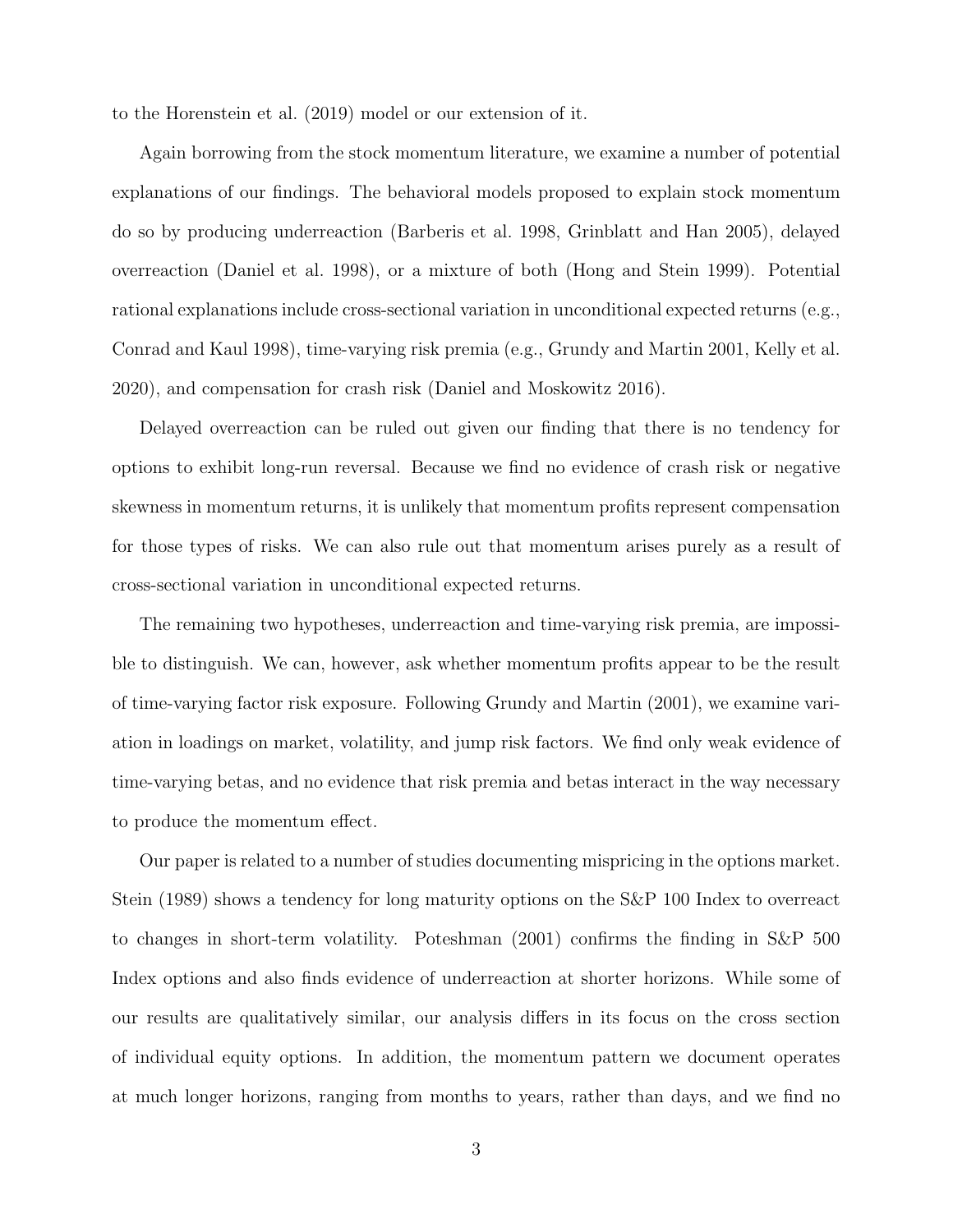evidence of overreaction. Other evidence of behavioral effects in options includes Han (2008), who finds that index option prices are affected by sentiment, while Eisdorfer et al. (2020) find that options are underpriced when there are five weeks, rather than the usual four, between expiration dates. Boyer and Vorkink (2014) find evidence that skewness preferences drive the pricing of individual equity options.

In the broader empirical options literature, we contribute by proposing several new predictors of the returns of individual equity options. Notable contributions of this literature include the historical-implied volatility differential of Goyal and Saretto (2009) and the implied volatility slope of Vasquez (2017), which we find to be the two strongest predictors in our sample. Other papers in this area include Cao and Han (2013), who study idiosyncratic risk and option returns, and Bali and Murray (2013), who analyze the effects of risk-neutral skewness. Cao et al. (2021b) show that the existence of credit default swaps on a firm lowers expected option returns, while Christoffersen et al. (2018) find a negative relation between option liquidity and returns.

Our finding of short-term reversal in option returns relates to the literature on order imbalances in options markets. Muravyev (2016) finds that positive imbalances strongly predict low future returns, and he also shows evidence of option return reversal at the daily frequency. It is possible that monthly option returns are correlated with order imbalances, which could explain the short-term reversal we document in monthly returns. Alternatively, high recent option returns may reduce the capital available to option sellers, leading to more negative (because the sellers are short) risk premia (e.g., He and Krishnamurthy 2013).

We contribute to the larger literature on momentum by showing support for the idea that momentum and reversal are not as strongly linked as is often thought. Lee and Swaminathan (2000), for example, find that long-run reversal among momentum portfolios exists only for certain levels of formation-period trading volume. Conrad and Yavuz (2017) show that the stocks in the momentum portfolio that contribute to the profitability of the momentum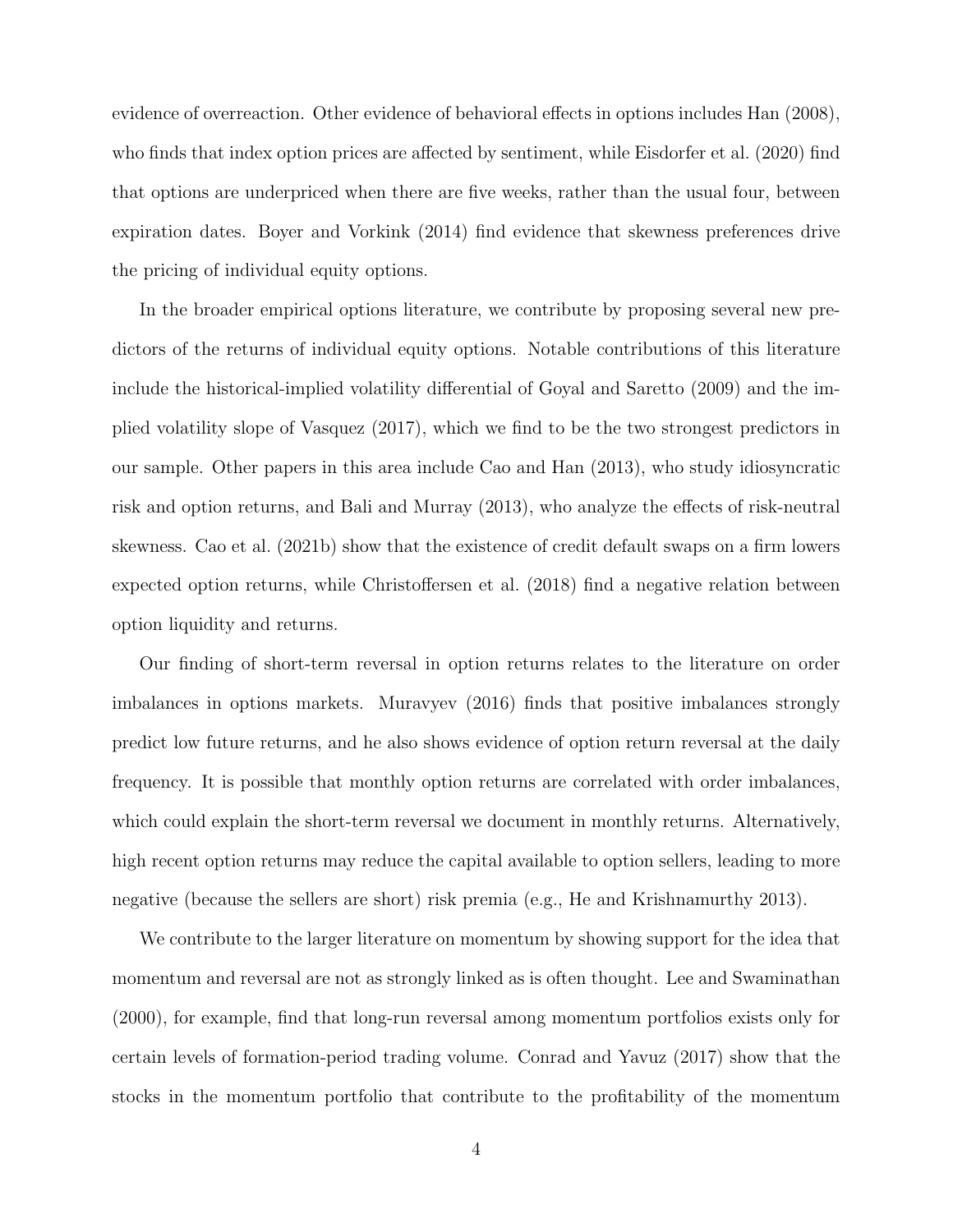trade are different from those that subsequently exhibit long-run reversal. In our sample of straddle returns, we find no evidence of long-run reversal. Rather, option momentum persists over the multi-year horizons at which stocks tend to reverse. This is likely related to the fact that options, as short-lived assets, cannot accumulate mispricing over time in the same way that stocks can.

In the following section we briefly describe the data used in our analysis. Section 3 shows our main results, which focus on the standard cross-sectional momentum and reversal strategies applied to options. Section 4 examines the performance of alternative momentum and reversal strategies, namely time series, industry, and factor-based strategies. In Section 5, we subject these strategies to risk adjustment, check their consistency in the time series and cross section, examine spanning relations between them, and evaluate the impact of transaction costs and margins. Section 6 concludes.

# 2 Data

We obtain call and put prices from the OptionMetrics database, which provides end-of-day bid-ask quotes for options traded on U.S. exchanges. We retain options on common equity only and discard any options with expiration dates that are outside the regular monthly cycle. Using the WRDS link table, we merge this data with CRSP, which we use as the source of stock prices, returns, trading volume, market capitalization, and adjustments for stock splits. The availability of options data restricts our sample period to the interval from January 1996 to June 2019.

Most of our analysis focuses on the performance of zero delta straddles, which combine a put and a call with the same strike price and expiration date. Our sample construction is designed to balance two competing priorities. The first is that the options in our sample are actively traded, so that the returns that we calculate are valid. The second priority is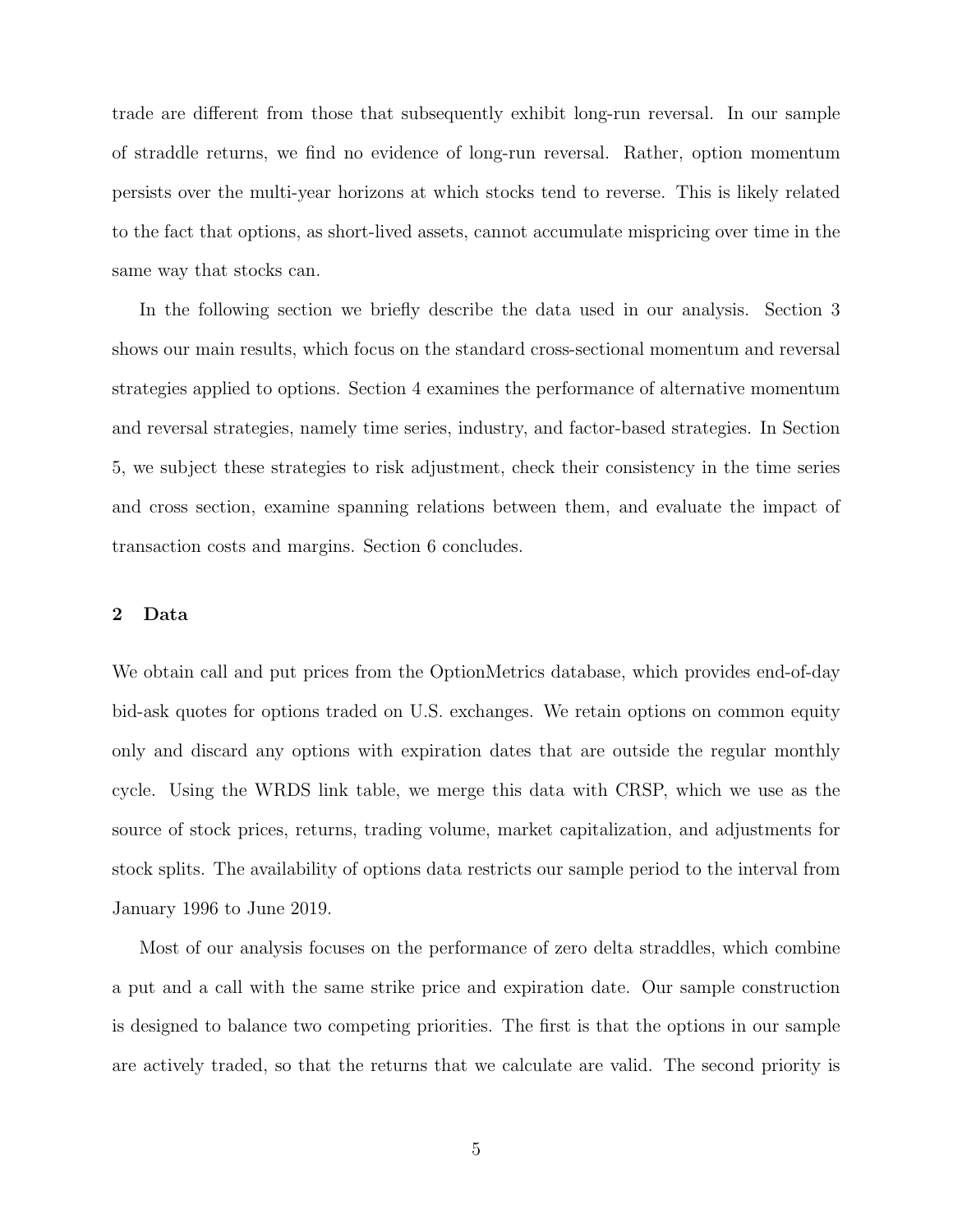that our sample is large enough to deliver statistically meaningful results. Unfortunately, liquidity filters, such as a requirement that open interest be nonzero, tend to reduce the sample size, putting these two priorities in conflict.

We strike a balance between these two concerns by imposing the positive open interest filter only during the holding period. This is where it is most important that the returns we work with are accurate, as biases or errors here will contaminate the performance measures we focus on. By dropping the open interest filter in the formation period, which is in some cases several years long, we increase the sample size by up to 50%. While the returns used in the formation period will perhaps be less meaningful, any noise or bias in the returns used here should if anything bias our findings toward the null of no predictability.

On each expiration  $day^1$ , we select two matching call/put pairs for each stock, where all calls and puts expire in the following month. One is the pair whose call delta is closest to 0.5. The other uses the same criteria but requires that both the put and the call have positive open interest on the day they are selected. In either case, if the call delta is less than 0.25 or greater than 0.75, we discard the observation. Thus, the sample targets options that are at-the-money and does not include contracts that are deep in-the-money or out-of-the-money.

From each pair, we form a zero delta straddle. This entails holding the call and put with weights that are proportional to  $-\Delta_P C$  and  $\Delta_C P$ , respectively, where C (P) is the bid-ask midpoint of the call (put) and  $\Delta$  denotes the option's delta.<sup>2</sup> The constant of proportionality is chosen such that the weights sum to one. Note that both weights are always positive and are typically close to 50/50.

To ensure that the strategies we consider are reasonably liquid, we discard any straddle in which the weighted average bid/ask spread of the call and put is greater than 50% of

<sup>&</sup>lt;sup>1</sup> Prior to 2015, stock option expiration dates were Saturdays. The de facto expiration date was the prior trading date, which is the date we use.

<sup>2</sup>We use the deltas provided by OptionMetrics, which are computed using a binomial tree. The method used should coincide with the Black-Scholes formula when early exercise is suboptimal.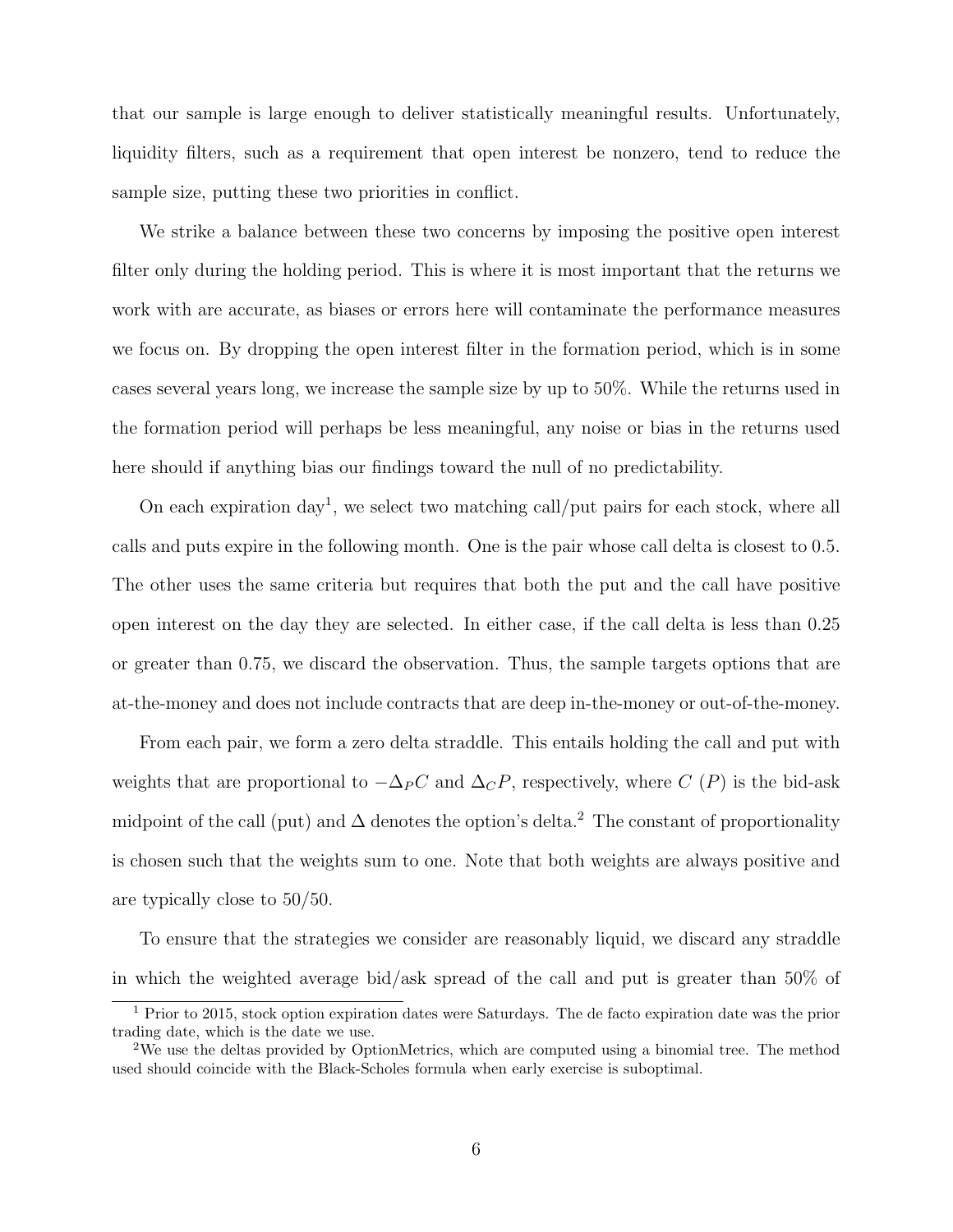midpoint prices. If this occurs, we attempt to replace the straddle with another that is further from at-the-money, as long as the call delta is within the range given above.

Straddle returns are simply the weighted average of the returns on the call and the put. Because we hold straddles to expiration, call and put returns are calculated based on the split-adjusted price of the underlying stock on the expiration date, where split adjustment uses data from CRSP. The initial price of each option is taken as its bid-ask midpoint. Calculating returns in this way ignores the possibility of early exercise, though in untabulated results we find that non-dividend paying stocks, which are unlikely to be exercised early, show almost identical patterns. This is expected given that our analysis focuses on near-the-money options, for which early exercise is rarely optimal.

Our empirical analysis focuses on Goyal and Saretto's (2009) simple strategy benchmark of one-month at-the-money straddles, held to expiration. An alternative benchmark uses the CBOE VIX methodology.<sup>3</sup> When applied to individual equities, the CBOE calls these benchmarks equity-VIX indices, currently published for Apple (ticker symbol: VXAPL), Amazon (ticker symbol: VXAZN), IBM (ticker symbol: VXIBM), Google (ticker symbol: VXGOG), and Goldman Sachs (ticker symbol: VXGS).<sup>4</sup>

In addition to using at-the-money options, the VIX methodology includes out-of-themoney call and put options. When weighted proportionally to the reciprocals of squared strike prices, these options form an equity-VIX benchmark portfolio. At expiration, this option portfolio has a U-shaped payoff, approximating the squared stock return (Carr and Madan 2001). In this sense, the portfolio represents the discounted risk-neutral variance. It is approximately delta neutral, with a delta of zero exactly if a continuum of strikes are available.

To compute a VIX return, we require at least two out-of-the-money calls and two out-

<sup>3</sup>https://cdn.cboe.com/resources/vix/vixwhite.pdf

<sup>4</sup>https://www.prnewswire.com/news-releases/cboe-to-apply-vix-methodology-to-individual-equityoptions-112955759.html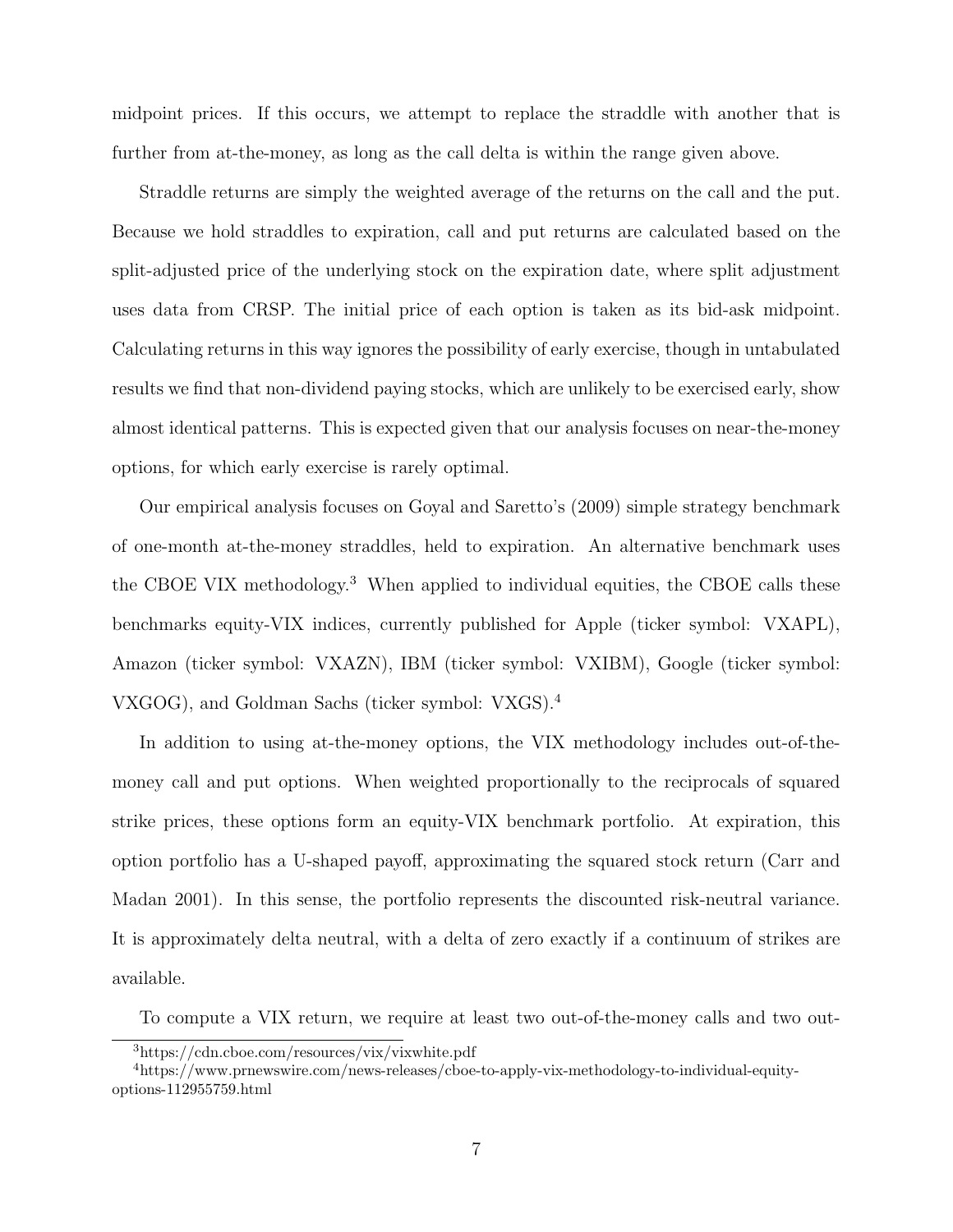of-the-money puts to be observed. Again, the weighted average bid/ask spread of the VIX portfolio must be no greater than 50%, expressed as a percentage of bid-ask midpoints, and only options with positive open interest are included at the start of the holding period. As with straddles, we do include options with zero open interest when computing VIX returns during the formation period. While this does enlarge the sample size, the greater data requirements for VIX returns leads us to relax the requirement used elsewhere that the formation period have no missing observations. Instead, we require that at least two thirds of the months in the formation period (rounding up) have a non-missing VIX return, and we compute the formation period return by averaging those observations.

Following Bakshi and Kapadia (2003), we also consider daily delta-hedging of our option straddles and equity-VIX portfolios. These strategies hold the same portfolios of one-month options to expiration, but they also subtract a portion of excess daily return on the underlying stock using a Black-Scholes delta hedge for each option, where the hedge is rebalanced daily.<sup>5</sup> This dynamic hedging lowers the overall volatility of the strategies.

For all strategies, we compute excess returns by subtracting the one-month Treasury bill rate from data on Ken French's website. All results in the paper use excess returns, though for brevity we typically just refer to them as "returns."

Finally, we extract a number of implied volatilities from the OptionMetrics Volatility Surface File. We compute a one-month at-the-money implied volatility by averaging the values for the 30-day call and put, each with absolute delta equal to 0.5. We follow Goyal and Saretto (2009) by subtracting the rolling one-year historical volatility computed from daily stock returns to obtain their volatility difference measure. A similar implied volatility from 60-day options is used to compute the implied volatility slope of Vasquez (2017). We measure the slope of the implied volatility curve (the "smirk") from one-month options as

<sup>&</sup>lt;sup>5</sup>In some cases, the Black-Scholes delta for an option that we are hedging is missing from the Optionmetrics data files. When this occurs, we estimate a delta using the current stock price and the most recent nonmissing implied volatility for that option.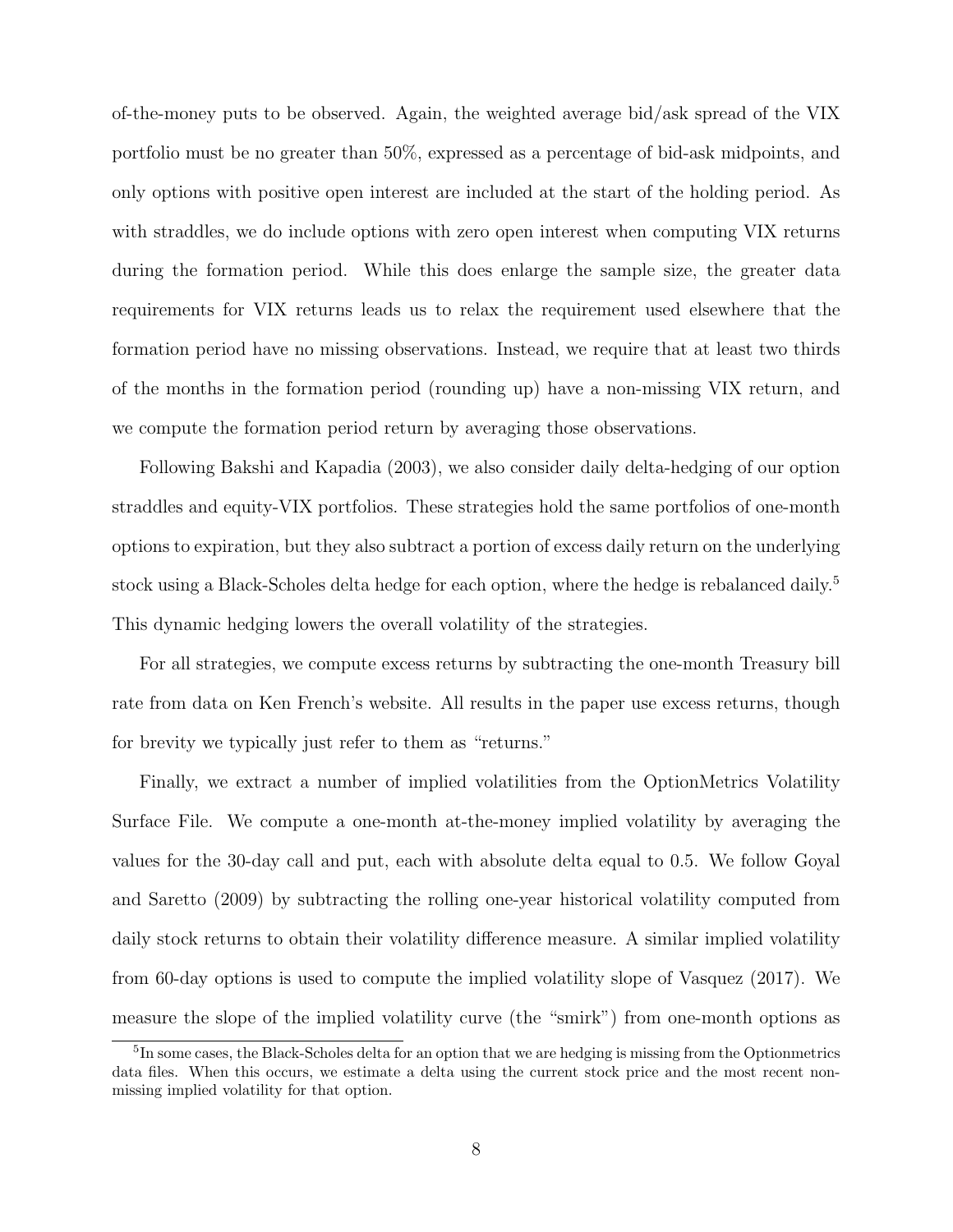the difference between the implied volatility of a 30-day call with delta of 0.3 and the implied volatility of a 30-day put with a delta of -0.3.

Our primary dataset is described in Panel A of Table 1. The dataset contains about 385,000 observations of straddle returns with positive open interest. Given that our sample has 282 months, this translates to 1,369 straddles per month on average. Straddle returns have negative means  $(-5.3\%$  monthly), large standard deviations  $(81\%$  monthly), and substantial positive skewness, as indicated by the low median.

The table further shows that the historical and implied volatilities of the firms in our sample are similar to those reported in prior studies (e.g., Vasquez, 2017). With an average market cap of around \$10.6 billion, the table also shows that optionable firms tend to be larger than average, and analyst coverage is similarly higher than average. The table also reports stock illiquidity, proxied by the average Amihud (2002) illiquidity measure over the past 12 months, and option illiquidity, measured by the weighted average percentage bid-ask spread of the puts and calls in the straddles we examine, also averaged over the past 12 months. Analyst coverage is the number of analysts covering each stock, updated monthly.<sup>6</sup>

To compare the properties of straddle returns and VIX returns, Panel B examines data for which straddle returns and VIX returns are both available. This leads to a smaller sample but makes the comparison between straddle and VIX returns cleaner. We compute these returns both with and without dynamic delta hedging.

The table shows that VIX returns are generally more negative, with higher standard deviation and a longer right tail. For both straddle and VIX returns, dynamic hedging has relatively modest effects on average returns and results in larger reductions, as expected, in standard deviations. The decrease is particularly large for VIX returns, whose U-shaped payoff results in a larger gamma, making dynamic hedging more beneficial. After hedging, straddle and VIX returns are almost identical in terms of standard deviation.

<sup>&</sup>lt;sup>6</sup>The analyst coverage and forecast data are from the  $I/B/E/S$  Unadjusted Summary file.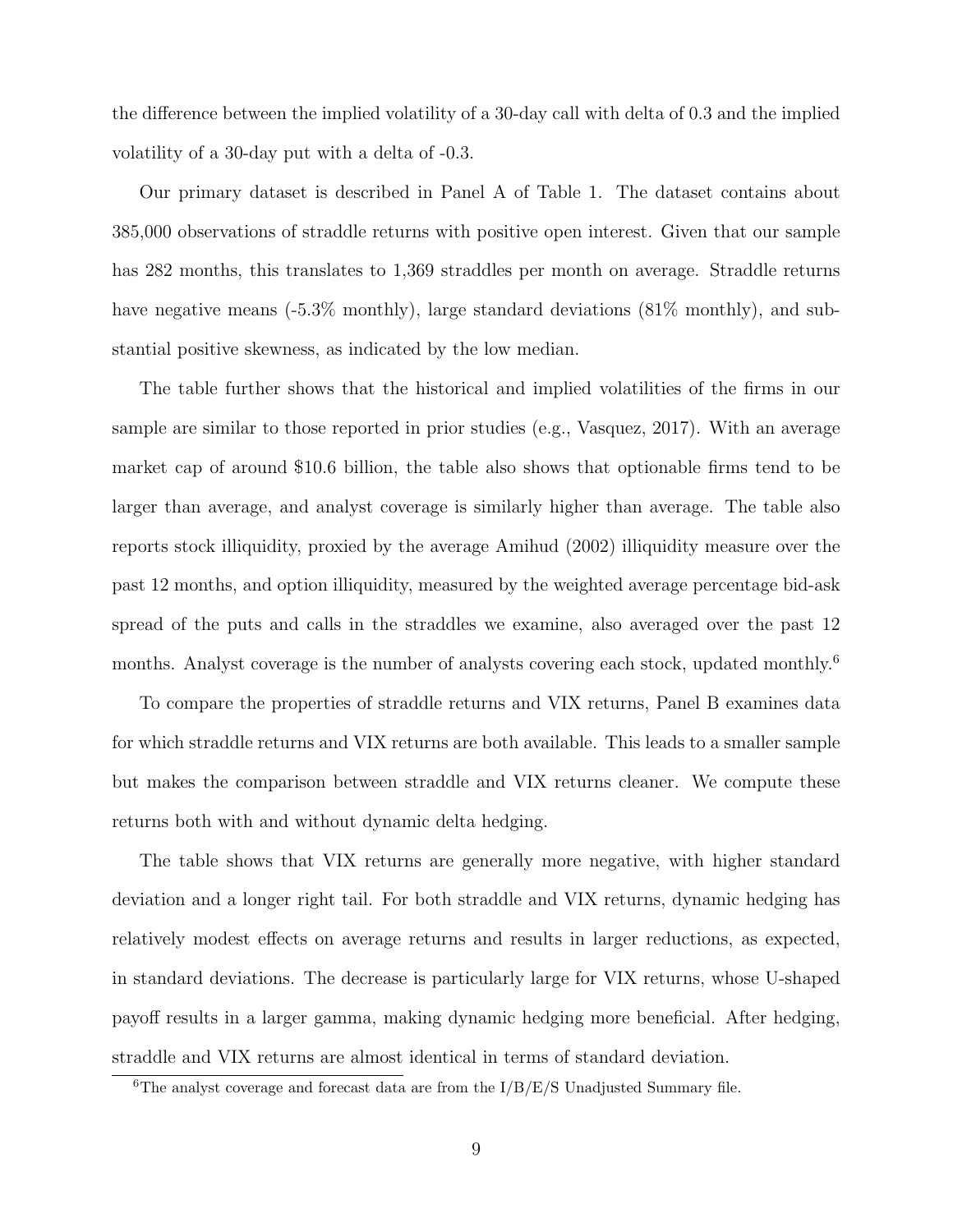## 3 Results

In this section we present our main findings documenting momentum and reversal in straddle returns. We begin with univariate sorts and Fama-MacBeth regression and then add controls for other option return predictors. Next, we examine alternative option return methodologies and longer-horizon return dependence. Finally, we examine the dependence structure more closely, showing the declining importance of returns at longer lags.

## 3.1 Momentum and reversal in the cross section of straddles

Some of our primary results are summarized in Figure 1, which shows slope coefficients from the Fama-MacBeth regression

$$
R_{i,t} = a_{n,t} + b_{n,t} R_{i,t-n} + \epsilon_{i,t},
$$

where  $R_{i,t}$  is the return on a straddle on stock i in month t. Following Fama (1976), we can interpret  $b_{n,t}$  as the excess return on a diversified portfolio of stock straddles with a historical portfolio return of 100% at lag n. In the figure, n determines the placement on the horizontal axis, and the top and bottom panels differ only with respect to the range of lags displayed.

The figure shows that straddle returns in the previous month are likely to be reversed in the following one. While the return at lag two is not predictive of future returns, at lags three and higher the slope coefficient turns positive, indicating momentum rather than reversal. Impressively, the slope coefficients on lags three through 12 are all positive and all statistically significant.

Beyond lag 12, statistical significance wanes, but the slope coefficients remain clearly positive on average. This positive mean continues even beyond lag 100, as shown in the lower panel. While the sample used to estimate coefficients with such long lags is small,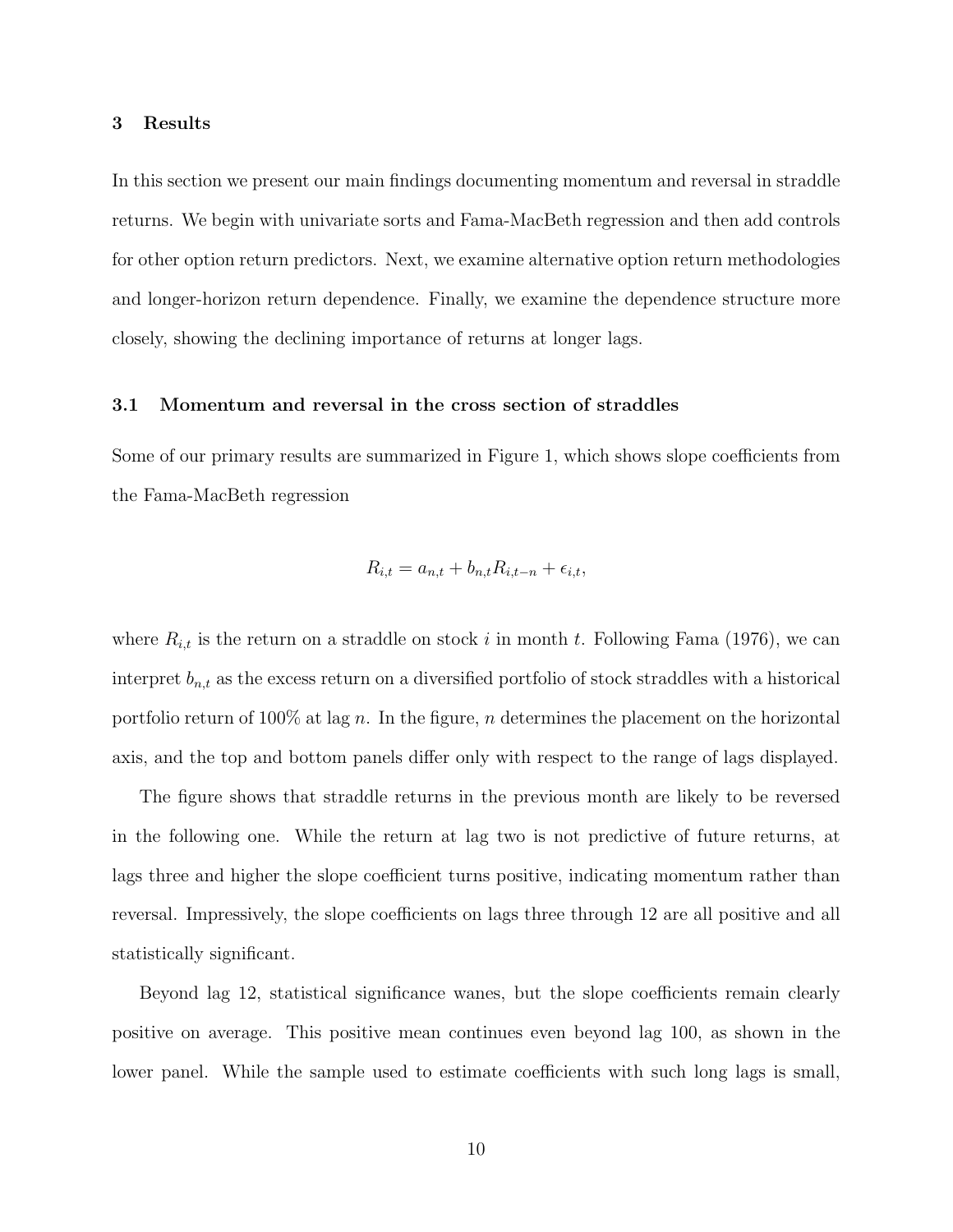both in the time series and the cross section, these results indicate a complete lack of longterm reversal in straddle returns.

As is standard in momentum studies, our primary measure of momentum is based on multiple returns over a formation period that is months to years long. In the momentum literature, these returns are aggregated using standard compounding or simple averaging. We find that the latter approach is preferable due to the extreme volatility of straddle returns, which frequently take values close to -100%. With just one of these values in the formation period, the cumulative return will be close to -100% as well. The result is a large number of cumulative returns clustered around this value, making portfolio sorts less meaningful. Simple averaging reduces the impact of return outliers and makes the momentum signal somewhat more symmetric. Results based on cumulative returns are nevertheless very strong.<sup>7</sup>

Table 2 examines the relation between past and future straddle returns using a variety of different formation periods. We sort firms into quintile portfolios based on average returns in the formation period and report the mean and  $t$ -statistic of each quintile's equally weighted portfolio returns.<sup>8</sup> We also report the long/short high-minus-low portfolio. The holding period remains a single month in all cases.

Given the results from Figure 1, the results are not surprising. We see significant evidence of cross-sectional reversal at lag one and strong momentum for longer formation periods. It is notable that the "classic" momentum strategy, based on lags two to 12, is the strongest, both in terms of average return spread and statistical significance. Nevertheless, it is clear that lags 13 to 24 also offer highly significant predictive information. Even returns at lags 25 to 36 are positively related to current returns, though statistical significance declines

 $7A$  "2 to 12" momentum strategy based on cumulative returns delivers a high-minus-low return of 4.4% per month  $(t=5.94)$ , which is comparable to the values reported in Table 2.

<sup>&</sup>lt;sup>8</sup>We use quintile sorts rather than decile sorts because of the somewhat smaller sample of optionable stocks. Results using deciles are nevertheless very similar, as are terciles.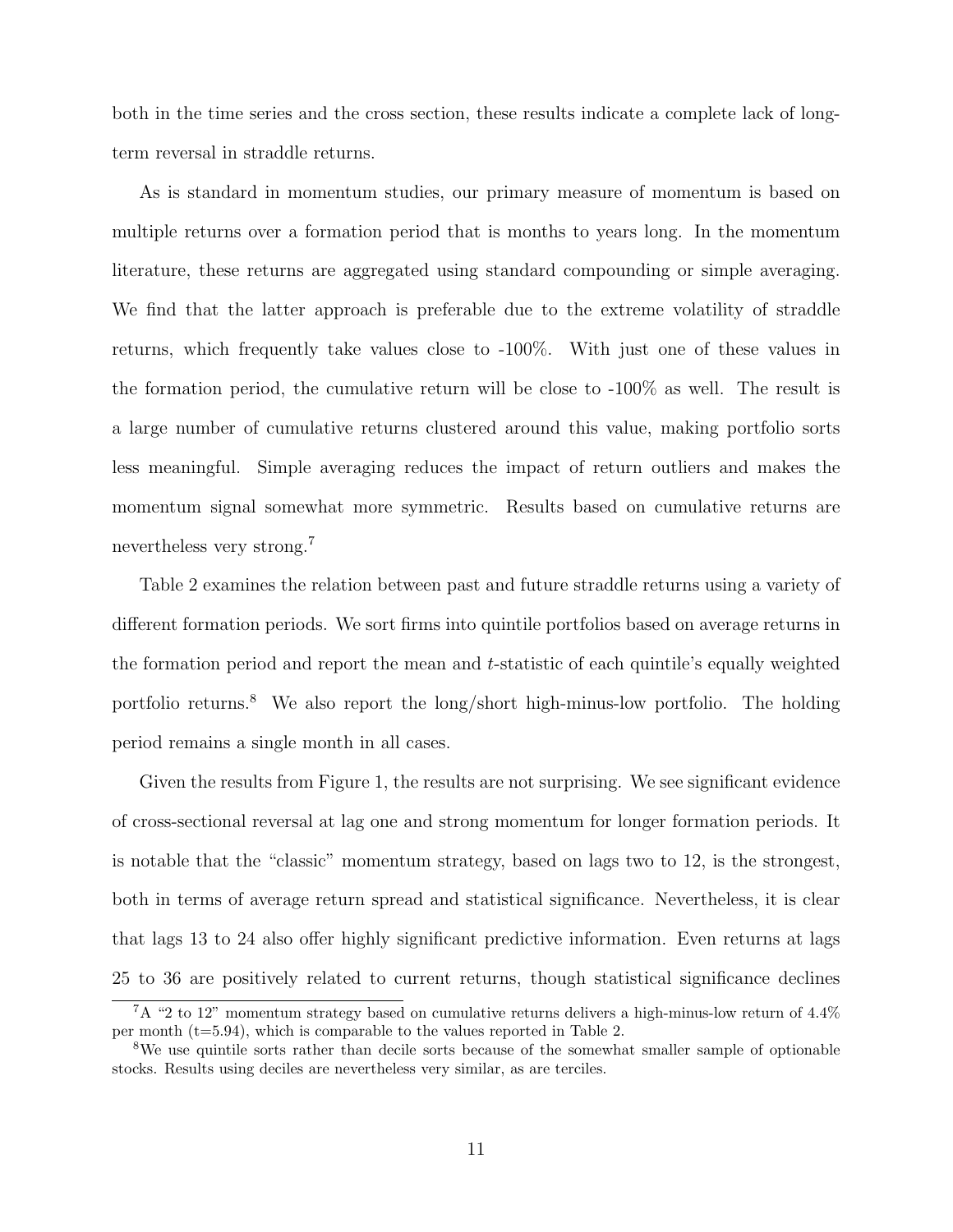somewhat, in part due to the smaller sample of firms with option returns available over those formation periods.<sup>9</sup>

Panel B of Table 2 shows the results of quintile sorts on variables that have already appeared in the empirical options literature. One is the difference between implied and historical volatilities, shown by Goyal and Saretto (2009) to forecast future option returns. Another is the amount of idiosyncratic volatility in the underlying stock, as defined by Cao and Han (2013). Sorting by market cap of the underling firm also generates a spread in straddle returns, as demonstrated first by Cao et al. (2021a). From Vasquez (2017), the slope of the term structure of at-the-money implied volatilities is the fourth measure. The final measure is the slope of the implied volatility curve (the "smirk") from one-month options. This is related to the skewness variable examined by Bali and Murray (2013).

Comparing the two panels of the table, it is clear that momentum offers performance that is close to that of the best predictors from the existing literature, which are the spread between implied volatility and historical volatility (IV-HV) and the term spread in implied volatilities (IV term spread). The reversal strategy, while highly significant statistically, offers returns that are more in line with the strategies with lower return spreads (idiosyncratic volatility and size).

Although the results presented in this table suggest that momentum patterns in straddles roughly mimic those in stocks, it is worth pointing out a critical difference between stock reversal and momentum and the findings reported here. In stocks, a natural interpretation of the reversal strategy is that a period-t price that is "too low" leads to negative returns in period t and positive returns in period  $t + 1$ . The same interpretation does not apply here because the options used to compute the period-t return are different from those used to construct the return in period  $t + 1$ , as the former set expires at the start of period  $t + 1$ .

<sup>9</sup>Momentum and reversal are both qualitatively consistent and always significant if we instead weight by market capitalization or the dollar value of the open interest in the put and the call used to construct the straddle.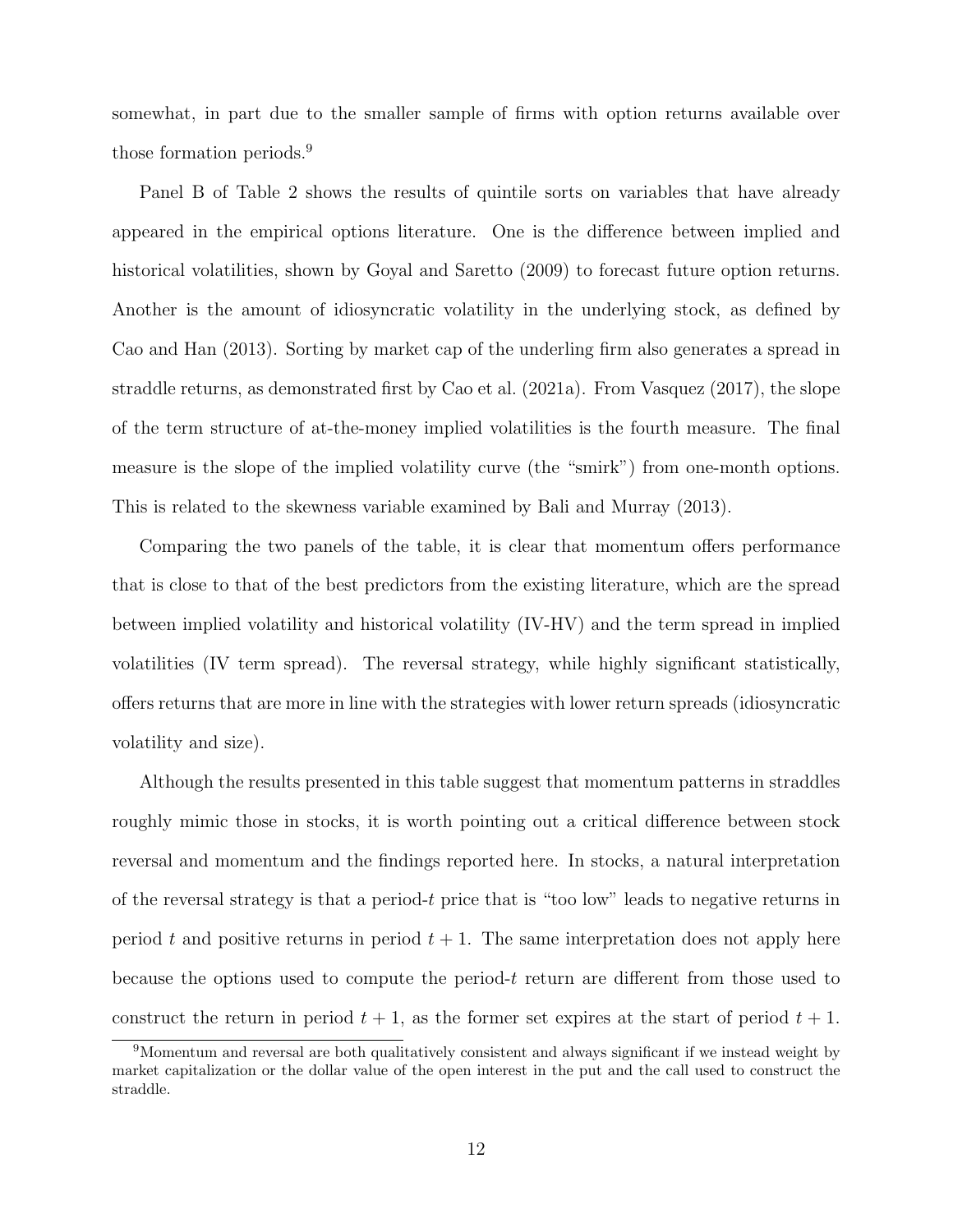Thus, the momentum patterns we document in this paper may more accurately be described as cross-serial correlations, in that all forms of reversal and momentum reflect the returns on some set of options predicting the future returns on a completely different set.

Digging in a little deeper, the straddle return over period  $t$  only depends on option prices at the end of period  $t - 1$ . This is because the final payoff on options held to expiration depends only on the underlying stock price at time t. Thus, if option prices became distorted at the end of period t, this would only impact straddle returns in period  $t+1$ , because periodt returns do not depend on period-t option prices. Thus, short-term reversal is a counterintuitive finding in our option setting, and it cannot arise from simple bid-ask bounce, as studied by Roll (1984). To explain reversal, we would need microstructural biases in options prices that are correlated with past returns on expiring options.

# 3.2 Controlling for other predictors

We next ask whether the predictive ability of past returns remains after controlling for other characteristics. We assess this using Fama-MacBeth regressions, where the controls are the same variables used in Panel B of Table 2.<sup>10</sup>

From the regression results in Table 3, we see that controlling for these characteristics has a relatively minor effect when we focus on the one-month formation period. For longer formation periods, including controls has almost no effect on the coefficient estimates or tstatistics for past returns. Similarly, adding a past return measure to the set of controls has little effect on the coefficient estimates of the controls, though in some cases their statistical significance is reduced. The overall impression given by the table is that past straddle return provides a signal that is fairly unrelated to other predictors.<sup>11</sup>

<sup>10</sup>We use Fama-MacBeth (1973) cross-sectional regressions, instead of panel regression, because crosssectional regressions avoid hindsight bias by computing the slope coefficients using information available before time t.

 $11$ In corresponding results based on panel regressions, the short-run reversal phenomenon disappears, and the control variables mostly lose their statistical significance. The standard "2 to 12" momentum effect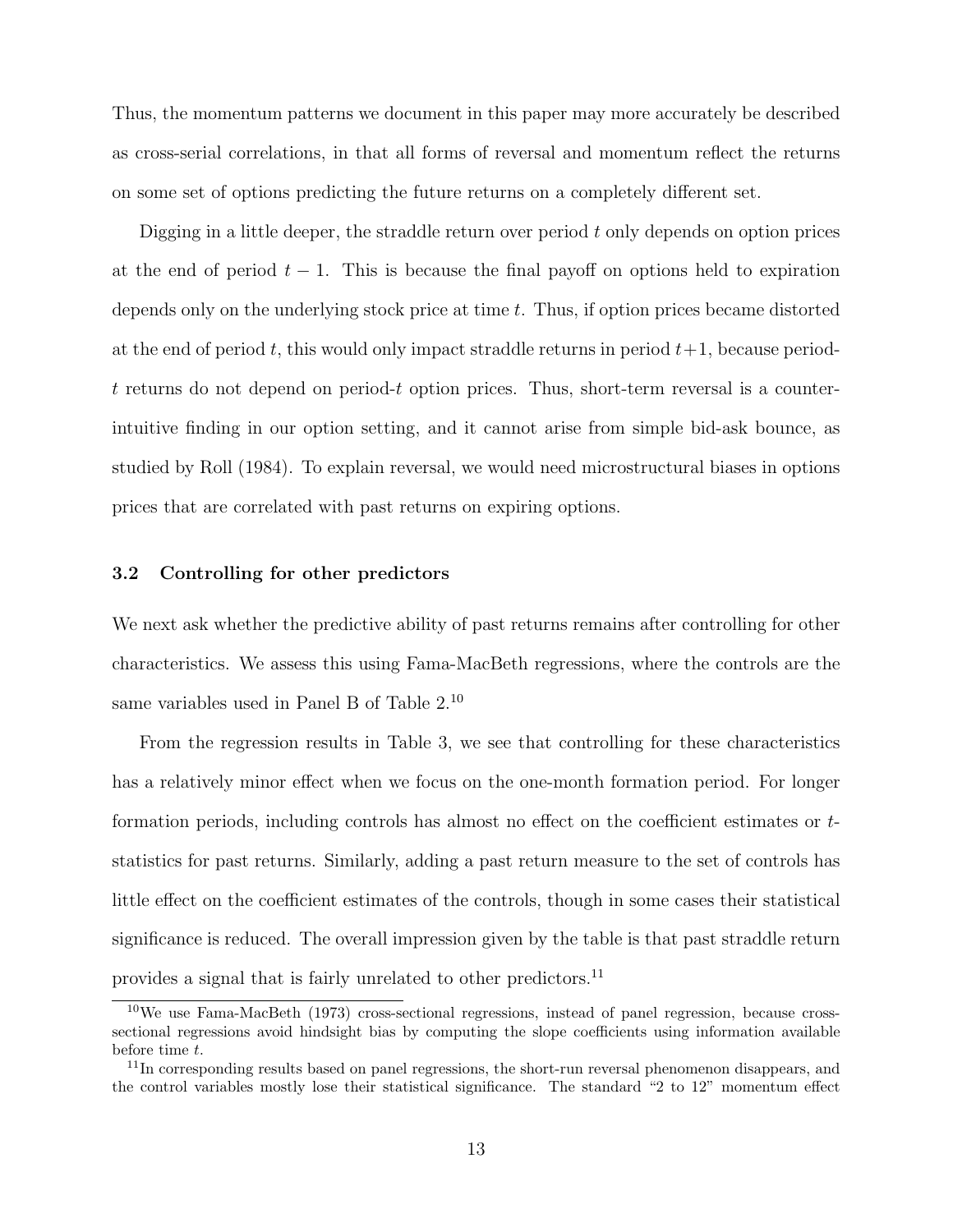# 3.3 Alternatives to the static straddle

To assess the robustness of our option returns, Table 4 compares monthly quintile spreads on at-the-money straddles to quintile spreads on equity-VIX benchmarks, constructed according to the CBOE VIX methodology. Table 4 also compares these static return-to-expiration strategies with delta-hedged versions, which dynamically hedge by trading the underlying stocks using the Black-Scholes delta. This reduces risk by maintaining a zero delta each day, instead of letting the portfolio sensitivity drift during the month.

Table 4 shows that all the momentum strategies are profitable for horizons ranging from 6 to 36 months. The dynamically hedged strategies are usually more profitable and more statistically significant than their static counterparts. For example, the 1-12 month static straddle quintile spread earned 3.64% per month, whereas its daily-hedged counterpart earned 5.59% per month.

The dynamically hedged VIX returns show a pattern of profitable return continuation at all horizons. Dynamically hedged straddles show neither reversal nor continuation with short-term formation periods of 1 or 1-2 months. Both static strategies show reversal with these short formation periods, a pattern that is reminiscent of Lehmann (1990)'s short-term stock return reversal.

Mechanically, the difference between hedged and unhedged returns is due only to a stock trading strategy. To understand this strategy, consider a long straddle position whose delta hedge is rebalanced daily. The positive gamma of the position means that the delta hedge must sell stock following a positive return, which is itself a type of reversal strategy. Since high-frequency stock reversal strategies tend to be profitable (Lehmann 1990), delta hedging increases the average return of a long options strategy. Conversely, delta hedging reduces remains very strong, however, with slightly smaller coefficient estimates. This contrasts strongly with results from the stock momentum literature. Kelly et al. (2020), for example, estimate a coefficient on past returns that is essentially zero when using the panel regression framework.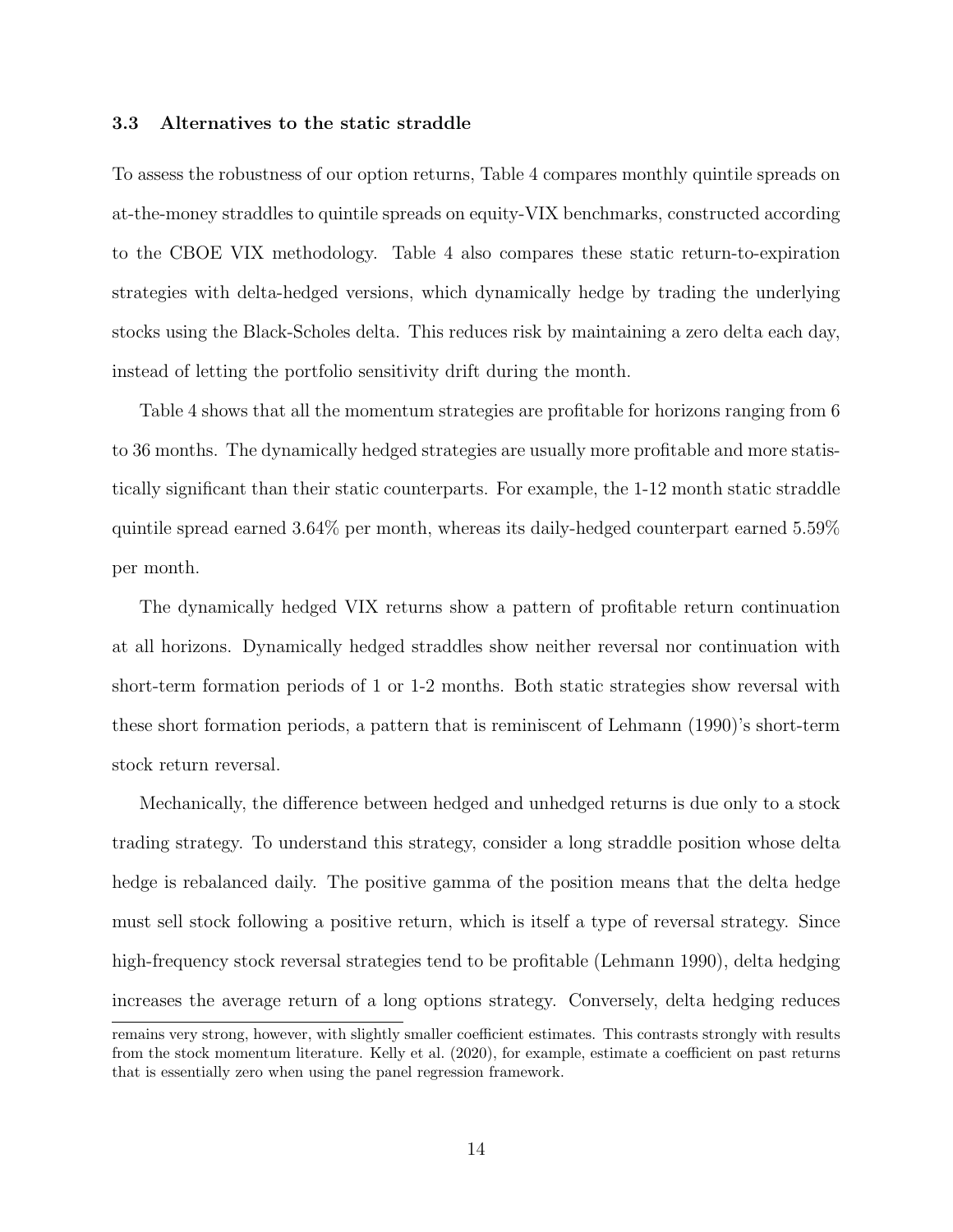the returns of a short options strategy, but by a lesser amount. The difference between the returns on these delta hedges explains the qualitatively different performance of the hedged and unhedged short-term reversal strategies.

Overall, Table 4 shows that option momentum strategies are robustly profitable for all benchmarks when using formation horizons of at least 6 months. The remainder of our paper focuses on the simplest benchmark of static at-the-money straddles.<sup>12</sup>

# 3.4 Signal decay

One important difference between stock and option momentum and reversal patterns appears to be in the long-term persistence of option returns. In stocks, it has been well known since De Bondt and Thaler (1985) that stock returns experience reversal at horizons of 3-5 years. In contrast, Figure 1 suggests that the relation between current and lagged returns remains positive even at lags as long as 10 years.

This finding raises the possibility that momentum arises due to cross-sectional variation in unconditional expected returns, a hypothesis considered for stocks by Lo and MacKinlay (1990), Jegadeesh and Titman (1993), and Conrad and Kaul (1998). While the stock evidence in Jegadeesh and Titman (2001) and Lewellen (2002) appears to undermine this explanation, the possibility remains that it does explain option momentum. As Jegadeesh and Titman (2001) emphasize, if momentum is caused by variation in unconditional return expectations, then current and lagged returns should be similarly related regardless of the length of the lag. In stocks, this implication is contradicted by the presence of long-horizon reversal.

In this section we reexamine long-run persistence and reversal in returns to augment the evidence already presented in Figure 1. We present regressions in which current returns are

<sup>&</sup>lt;sup>12</sup>Understanding the reversal properties of high-frequency option and stock returns remains an interesting topic for market microstructure research.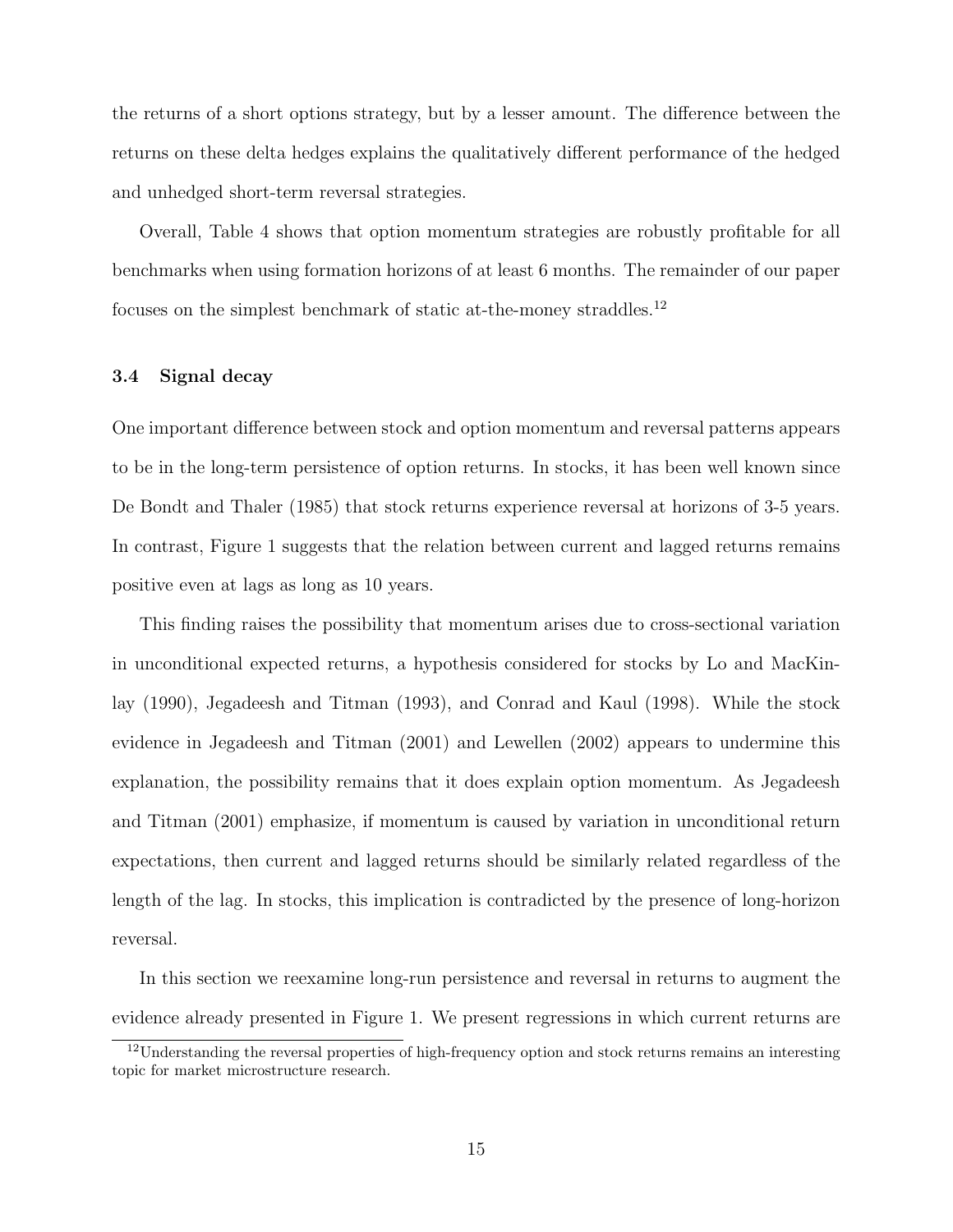regressed on past returns at lags one to 60. As opposed to Figure 1, similar lags are grouped together, which will reduce the number of predictors and also make them less noisy, and which should help reduce the large standard errors apparent in the figure. The regressions will also include multiple predictors, so that we can assess the incremental predictive power of longer-lagged returns relative to shorter lags.

The regression results, shown in Table 5, provide a number of take-aways. First, by comparing regression (1) with the other five regressions in the table, the short-run reversal effect (the coefficient on the lag 1 return) is generally strengthened by the inclusion of past returns at longer lags. Second, the slope coefficients on past returns at longer lags are positive, with only one exception. In most cases these coefficients are at least significant at the 5% level. Including these longer lags also leads to an improvement in fit, as evidenced by higher average adjusted R-squares. Third, the slope coefficients are always most positive for the "2 to 12" past return and generally decline as the lag lengthens. While some individual results are statistically weak, it is most likely because the size of the sample decreases markedly for long lags because we require additional years of past straddle returns to be available. Overall, the table paints a clear picture of momentum profits persisting for up to five years.

We test the declining pattern of slope coefficients formally by reporting p-values from the Patton and Timmermann (2010) test of monotonicity. This is a test of the null hypothesis that the coefficients on different return lags (excluding lag 1) are constant or increasing, the alternative hypothesis being that the coefficients are decreasing. We find strong rejections for several regressions, indicating that longer lags are less important than shorter ones. We fail to reject in regressions that include very long lags (beyond 36 months), which we once again believe is most likely due to a lack of power resulting from too many explanatory variables, a shorter sample, and fewer firms.

In the stock literature, the finding of both momentum and long-term reversal has resulted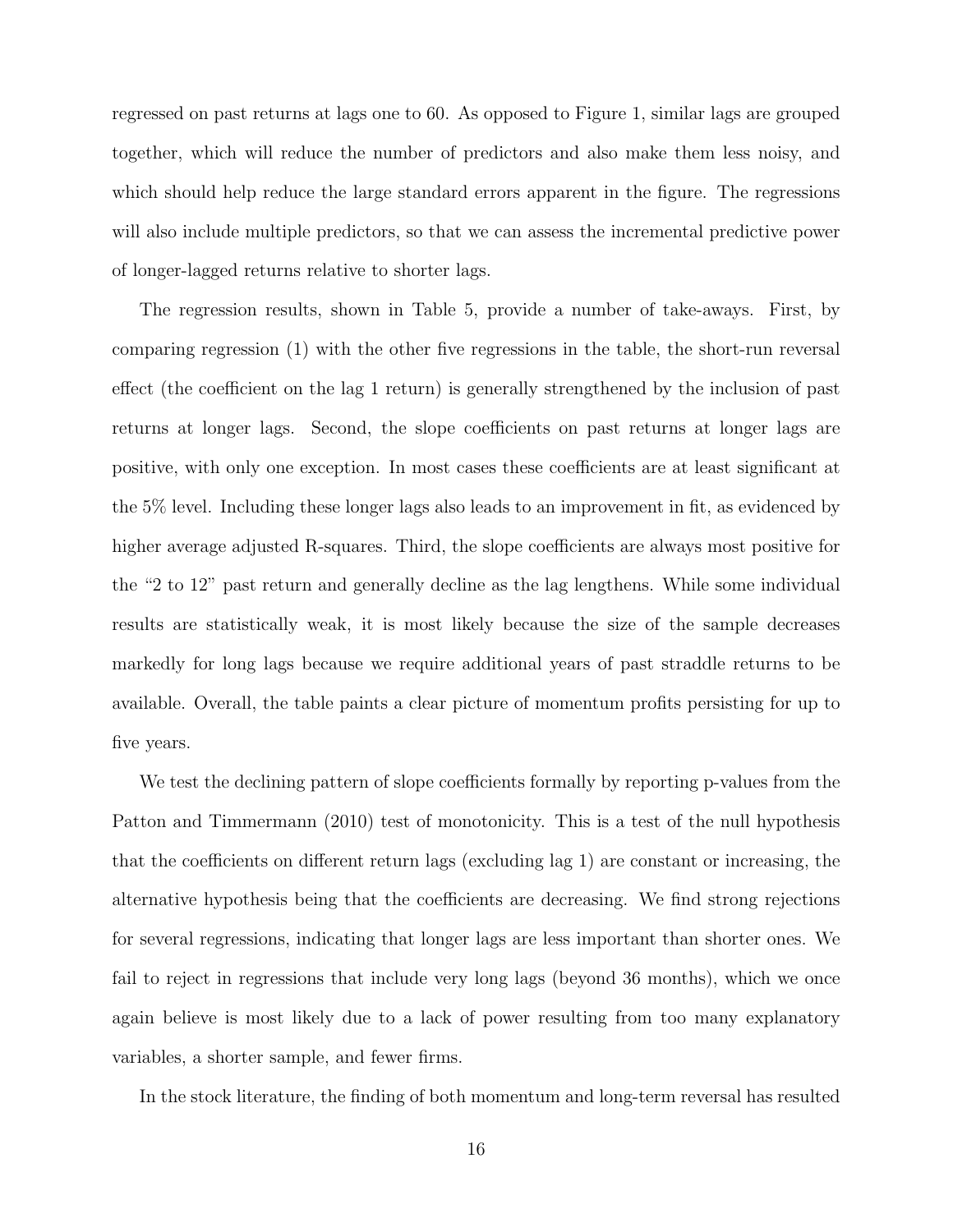in some behavioral explanations centered around the idea of delayed overreaction (e.g., Daniel et al. 1998). The pairing of momentum and long-term reversal is also present in corporate bonds, as shown by Bali et al. (2021). In contrast, the complete lack of any evidence of longterm reversal in option returns appears to be inconsistent with this mechanism. Rather, our results are more consistent with an explanation based on underreaction, which may result from behavioral biases, such as conservatism (Barberis et al. 1998), or from market frictions, such as gradual information diffusion (Hong and Stein 1999).<sup>13</sup> At this point we also cannot rule out the hypothesis that momentum is driven by time-varying risk premia.

If the explanation is in fact underreaction, then it is unlikely to be the result of the disposition effect, which Grinblatt and Han (2005) suggest as a potential cause of stock momentum. The disposition effect implies that investors will tend to hold onto poorly performing position, but it is impossible to do so in our setting given that the short-term nature of the options we analyze forces portfolio turnover via expiration.

Table 5 also implies that variation in unconditional expected returns is not a complete explanation, as more recent returns are clearly more predictive than returns at longer lags. Thus, option momentum must be driven by some form of serial dependence.

## 4 Related strategies

In this section we analyze different alternatives to the standard momentum strategy of Jegadeesh and Titman (1993). These include the "time series momentum" strategy of Moskowitz et al. (2012), the industry momentum strategy of Moskowitz and Grinblatt (1999), and the factor momentum strategy of Gupta and Kelly (2019) and Ehsani and Linnainmaa (2021).

One alternative that we do not consider in detail is stock momentum. The contempo-

<sup>&</sup>lt;sup>13</sup>The Barberis et al. (1998) model also features overreaction, but this is not the mechanism that generates momentum. The full model of Hong and Stein (1999) features overreaction and underreaction, though the "newswatchers only" model only generates underreaction.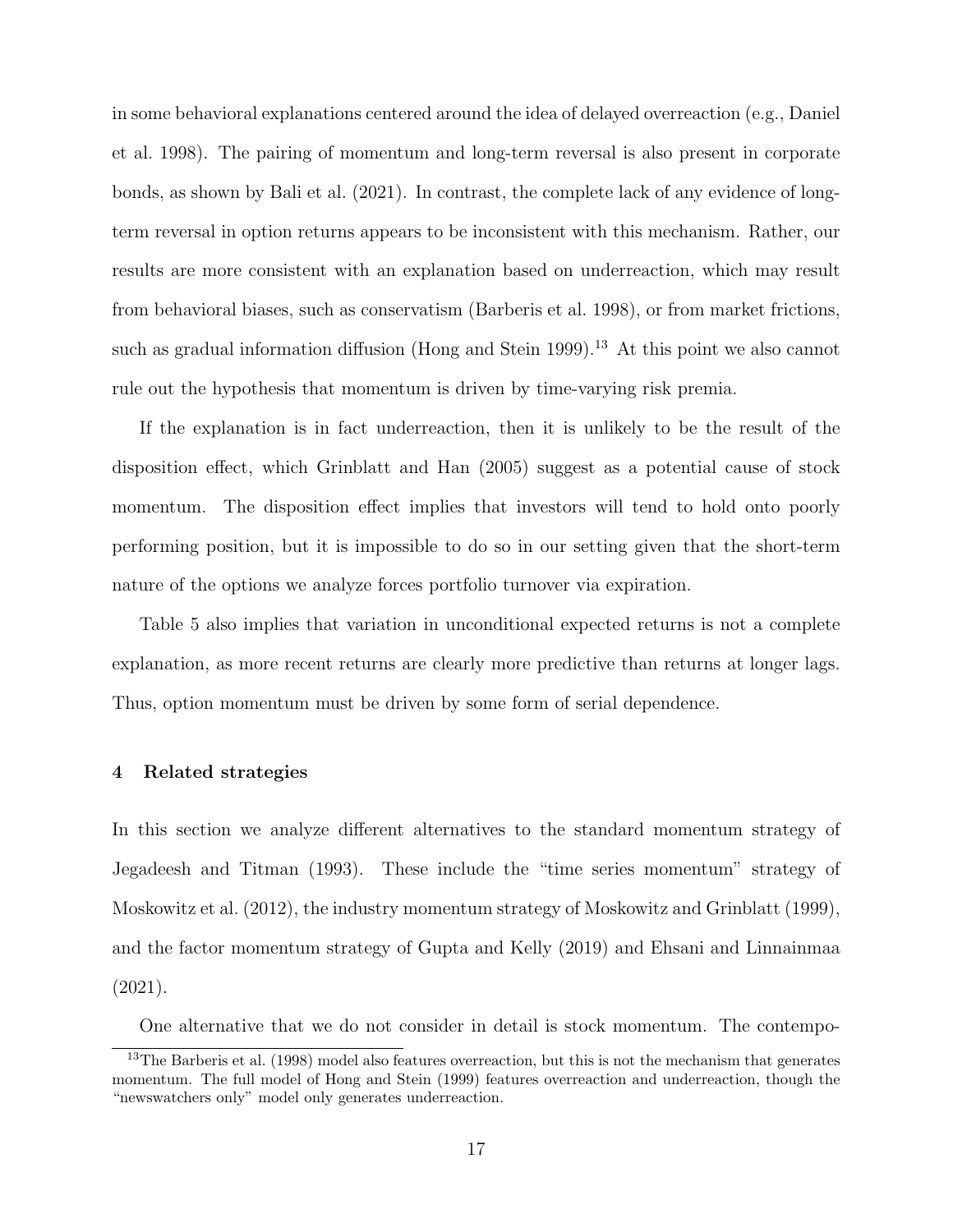raneous correlation between our primary momentum portfolio and the UMD factor from Ken French's website is just -0.061. If we form an equally-weighted momentum strategy, consistent with our straddle portfolios, the correlation is nearly unchanged, at -0.064. When we use the VIX portfolio returns with daily rebalanced deltas, the correlation with equally weighed stock momentum is -0.075. These results confirm that stock and option momentum are distinct findings.

## 4.1 Time series momentum

Using the framework of Lo and MacKinlay (1990), Lewellen (2002) decomposes the classical momentum strategy of Jegadeesh and Titman (1993) and shows that its profitability has three potential sources. One is autocorrelation in a stock's own returns. Another is crosssectional variation in unconditional means, which we believe is ruled out by results in the prior section. The last is negative cross-serial correlation in firm returns. That is, a winner can remain a winner because its own high return forecasts low returns by other firms in the future.

In futures markets, Moskowitz et al. (2012) find that a more successful "time series momentum" strategy is obtained from an alternative portfolio construction that reduces or eliminates the latter two sources. By holding assets based on their past absolute return rather than relative return, we may form a strategy that isolates the own autocorrelation effect. This is useful when autocorrelations and cross-serial correlations are both positive, as the former will contribute to momentum profits while the latter will detract.

Our implementation of time series momentum (TS) follows Goyal and Jegadeesh's (2018) analysis of U.S. stocks. We buy all straddles whose past average excess returns (over some formation period) are positive and short all straddles with negative past average excess returns. We size each position in the strategy at  $\frac{2}{N}$ , where N is the total number of straddles held long or short. Individual positions of \$2/N ensure a total active position (total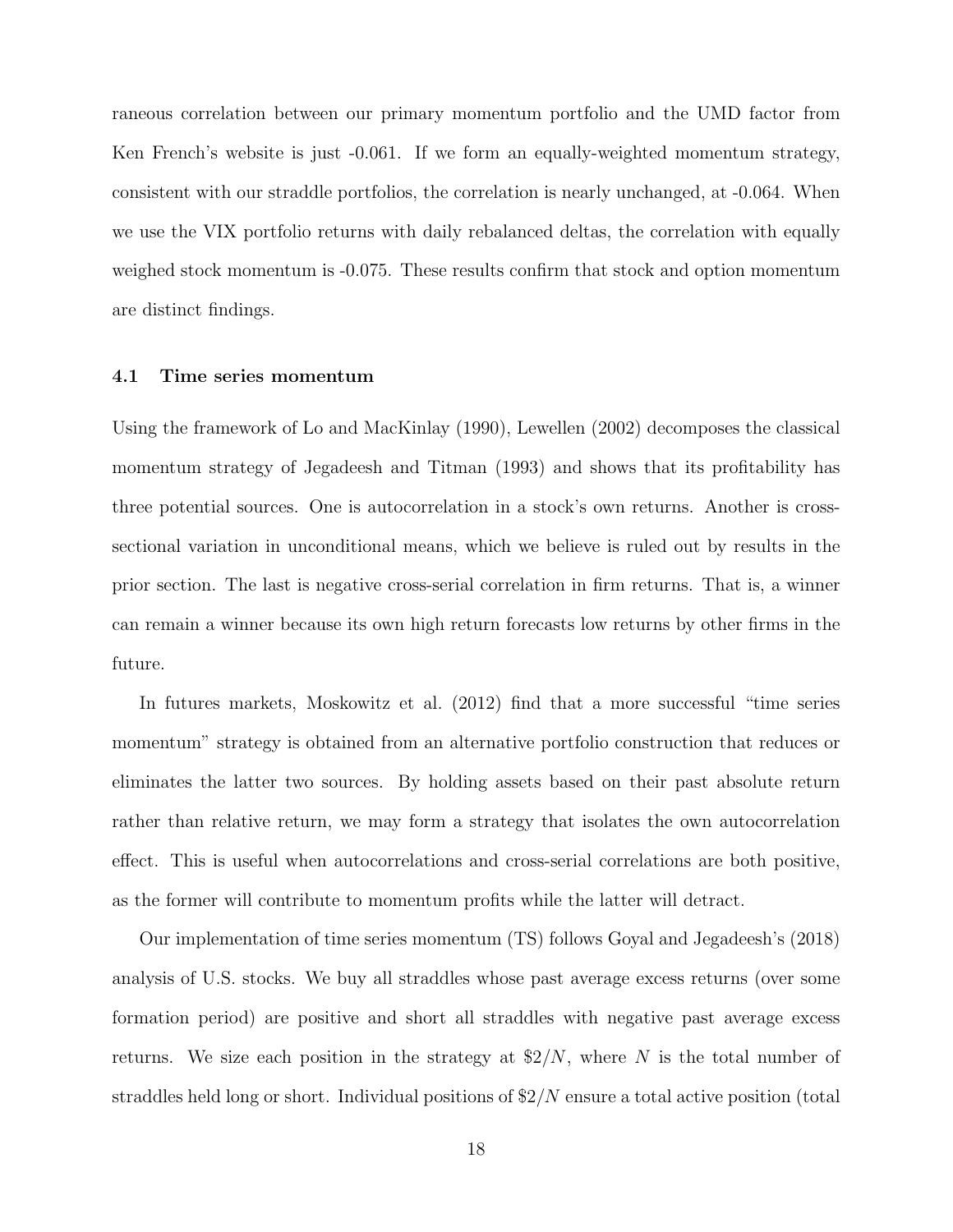long plus total short positions) of \$2. As in Goyal and Jegadeesh (2018), we compare this strategy to the cross-sectional strategy (CS) in which winners and losers are determined based on whether past returns are higher or lower than contemporaneous cross-sectional means and in which we long an equal-weighted portfolio of winners and short an equal-weighted portfolio of losers, again resulting in a total active position of \$2. Finally, also following Goyal and Jegadeesh (2018), we omit the scaling by lagged volatility that Moskowitz et al. (2012) use. Scaling has little effect given that we are not dealing with heterogeneous asset classes and the options that are held long and short have approximately the same volatilities.

Table 6 reports average returns on these two strategies for a variety of formation periods. First focusing on the cross-sectional strategies, we see that short-term reversal return is somewhat smaller when the long and short sides of the trade each include roughly half the sample (rather than just the extreme quintiles), though statistical significance is relatively unchanged. The high-low spreads for momentum-type strategies (e.g. lags 2 to 12) are also smaller here than in Table 2, which is again to be expected given the inclusion of stocks with less extreme past returns. Again, however, t-statistics do not change much. This confirms that momentum is pervasive across all options, not just those in the extremes of the distribution of past returns.

Turning next to the time series strategies, we see high-low spreads that are larger than the corresponding spreads from cross-sectional strategies for all formation periods, with outperformance that is statistically significant for half. In addition, the two types of strategies are not closely correlated, with correlations ranging from 0.21 to 0.50. The dominance of time series momentum echoes similar findings in international asset classes and in equity markets (Moskowitz et al. 2012 and Goyal and Jegadeesh 2018). However, Goyal and Jegadeesh (2018) argue that time series momentum in equity markets embeds an additional risk premium due to a time-varying net long position in the equally weighted portfolio of all stocks. Goyal and Jegadeesh (2018) show that the seemingly strong dominance of time series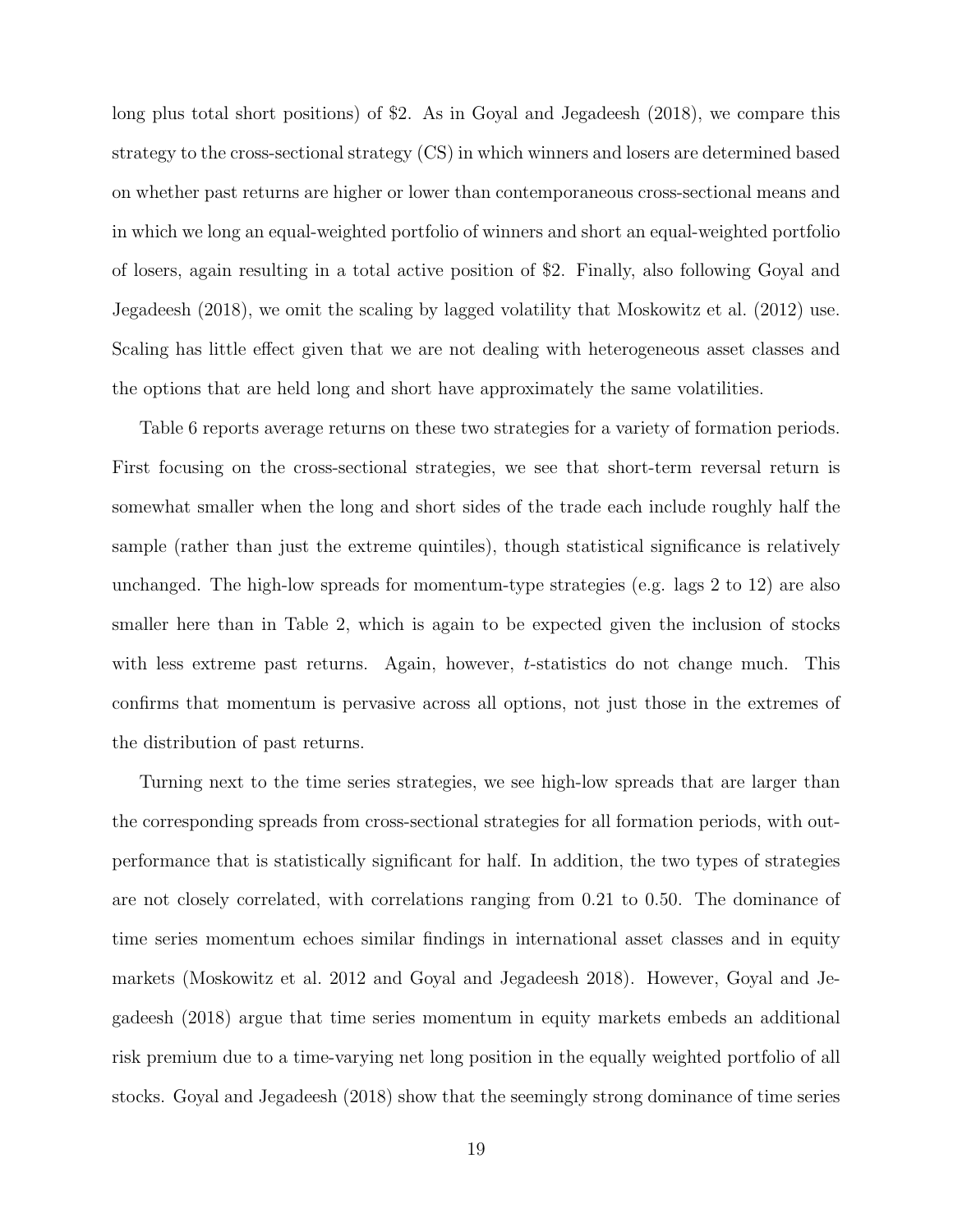momentum in equity markets is attributed to that embedded position, which is on average long the market.

Applying Goyal and Jegadeesh's insight, time series straddle momentum is subject to the same critique, embedding an imbalance between the exposures of the long and short sides, which differs from the balanced net zero exposure of the cross-sectional strategy. In options, however, the imbalance now results in a strategy that is on average net short straddles, which is the result of their negative average returns.

To control for the embedded exposure imbalance and compare the two types of momentum strategies on a common footing, we follow Goyal and Jegadeesh (2018) and construct a modified cross-sectional strategy (CSTVM) that is the sum of CS and a time-varying investment in the equally weighted portfolio of all straddles (TVM). The size of the TVM position is chosen to replicate the time-varying imbalanced exposure in the time series strategy.

The last two columns of Table 6 confirm the prediction that the TS strategy is on average overweighted in short option positions. When we compare the TS strategy to CSTVM, which is similarly imbalanced, performance differences become insignificant both economically and statistically irrespective of the formation periods. In addition, the correlation of two strategies is high, ranging from 0.93 to 0.99. Hence, consistent with Goyal and Jegadeesh (2018), the embedded exposure imbalance fully explains the seeming success of TS relative to CS. We conclude that there is no obvious distinction between cross-sectional and time series strategies in straddles. For the remainder of the paper, we therefore limit our attention to the more common cross-sectional strategies.

# 4.2 Industry momentum

In a highly influential paper, Moskowitz and Grinblatt (1999) show that industry portfolios also display momentum. They further argue that industry momentum subsumes most if not all of the profitability of the stock-level momentum strategy. While subsequent work (e.g.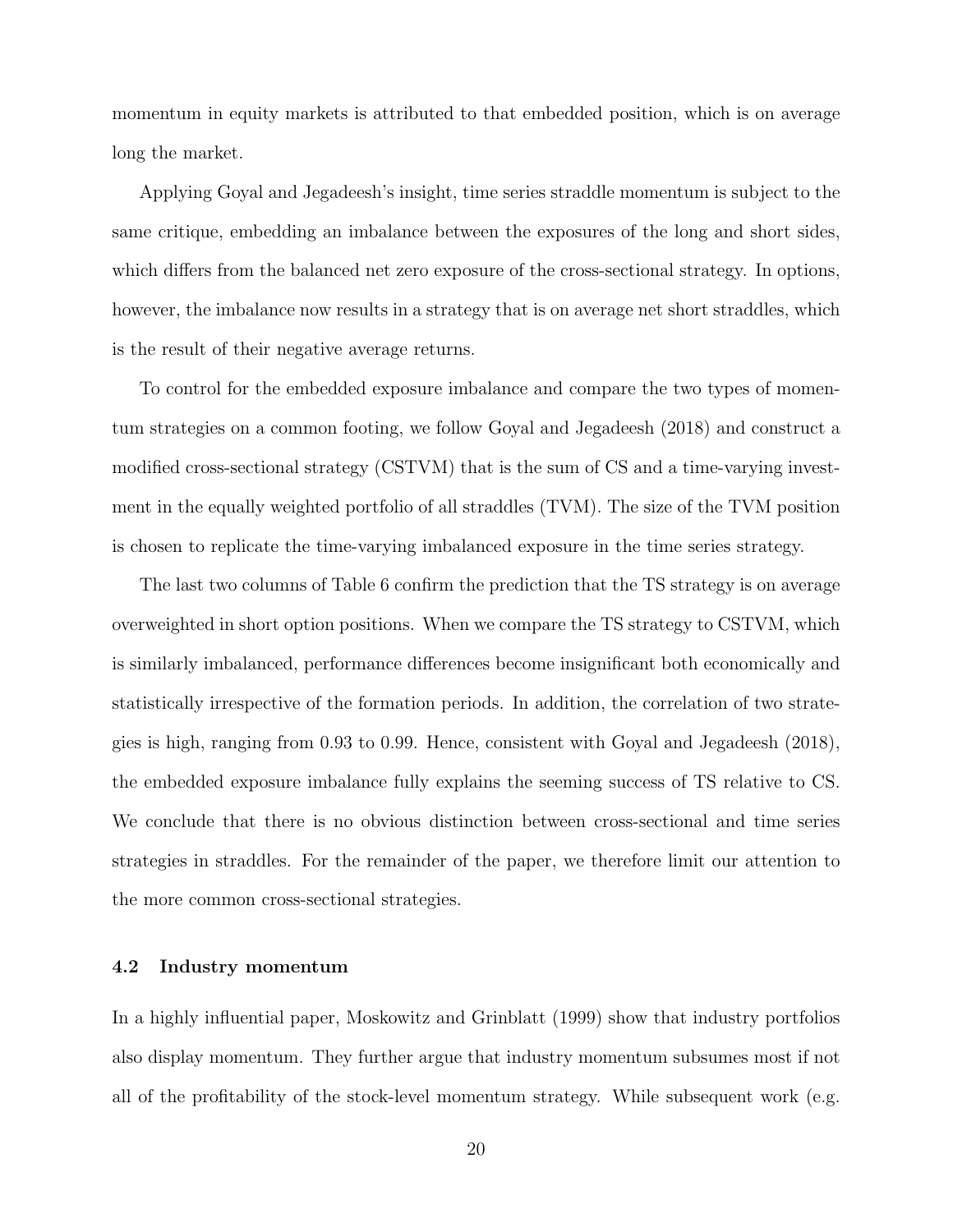Grundy and Martin 2001) has shown that industry momentum and stock momentum are distinct, the power of industry momentum remains striking.

In this section we construct the industry momentum strategy of Moskowitz and Grinblatt (1999), replacing stock returns with straddle returns. As in that paper, we classify firms into 20 different industries, calculate industry portfolio returns, rank industries by their performance over some formation period, and then form a long and a short momentum portfolio from the top and bottom three industries, respectively.<sup>14</sup> The results are shown in Panel A of Table 7.

In the short run, we find neither reversal nor momentum in industry portfolios using short formation periods. This is in contrast to Grinblatt and Moskowitz, who show that industry stock portfolios display momentum even with a one-month formation period.

The profitability of the standard "2 to 12" momentum strategy is similar to that based on individual straddles, but formation periods that exclude the first 12 lags are ineffective for industry portfolios, whereas for individual straddles even the "25 to 36" strategy delivered statistically significant average returns. These results imply that cross-sectional variation in unconditional expected returns is a poor explanation of momentum at the industry level.

# 4.3 Factor momentum

Early evidence of momentum in "factor" portfolios was provided by Lewellen (2002), who showed the existence of momentum in portfolios formed on the basis of firm size and the book-to-market ratio. More recently, both Ehsani and Linnainmaa (2021) and Gupta and Kelly (2019) have examined larger numbers of long/short factors proposed in the finance literature and conclude that the factor momentum strategy is superior to individual stock momentum and in fact may explain it completely. We follow this work by analyzing factor

<sup>&</sup>lt;sup>14</sup>We differ from Moskowitz and Grinblatt (1999) by examining average past returns rather than compounded returns.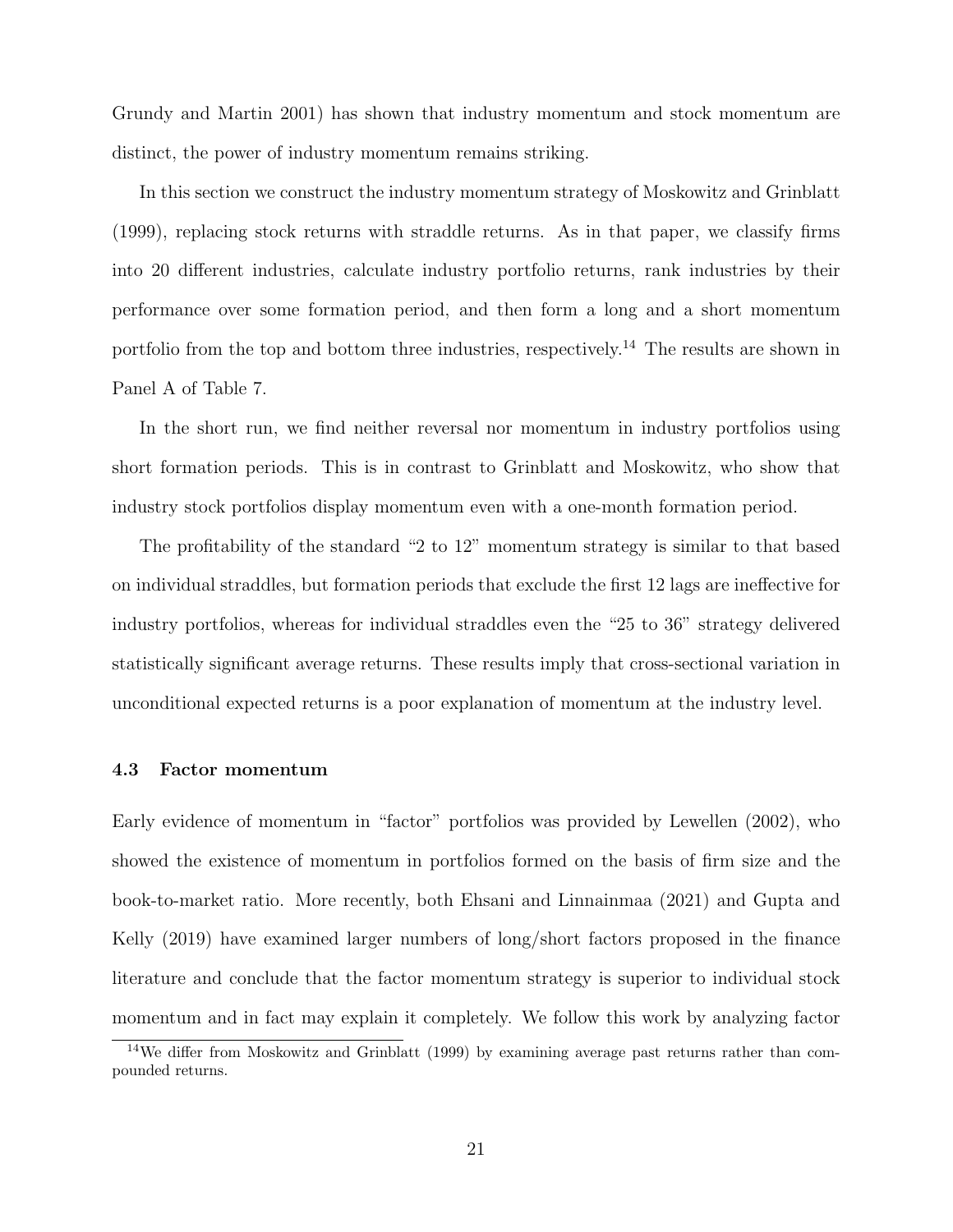momentum in the options setting.

The literature on option factors is nascent, and the factor structure of options is relatively unstudied. One exception is the recent paper of Horenstein et al. (2019, HVX), which finds evidence that a four factor model performs well in explaining option returns. These factors include the excess returns on short delta-hedged SPX options as well as high-minus low portfolios formed on the basis of firm size, idiosyncratic volatility, and the difference between implied and historical volatilities. We implement their model with minor differences. We use straddles rather than delta-hedged calls and use quintile rather than decile sorts, which we find to result in additional noise and no increase in signal. Neither one of these differences should have much of an effect.

In the interest of expanding the factor universe somewhat, we augment the HVX model with three other factors. These include high-minus-low factors based on the implied volatility term spread and the slope of the implied volatility smirk, as well as the excess return on an equally weighted portfolio of short equity straddles. This gives us seven factors in total.

Our implementation of factor momentum follows that of Ehsani and Linnainmaa (2021) and Gupta and Kelly (2019), which is a time series momentum strategy on factor portfolios. That is, we go long factors whose past average excess returns (over some formation period) are positive and short factors whose past returns are negative.

Panel B of Table 7 shows that factors display momentum using all formation periods considered. Similar to the stock-based results of Ehsani and Linnainmaa (2021) and Gupta and Kelly (2019), momentum is found even at the shortest formation periods. More surprisingly, highly delayed formation periods are also profitable. The standard "2 to 12" strategy is actually less profitable than one based on returns from 13 to 36 months ago.

Conrad and Kaul (1998) and Lewellen (2002) decompose momentum returns into a temporary component due to autocorrelation and a permanent component due to cross-sectional variation in expected returns. The surprising profitability of 1-month factor momentum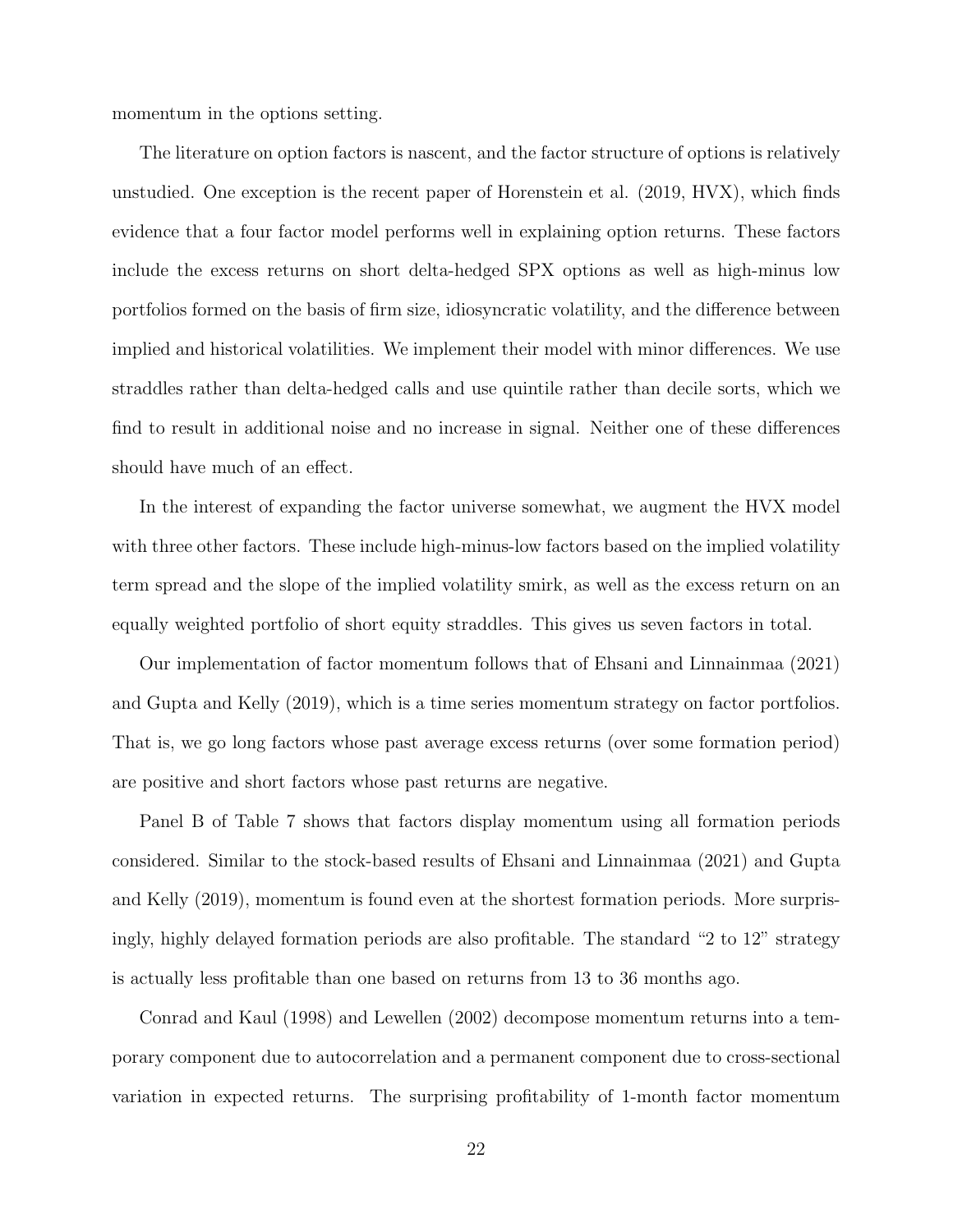strategies indicates autocorrelation as a source of profits. The profitability of strategies based on formation periods 2- to 3-years old suggests that factor momentum may also be the result of variation in the unconditional returns of the factors, which is captured by any sort based on past returns. Because of our comparatively short option sample, we lack the power to distinguish between persistent and permanent variation across means. Nevertheless, the results suggest the possibility that factor momentum is driven both by autocorrelation and differences in unconditional means.

# 5 Risk and robustness

In this section we ask whether the profitability of option momentum and reversal is accompanied by undesirable levels of risk, or whether the returns on the strategies presented can be explained by exposure to other priced factors. We also examine whether there is any redundancy between strategies that are most closely related. Finally, we investigate the consistency of these strategies, both over time and in the cross section, and evaluate the impact of transactions costs and margin.

# 5.1 Risk and consistency of performance

We next examine the risk and time consistency of the different strategies considered. Our primary focus is on the degree of tail risk and on whether the returns on the primary strategies we investigate are stable over our sample period.

Table 8 shows some basic performance statistics on 13 different portfolios. Panel A includes the cross-sectional momentum and reversal strategies, as well as the related strategies based on industry and factor portfolios. Panel B shows results for the seven factors based on prior research, as described in Section 4.3.

In this section, long/short portfolios formed based on past returns are constructed to have positive mean returns. This allows for a more meaningful interpretation of sign-dependent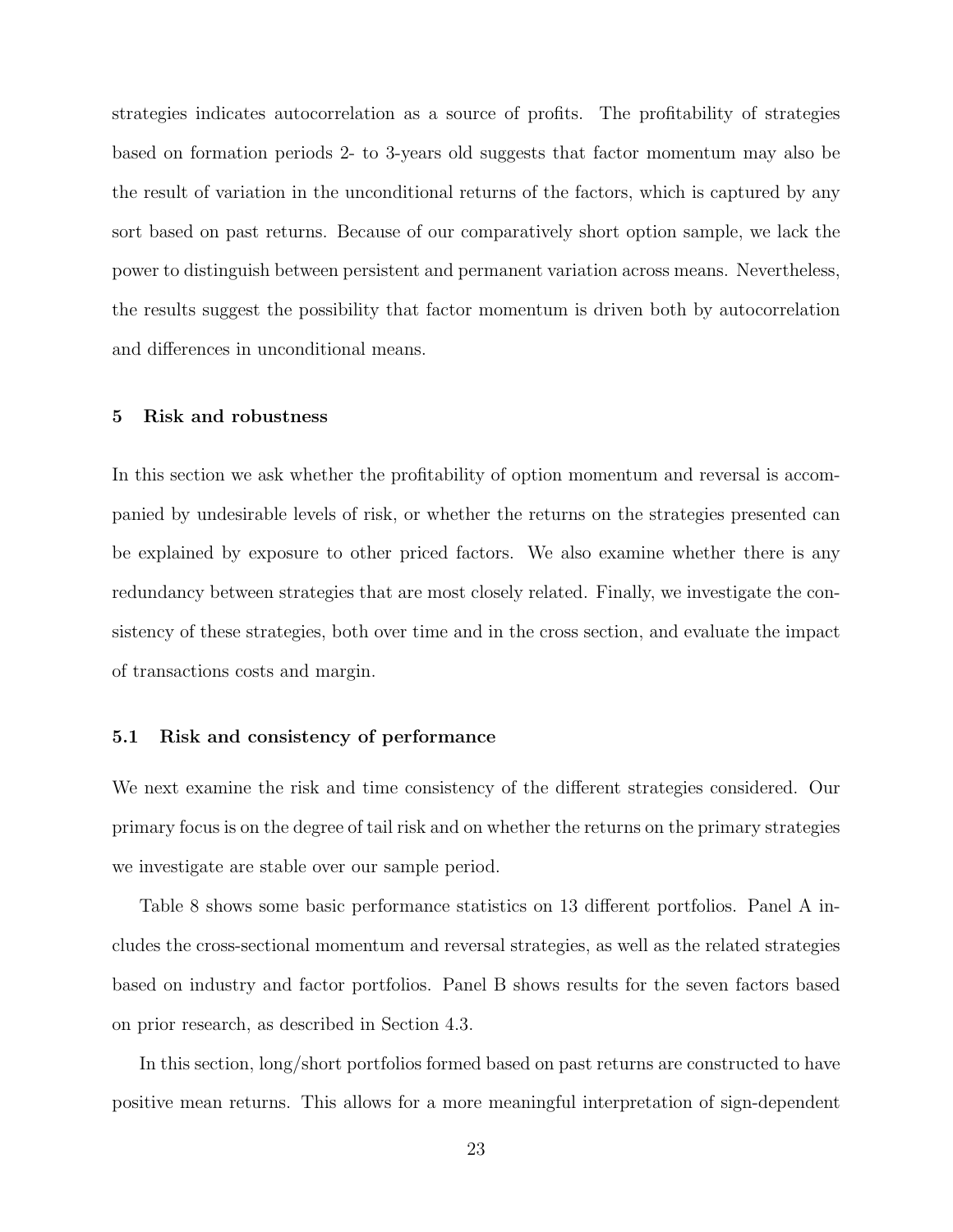risk measures such as skewness and maximum drawdown.<sup>15</sup> For portfolios based on the standard momentum formation period, this results in going long the winners and short the losers for individual straddles, industries, and factors. For portfolios based solely on a single month of past returns, the nature of the strategy differs between individual straddles or industries and factors. This is because individual straddles display short-term reversal, while factors display short-term momentum. Industries display neither, really, but have a small and insignificant tendency for reversal. We therefore examine the low-minus-high portfolio for individual straddles and industries when sorting on the one month lag and the high-minus-low portfolio for factors.

Overall, the results in Table 8 show that the reversal and momentum strategies based on individual straddles have relatively low risk, at least compared with other option strategies. For example, the individual straddle momentum strategy has an average return that is slightly larger than that of an equally weighted portfolio of short straddles, but its standard deviation is only half as large. Furthermore, the momentum portfolio shows positive skewness and a maximum drawdown of 56%, while the equally weighted short portfolio is highly negatively skewed and suffers from a maximum drawdown greater than  $100\%$ .<sup>16</sup>

The momentum strategy on individual straddles has a Sharpe ratio of 0.441 on a monthly basis, which is an impressive 1.53 annualized. This lags behind only the best two performing factors, namely the implied-minus-historical volatility factor of Goyal and Saretto (2009) and the implied volatility term spread factor of Vasquez (2017).

Momentum strategies based on industries or factors are much more volatile than those based on individual straddles, and each has a maximum drawdown above 100%. Industry and factor momentum are also negatively skewed. Thus, both of these strategies may be less

<sup>&</sup>lt;sup>15</sup>The maximum drawdown is the largest fraction by which the cumulative value of a portfolio has fallen below its prior maximum.

<sup>&</sup>lt;sup>16</sup>The maximum drawdown is poorly defined in any sample in which there is a single return lower than -100%, which is the case for six of the factors in the table. For these values we simply report the maximum drawdown as being greater than one.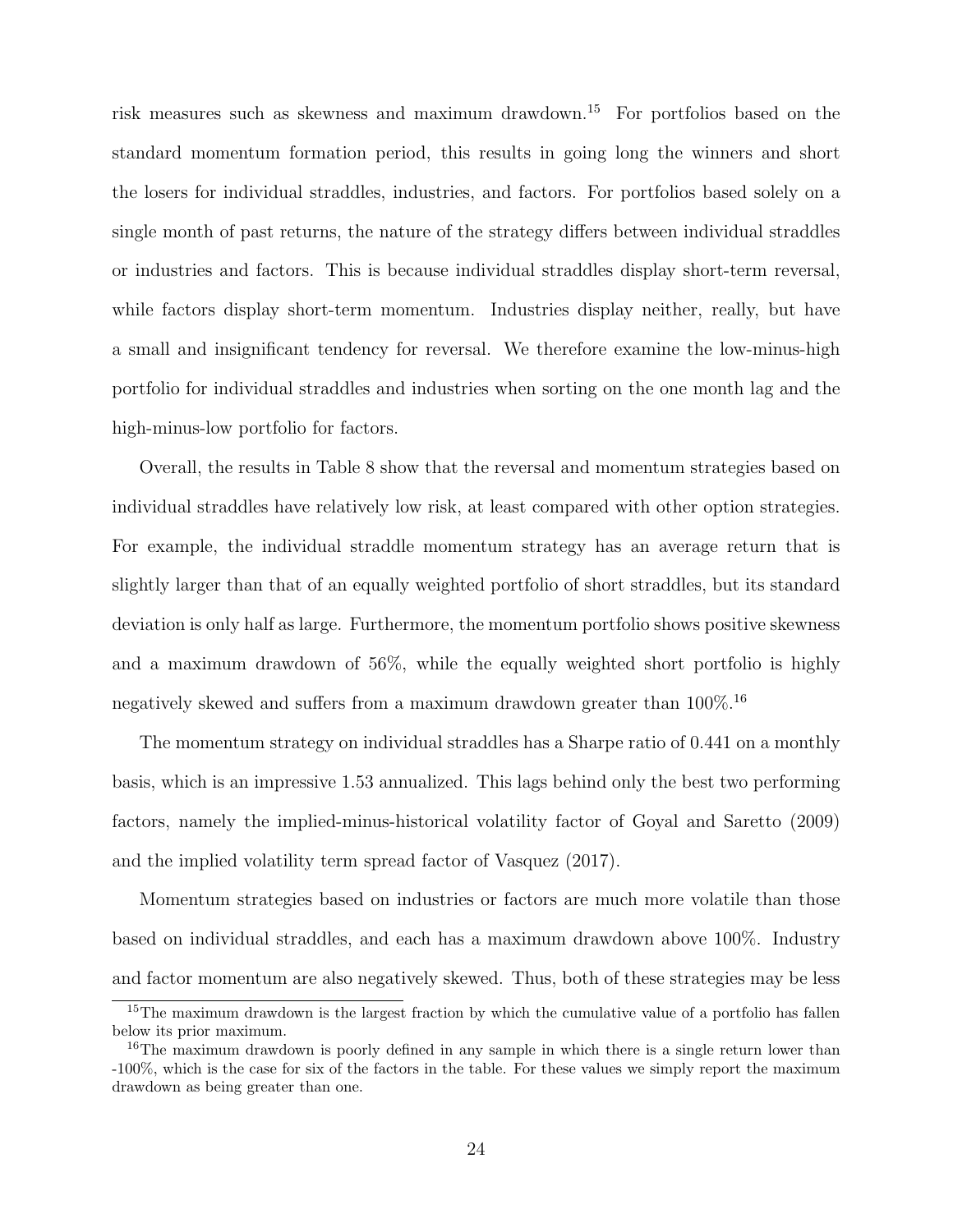attractive than their average returns would suggest.

Turning next to strategies based on just the first return lag, we see similar patterns. Shortterm reversal in individual straddles has a monthly Sharpe ratio of 0.330, or 1.14 annualized. Furthermore, its return distribution is positively skewed, though greater kurtosis and larger drawdowns relative to momentum make the strategy less attractive. Industry- and factorbased strategies continue to suffer from greater volatility, and maximum drawdowns are large in both cases, above 100%.

A surprising result from the table is that the majority of long/short factors based on individual straddles display a clear positive skew. In contrast, factor- and industry-based portfolios tend to show lower or negative skews, though even these are modest relative to the pronounced left skews of the short SPX straddle and the short equally weighted stock straddle portfolio. The relative lack of outliers and the positive skewness appear to rule out the possibility that the mean returns on momentum or short-term reversal represent compensation for return asymmetry. Thus, while skewness may be an important determinant of option prices, it is a poor explanation of relative cross-sectional returns.

In the stock market, Daniel and Moskowitz (2016) document that momentum portfolios "experience infrequent and persistent strings of negative returns," or "momentum crashes." While skewness may be an adequate measure of tail risk in serially independent returns, the possibility of serial correlation motivates us to also consider maximum drawdown as a measure of the importance of momentum crashes. Our results show that if there are any option momentum crashes, then they must be regarded as mild, at least relative to the strategy's average return. Investment practitioners often compute the so-called "Calmar ratio" by dividing annualized returns by the maximum drawdown. The value obtained for the cross-sectional momentum portfolio is 1.34. In contrast, the Fama-French UMD factor has a Calmar ratio that is around 0.1 over its entire history, which is the result of a drawdown exceeding 75% in the early 1930s. Examining UMD over our own sample period lowers its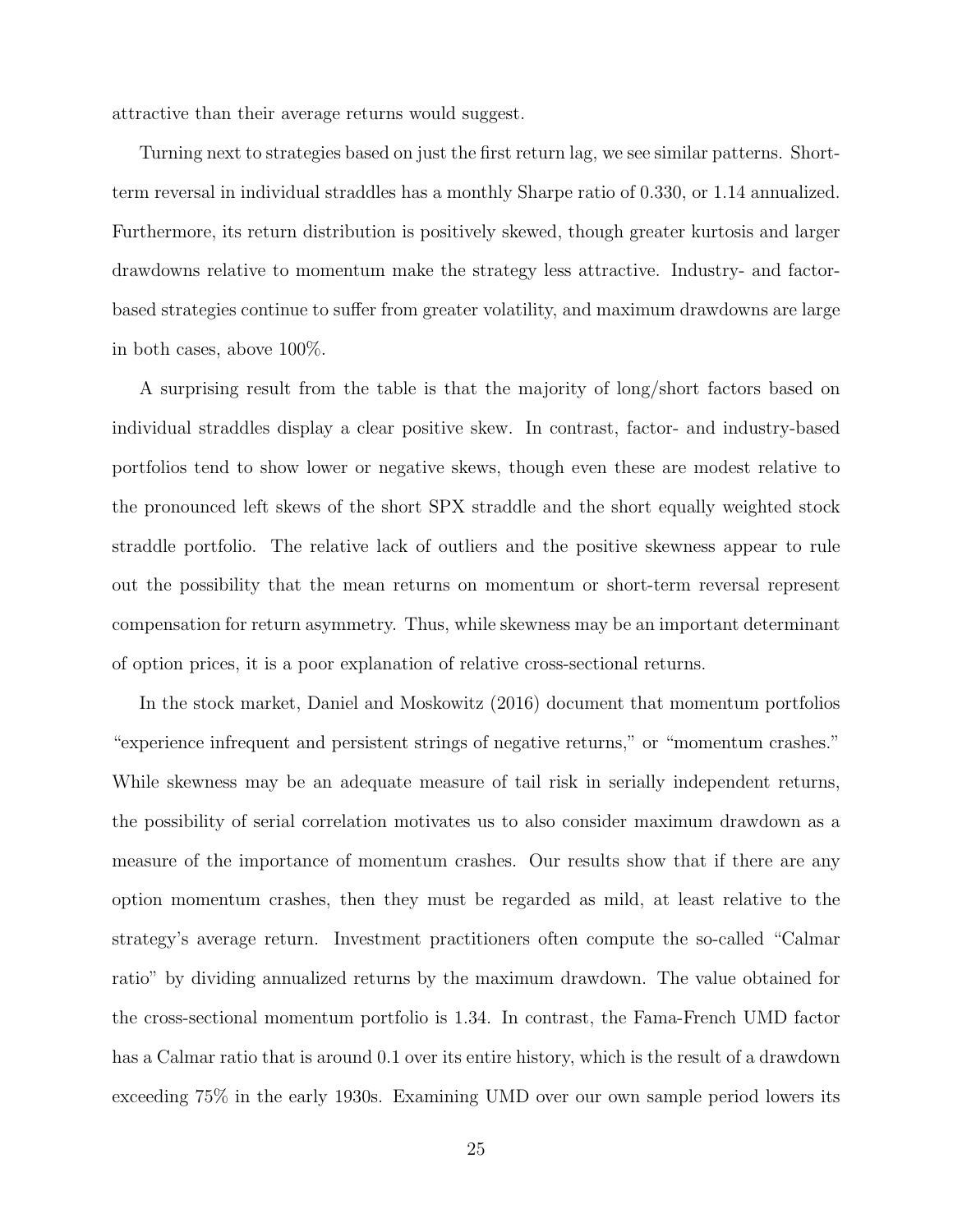Calmar ratio to just 0.08. Option momentum therefore has a lower maximum drawdown but an average excess return that is perhaps ten times higher. While the tail risk in crosssectional short-term reversal is somewhat greater, the Calmar ratio is still 0.67. Thus, while we cannot rule out the possibility that a "Peso problem" hides some unrealized tail event, there is simply no evidence that the returns on momentum or reversal – at least when implemented with individual straddles – are justified on the basis of their exposure to crash risk.

In order to assess the stability of momentum and reversal, we examine five-year moving averages of the returns to each of these portfolios, focusing on cross-sectional strategies formed using individual straddles. The results, in Figure 2, show that these moving averages are positive for both strategies at all times. The included 95% confidence intervals further indicate that the momentum return has been significantly positive in every five-year interval in our sample.

# 5.2 Factor adjustment

We now address the issue of whether the profitability of momentum and reversal strategies is subsumed by other factors that are already in the literature. Though the literature gives little guidance on what factors to include, a notable exception is Horenstein et al. (2019), who propose a four-factor model. This model includes the excess return on short deltahedged SPX options as well as high-minus low portfolios formed on the basis of firm size, idiosyncratic volatility, and the difference between implied and historical volatilities.

In the interest of subjecting reversal and momentum to a somewhat stronger test, we also augment the HVX model with the same additional three factors used earlier, namely long/short factors based on the implied volatility term spread and the slope of the implied volatility smirk in addition to the equally weighted short equity straddles return. While HVX find that the term spread factor is redundant, they draw this conclusion from analysis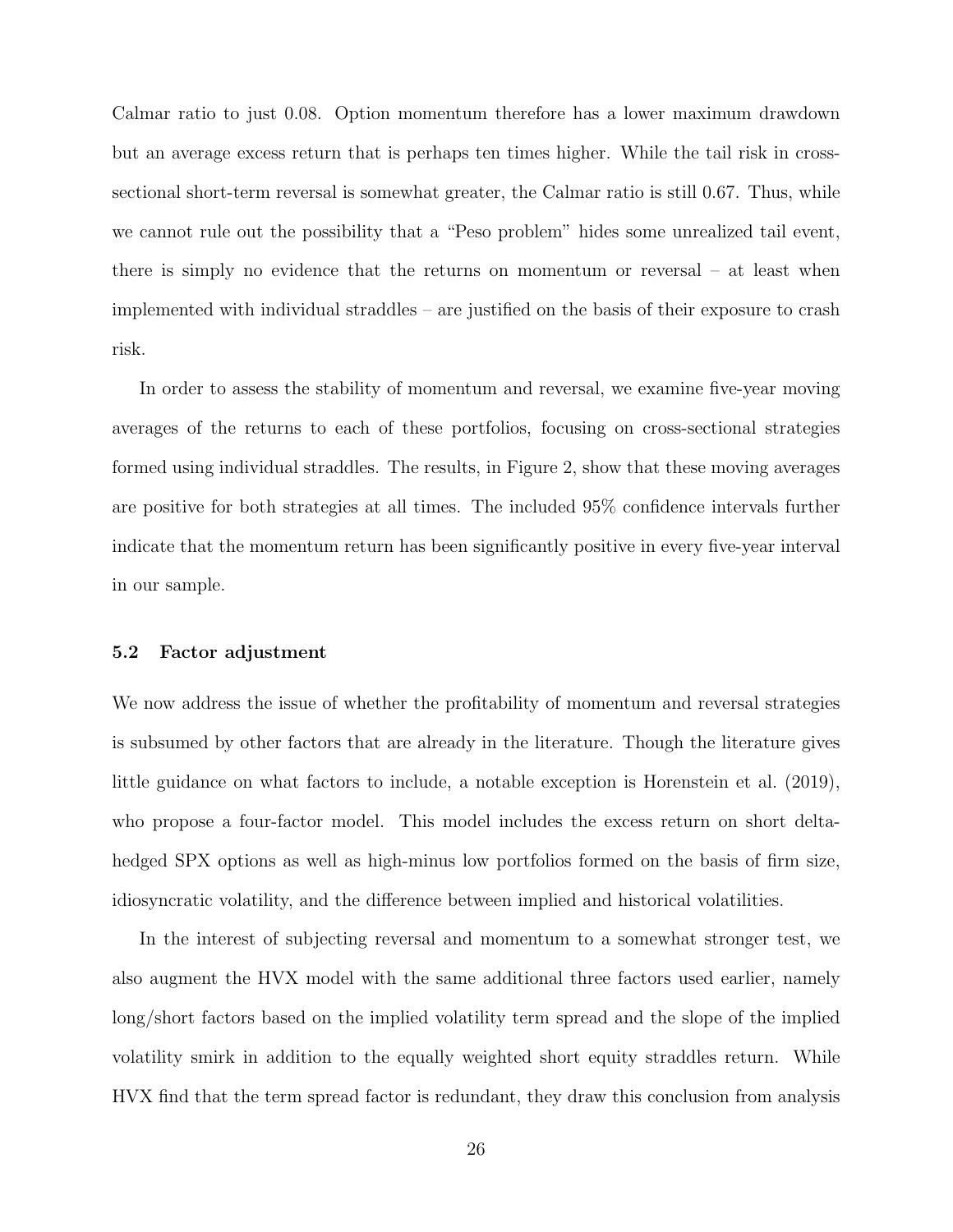that does not include momentum or reversal as test assets. We believe that including this factor, which has the second highest Sharpe ratio, is conservative given our purposes.

Table 9 reports the results of these regressions. We report results for cross-sectional strategies based on individual options and for strategies formed from industry and factor portfolios.

To summarize, for strategies based on individual straddles, momentum survives factor adjustment while reversal does not. In particular, reversal is mostly explained by the loadings on the volatility difference variable of Goyal and Saretto (2009) and the implied volatility term spread of Vasquez (2017), which have much larger premia than most other factors. This suggests that reversal profits are related to the tendency of options with high implied volatility, either relative to actual or longer-term implied volatility, to underperform. It is possible that volatility differences reflect behavioral overreaction, in that high straddle returns in the recent past cause short-term implied volatilities to increase too much. This hypothesis may be indistinguishable from one in which high past option returns are correlated with order imbalances (Muravyev 2016) or intermediary capital (He and Krishnamurthy 2013), either of which may produce higher implied volatilities and lower future returns. In any case, while the findings in Table 9 do not negate our finding of short-term reversal, they imply that it is not a distinct source of expected return.

In contrast, the momentum alpha is large and highly significant in both regressions based on individual straddles. Other factors do explain some of the variation in momentum returns, and the alpha is either moderately smaller or slightly higher than the unconditional mean in Table 8, but it is clear that momentum profits are not simply an expression of sensitivity to the other factors.

Industry-based strategies lead to similar results under factor adjustment. The alpha of the short-term strategy is more positive but still insignificant. Using the longer formation period, we find that factor adjustment explains little of the return on industry momentum.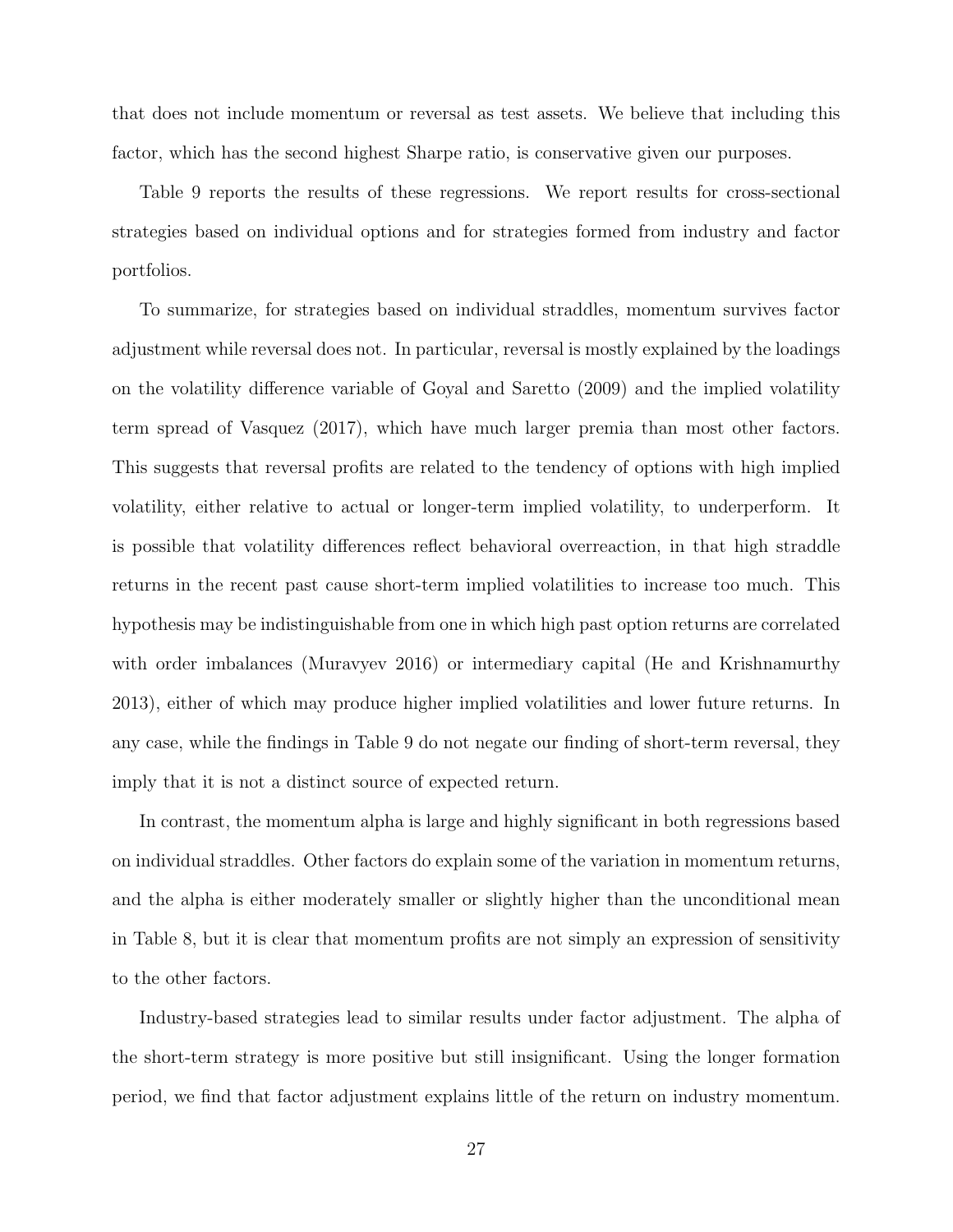The alpha of the strategy is positive and significant for both models.

The strong short-term momentum of factor portfolios is completely explained by factor exposure. The positive return on the "2 to 12" momentum strategy becomes negative after factor adjustment and marginally significant, which is mostly due to its strong exposure to Goyal and Saretto's (2009) implied minus historical volatility factor.

To sum up, momentum in individual straddle returns and industry portfolio returns are the only two strategies whose average returns are significant, with the same sign, both with and without factor adjustment, for both models.

# 5.3 Dynamic betas

Similar to Grundy and Martin (2001), firms in the winner portfolio are likely those whose straddles are more positively exposed to risk factors, such as aggregate volatility, when those risk factors exhibited positive surprises over the formation period. When past aggregate volatility shocks were on average negative, then the winners will tend to be those with low volatility betas. This induces time variation in the momentum strategy's factor loadings, which will depend on the realization of factors over the formation period. If risk premia are also time varying, it is possible that the interaction of betas and risk premia could explain the momentum strategy's profitability.

To investigate this issue, we first test whether winner and loser portfolios exhibit differences in factor sensitivities that are positively related to the factor performance over the formation period. For risk factors, we choose those likely relevant for the options market and with clear economic interpretations. Specifically, we examine factors that are designed to capture market return, volatility, and jump risks.

The market return factor is motivated by CAPM and measured by the return on the S&P 500 Index. The latter two risk factors have been extensively motivated and documented in the option pricing literature (e.g., Heston 1993 and Bakshi et al. 1997), though they can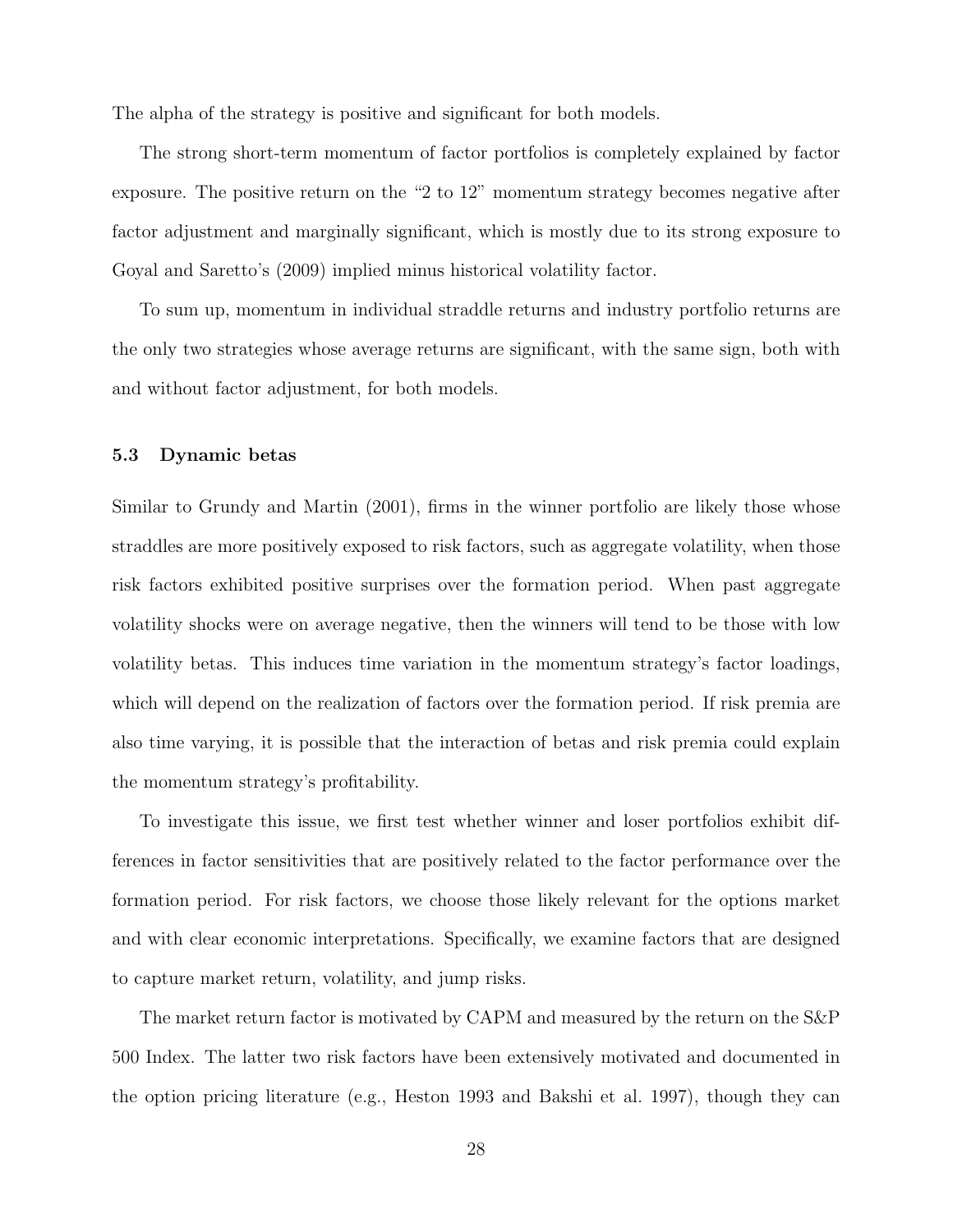be measured in a number of different ways. In our first and main specification, our proxy for aggregate volatility risk is the return on the one-month at-the-money S&P 500 Index straddle, and our jump factor is the return on a one-month S&P 500 put option with Black-Scholes delta closest to -0.25. We pick the delta of -0.25 for several reasons. First, it is desirable that factor returns are based on options with reasonable liquidity, and deeper outof-the-money options tend to have wide spreads. Choosing -0.25 is therefore a balance in fulfilling requirements of reasonable liquidity and being sufficiently out of the money. More importantly, deeper out-of-the-money option returns do not display enough return variation for us to accurately estimate factor loadings.<sup>17</sup>

In our second specification, we follow Cremers et al. (2015) by using S&P 500 Index straddles of different maturities to construct a portfolio with nonzero vega but zero gamma, which is interpreted as a pure volatility factor. Similarly, a portfolio with zero vega but nonzero gamma is interpreted as a jump factor. The third factor model we consider uses the CBOE's VIX and SKEW indexes to construct volatility and jump factors. All factors are in excess of the risk-free return.

Because results turn out to depend little on the model chosen, we focus only on the first one. Implementation details and results for the Cremers et al. (2015) vega/gamma model and the model based on VIX and SKEW factors are available in the internet appendix.

We follow Grundy and Martin (2001) and characterize the formation period factor realizations as either "down," "flat," or "up." Down realizations are at least one standard deviation below the factor's mean, up realizations are at least one standard deviation above the mean, and flat realizations are in between. We then run the following regression of the returns of the winner-minus-loser spread portfolio  $(r_{HL,t})$  for the holding period t:

<sup>17</sup>Because we hold options until expiration, options that expire out of the money will have returns of -100%. If we had chosen a much deeper out-of-the-money put, then this -100% return would have occured for the vast majority of the observations we have. As a result, if this return had been used to construct a factor, it would have been difficult to estimate betas with respect to it, much less betas that are allowed to change over time.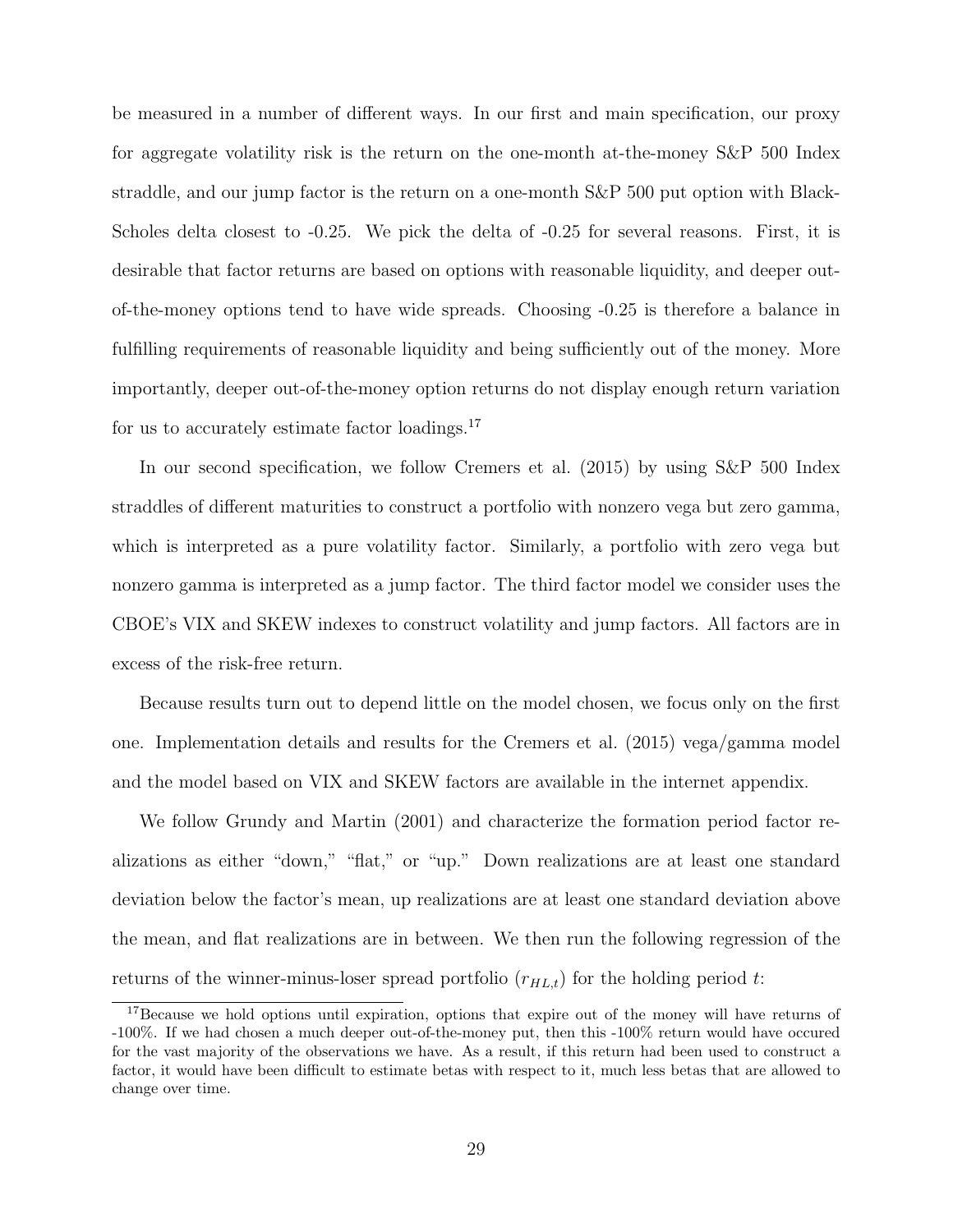$$
r_{HL,t} = a + [m_{down} D_t^{down,mkt} + m_{flat} D_t^{flat,mkt} + m_{up} D_t^{up,mkt}] r_{mkt,t}
$$
  
+ 
$$
[v_{down} D_t^{down,vol} + v_{flat} D_t^{flat,vol} + v_{up} D_t^{up,vol}] r_{vol,t}
$$
  
+ 
$$
[j_{down} D_t^{down,imp} + j_{flat} D_t^{flat,imp} + j_{up} D_t^{up,imp}] r_{imp,t} + \epsilon_t,
$$

where  $r_{mkt,t}$ ,  $r_{vol,t}$ , and  $r_{jmp,t}$  are three risk factor returns, and dummy variable  $D^{\delta,k}$  is equal to 1 if the cumulative performance of factor  $k$  over the formation period was of type  $\delta = \{down, flat, up\}$  and 0 otherwise.  $m_{\delta}$ ,  $v_{\delta}$ , and  $j_{\delta}$  represent the corresponding factor betas, which are conditional on the factor's performance over the formation period being of type  $\delta$ . If the mechanism in Grundy and Martin (2001) for time-varying factor loadings is at work, then they should be higher for  $\delta = up$  than for  $\delta = down$ .

Table 10 reports the results of estimating this regression model when we examine the benchmark momentum strategy on individual straddles with the 2 to 12-month formation period. In addition to the full model, we also examine restricted cases in which only one or two factors are included. Columns (1)-(3) report the models when only one factor is used. From column (1), the winner minus loser spread portfolio does not load on the market factor following any type of market factor performance over the formation period, as indicated by the insignificant estimates for  $m_{down}$ ,  $m_{flat}$ , and  $m_{up}$ . In column (2), we observe that the spread portfolio depends positively on the volatility factor following a high realization of that factor  $(v_{up} > 0)$ . While the difference between  $v_{up}$  and  $v_{down}$  is not statistically significant, it is nevertheless consistent with the Grundy and Martin (2001) mechanism. In column (3), we see that the spread does not load significantly on the jump factor following high or low realizations of that factor.

Columns (4) to (7) examine multifactor specifications. Except in one case following "flat" realizations. we see that the momentum strategy does not load significantly on market returns, which is not surprising given that the straddles are constructed to be delta-neutral. Loadings on the volatility factor are significant in some cases following "up" realizations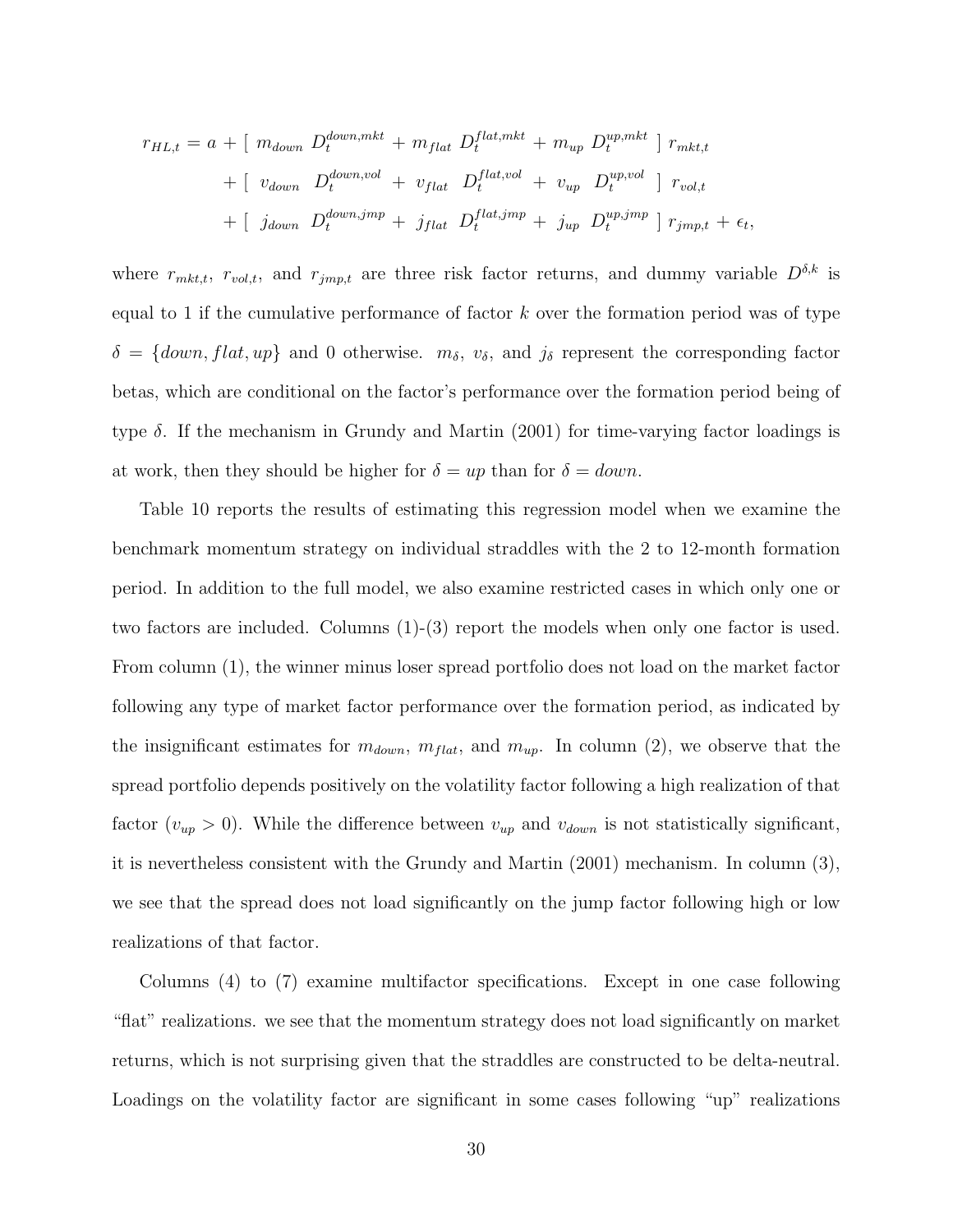of the volatility factor, once again weakly signaling that the Grundy and Martin (2001) mechanism may be at work. Loadings on the jump factor are generally insignificant. The one exception, in column (7), shows a negative loading on the jump factor following a high jump factor realization, which is not the expected sign. Overall, the evidence is therefore limited that the straddle momentum strategy exhibits time-varying risk factor sensitivities that depend on the factor performance over the formation period.

Although weak, the evidence nevertheless raises the possibility that time-varying factor loadings may explain a portion of the profit of the straddle momentum strategy if factor risk premia are also time-varying. To test this possibility, we estimate and hedge out the timevarying factor exposures of the momentum strategy and evaluate the profit of the hedged strategy returns. For example, for a three-factor model, the hedged return of the winner minus loser spread portfolio is  $r_{HL,t} - (m_t r_{mkt,t} + v_t r_{vol,t} + j_t r_{jmp,t})$ , where  $m_t$ ,  $v_t$ , and  $j_t$  are time-varying factor exposures. Following Grundy and Martin (2001), we estimate the risk factor model using a rolling window of the most recent 60 months (with a minimum of 36 months).

The bottom rows of Table 10 report the hedged returns of the momentum spread portfolio when we use each risk factor model. In all cases, hedging using time-varying betas has almost no effect on average returns, which are all very close to the unhedged average return of 0.0603 (with a t-statistic of 6.87).<sup>18</sup> This appears mainly to be the result of the long and short legs of the momentum strategy having similar average factor loadings and the time-variation in those loadings being small. Overall, the evidence suggests that time-varying factor loadings are not an explanation for straddle return momentum.

The minor effects of risk adjustment is likely related to the fact that systematic risk in straddles is less important than it is in stocks. For example, regressing stock returns on

<sup>&</sup>lt;sup>18</sup>Because of the slightly shortened sample period resulting from the need to estimate factor loadings, we report average unhedged returns corresponding to the period in which hedged returns are available. This results in slight differences relative to the values reported in Table 2.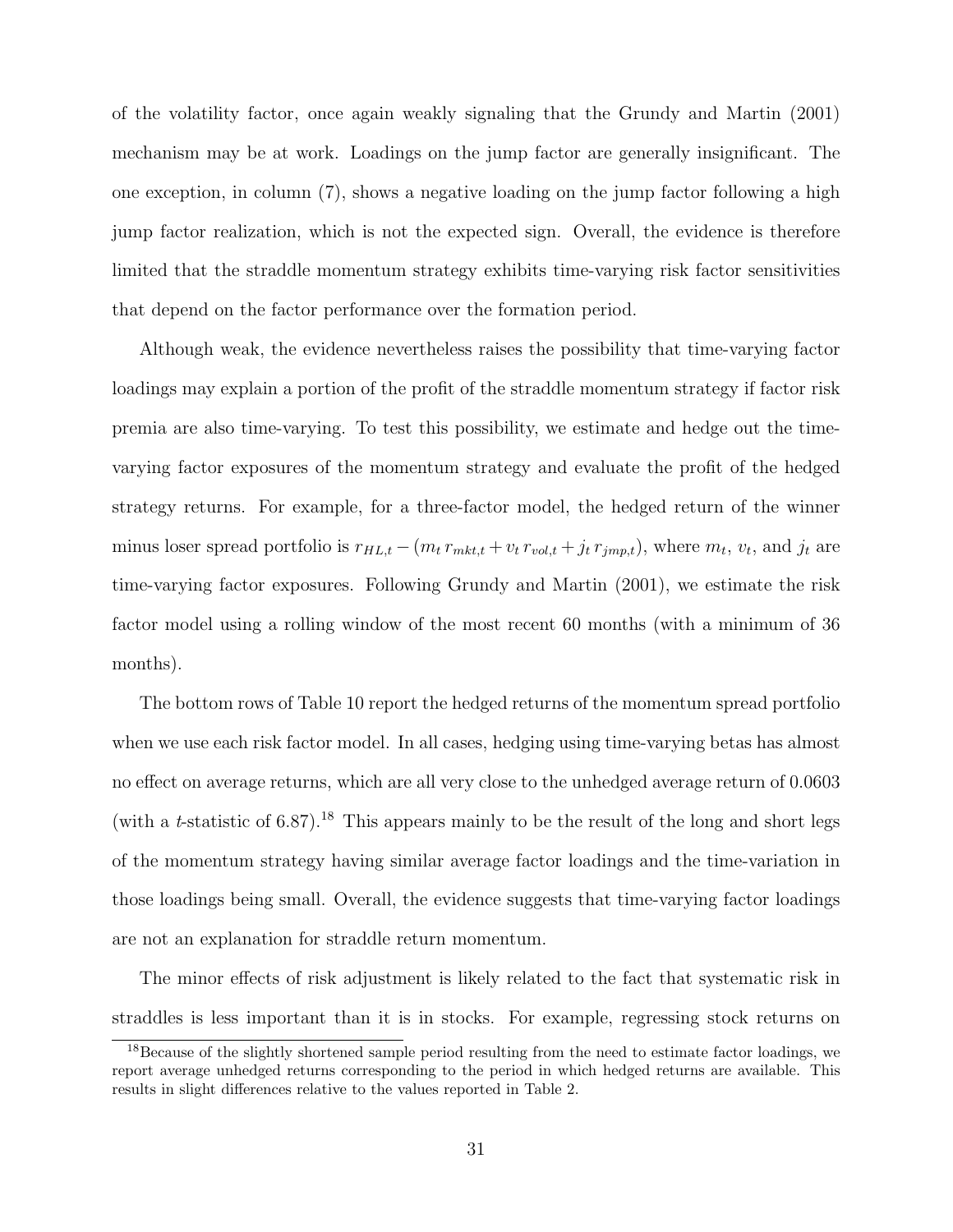the market factor yields an average R-square of 0.2 to 0.3, depending on the sample period. Regressing straddle returns on the SPX straddle return results in an average R-square of around 0.1. The greater importance of idiosyncratic returns means that momentum rankings will have little to do with systematic risk, and the resulting momentum strategy will have less of a tendency to have time-varying betas.

# 5.4 Spanning tests

In this section we ask whether any of the three momentum strategies we have analyzed are redundant, meaning that they offer no risk-adjusted return other than that implied by their exposure to another strategy. Given the relative weakness after factor adjustment of strategies formed on a single month of past returns, we focus solely on the standard "2 to 12" formation period.

The form of these tests is simple. The returns on one long/short momentum portfolio is taken as the dependent variable, while a different long/short momentum portfolio is the independent variable.<sup>19</sup> We also examine regressions in which the additional seven nonmomentum factors are used as additional controls. The results are reported in Table 11.

Panel A shows that individual straddle momentum is not spanned by industry or factor momentum, whether or not the additional controls are included. While industry momentum explains a portion of individual momentum, the amount is fairly small. Factor momentum explains almost none of the returns on individual straddle momentum.

Panel B asks whether the returns on industry momentum can be explained. The results here are clear: there is no industry momentum alpha after controlling for individual straddle momentum. Factor momentum again appears relatively unimportant, and results are fairly insensitive to the inclusion of other factors as controls.

<sup>19</sup>We have also run regressions with two long/short momentum portfolios as independent variables. The results we present suggest that one of these variables will be generally be irrelevant, which is in fact what we find when including both.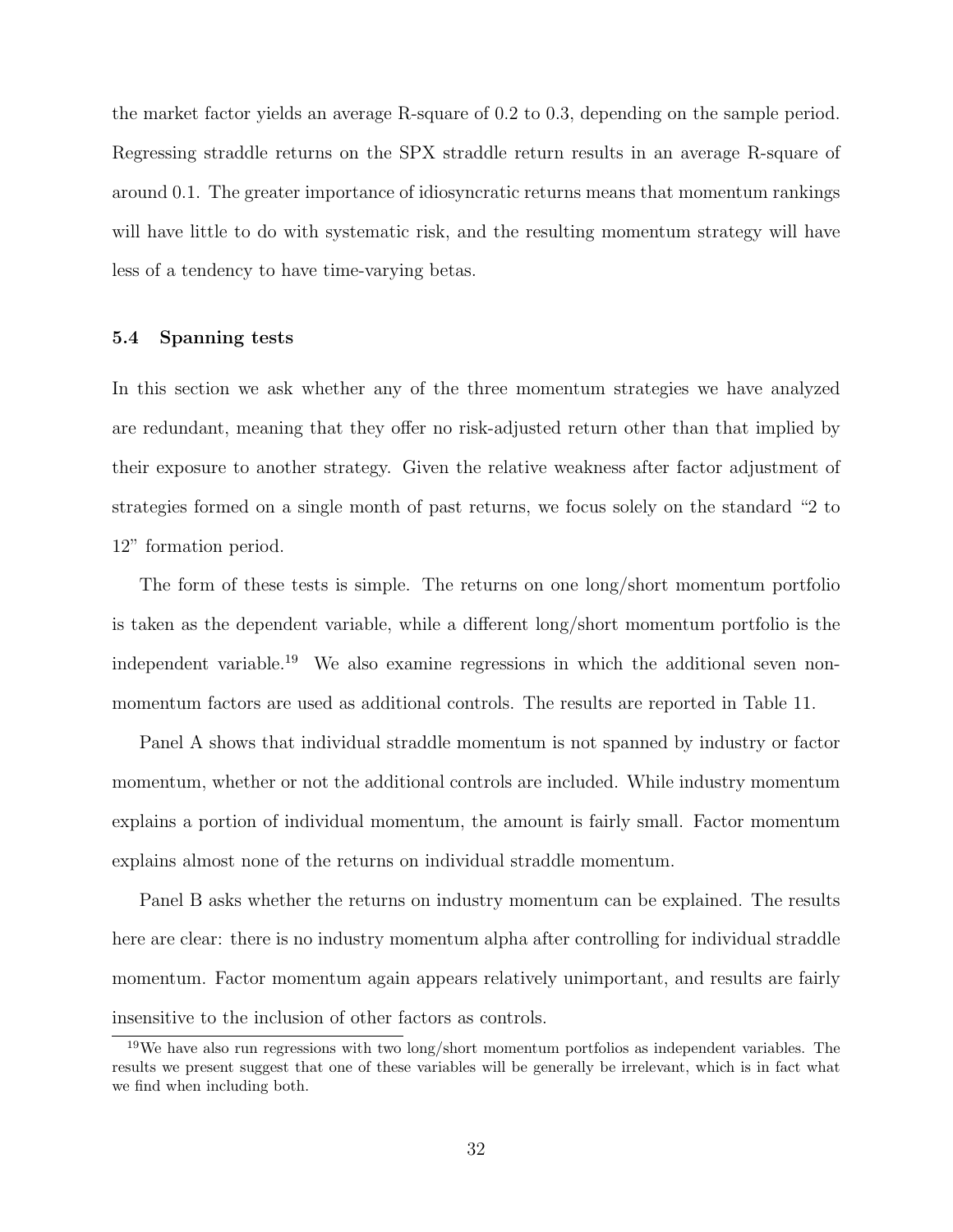Finally, Panel C tries to explain factor momentum returns. The table shows that the other two long/short momentum portfolios are nearly unrelated to factor momentum, explaining less than 2% of the variation in the realized returns on factor momentum.

In stocks, the results of Moskowitz and Grinblatt (1999) suggest the primacy of industry momentum. Grundy and Martin (2001) dispute this conclusion, while Novy-Marx (2012) shows that industry momentum is largely explained by its exposure to the Fama-French Up-Minus-Down (UMD) factor. Our own results in straddles are analogous, but even stronger, as industry momentum is fully explained by individual straddle momentum and itself explains little variation in the other two momentum strategies.

As Novy-Marx (2012) notes, the one variety of industry momentum in stocks that is not spanned by UMD is at very short horizons, with the formation period including only the most recent month. In contrast, Table 7 shows that there is no short-term industry momentum for straddles.

Given the relatively nascent literature on factors in option returns, it is possible that the factors we consider are an incomplete representation of the true factor structure. Keeping this in mind, our results nevertheless contrast sharply with Ehsani and Linnainmaa (2021) and Gupta and Kelly (2019), who find that factor momentum explains most or all of the performance of both individual stock and industry momentum. For straddles, factor momentum explains almost none of the variation in other momentum strategy returns.

To summarize, Table 11 suggests that there are two distinct sources of priced momentum, individual and factor. As shown in Table 9, however, only the former survives risk adjustment. Our remaining analysis therefore focuses on the standard cross-sectional momentum strategy constructed from individual straddles.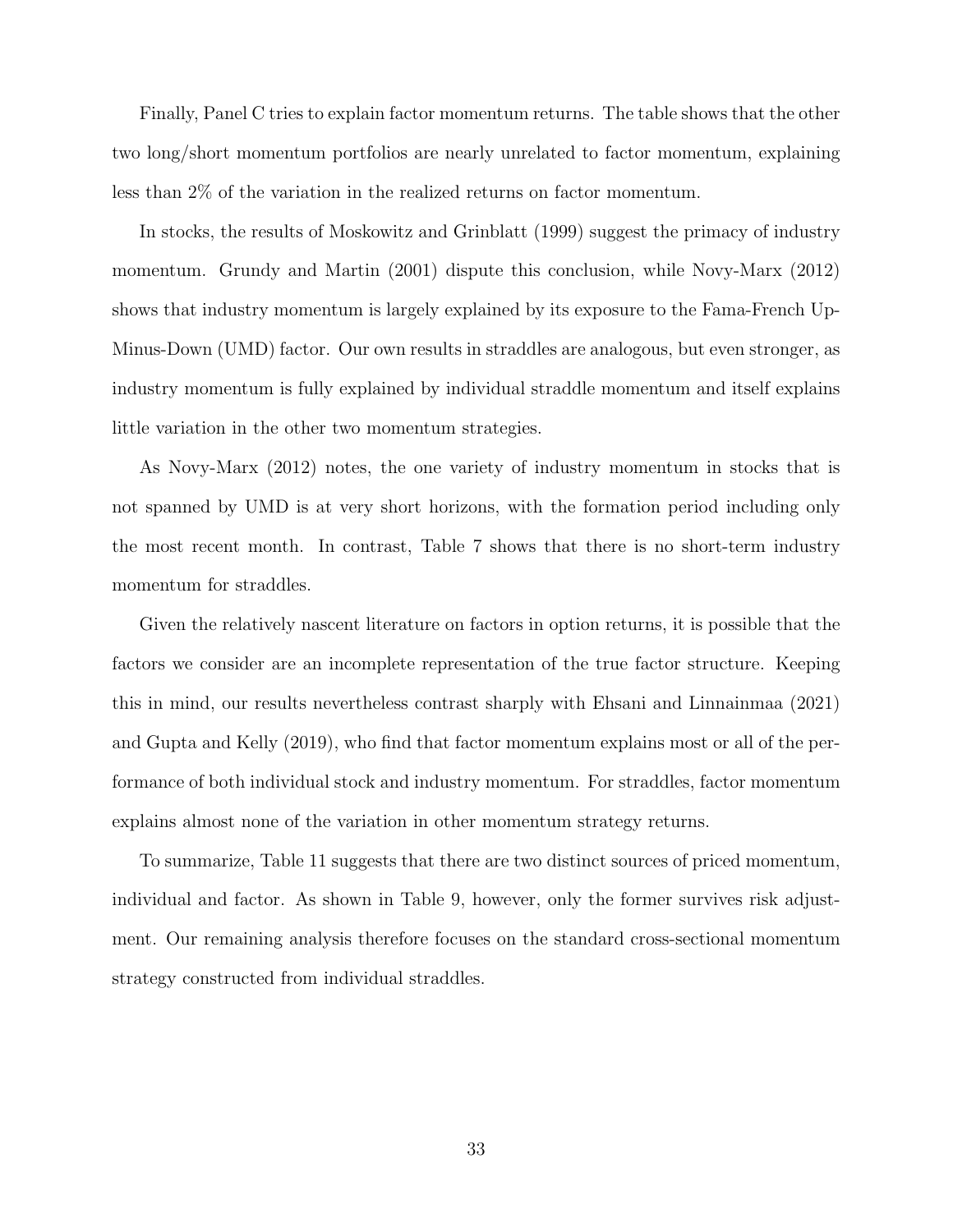# 5.5 Consistency in the cross section

In this section, we investigate how pervasive momentum and reversal are by examining different subgroups of the cross section of straddles. There are several motivations for doing this. First, if these straddle return anomalies are confined to small and illiquid stocks, which make up a small portion of the overall market, they may be regarded as less important economically and less relevant to investors (Fama and French 2008 and Hou et al. 2020). Second, a confirmation of those anomalies in most or all of the subgroups would mitigate the concern that they are the outcome of data snooping. Third, if they are more prominent in the subgroups in which traders face greater limits to arbitrage (Shleifer and Vishny 1997), then mispricing would receive more credibility as their underlying source.

We first investigate short-term reversal in Panel A of Table 12. To generate each column, we perform 3-by-3 sequential double sorts of straddles every third Friday, first on the conditioning variable shown in the column header, and then on the straddle return at the 1-month lag. Within each tercile of the conditioning variable, we compute equal-weighted portfolio returns and report the profitability of the strategy that buys the highest tercile of formation period straddle returns and shorts the lowest. The bottom rows show the differences in spread between the lowest and highest terciles of the conditioning variable.

We consider the following five conditioning variables: firm size, measured by the stock's most recent market equity capitalization; stock illiquidity, proxied by the average Amihud (2002) illiquidity measure over the last year; option illiquidity, measured by the average percentage bid-ask spread of the puts and calls in each straddle, also averaged over the past 12 months; analyst coverage; and, finally, the most recent credit rating.<sup>20</sup>

The first four variables proxy for impediments to arbitrage in the options market. While firm size and stock illiquidity are typically used as proxies of the costs of trading stocks,

<sup>&</sup>lt;sup>20</sup>Following Avramov et al. (2007), we use S&P Long-Term Domestic Issuer Credit Ratings, which is available from the Compustat S&P Ratings database. These data are not available after February 2017.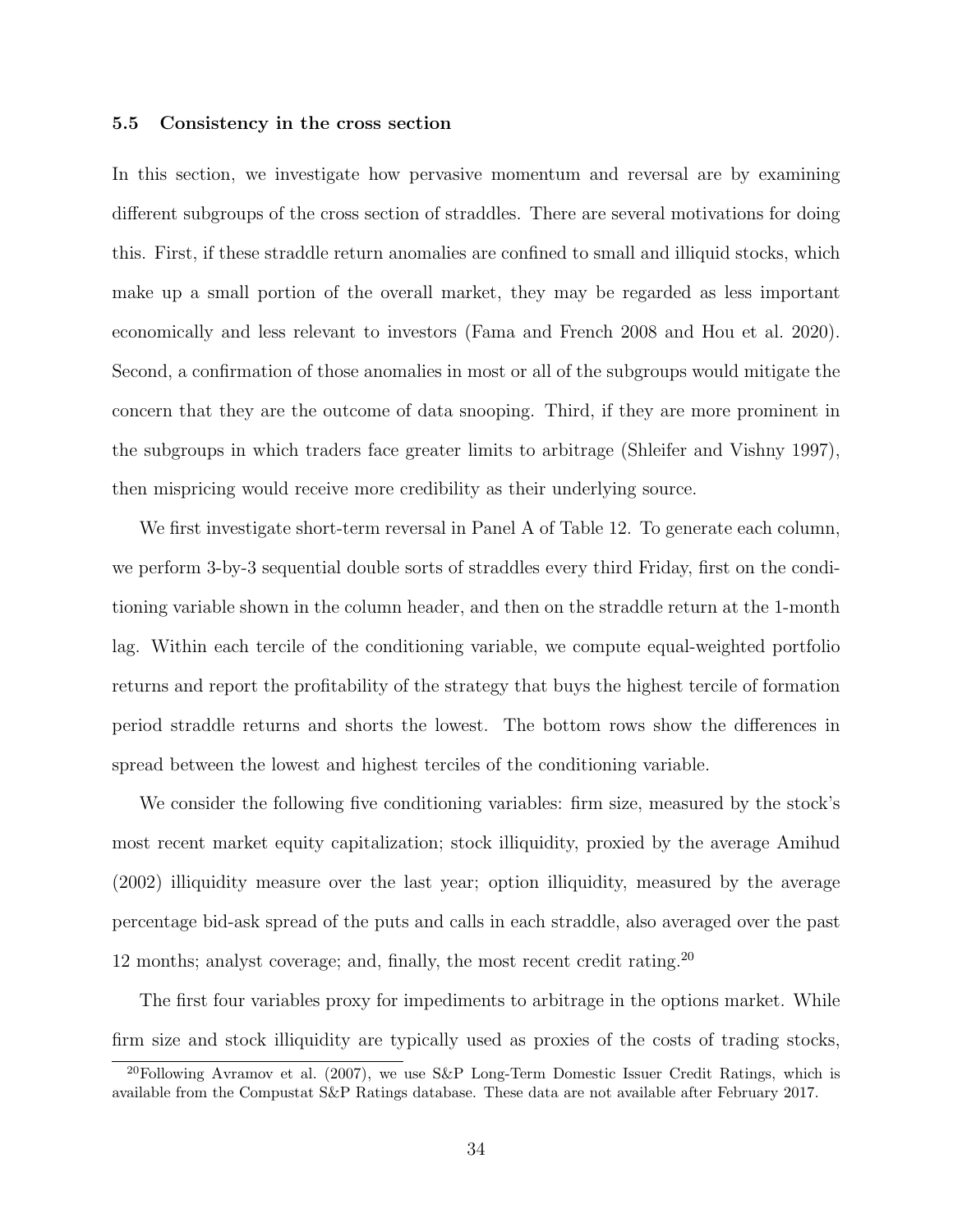options on the stocks with small size and high illiquidity also tend to be less liquid and more costly to trade. As such, they can be seen as indirect measures of the costs of trading options faced by arbitrageurs. On the other hand, high option illiquidity provides a direct indicator of the high costs of trading options.

Analyst coverage may proxy for either the diffusion rate of public information flow or information uncertainty (Hong et al. 2000 and Zhang 2006). Options on the stocks with lower analyst coverage are likely slower in incorporating public information. They may also experience more speculative activities from irrational investors as a result of their high information uncertainty. This poses a convergence risk that could deter option arbitrage activity. In stocks, studies such as Hong et al. (2000) and Zhang (2006) show that momentum profits are greater for firms with lower analyst coverage.

Finally, Avramov et al. (2007) find that stock momentum exists only among stocks with low credit ratings, and Avramov et al. (2013) find that the profitability of stock momentum derives exclusively from periods of credit rating downgrades. As such, we add credit rating as the last conditioning variable and ask whether credit ratings remain important in signaling the profitability of momentum and reversal in straddle returns.

Panel A indicates that the tendency of straddles to reverse their most recent monthly return permeates the entire cross section. It is evident among small and large firms and among companies with low and high stock or option liquidity. It is present whether analyst coverage is high or low, for all credit ratings, and does not depend on whether the firm experienced a downgrade in the 12 months prior to the holding period.<sup>21</sup> The table shows that reversal is more pronounced for stocks with higher levels of stock and option liquidity, which makes microstructure-based explanations of short-run reversal less plausible. In addition,

<sup>&</sup>lt;sup>21</sup>For the analyses that exclude or include downgraded firms, we do not exactly follow the exclusion choice of Avramov et al. (2013), which discards observations from six months before to six months after a downgrade. This is because this approach suffers from a potential look-ahead bias. Instead, our exclusion and inclusion choices can be feasibly implemented in real-time trading strategies. However, our findings are robust if we adopt their exclusion design.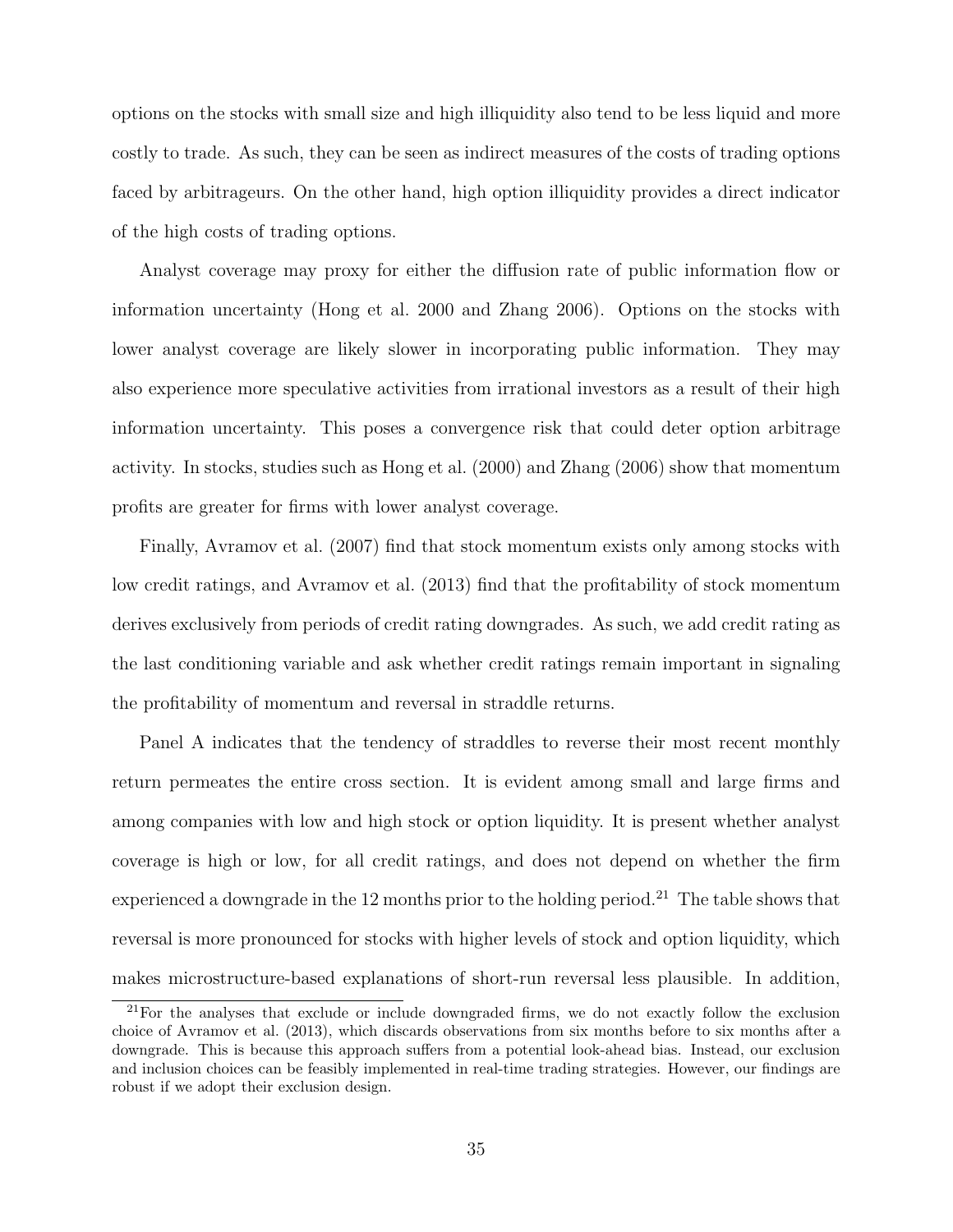reversal is more pronounced for stocks with low impediments to arbitrage (large size, high analyst coverage, and more liquidity), suggesting that mispricing from an overreaction to past shocks may not be the main explanation. Finally, we see that credit rating does not exhibit any relation to the profitability of reversal. Overall, the results leave few clues about the origins of short-run reversal.

Panel B reports the same analyses for straddle momentum. Like reversal, momentum is pervasive in the cross section. Unlike reversal, however, momentum is more prominent in stocks facing high impediments to arbitrage. This is consistent with the hypothesis that underreaction to past shocks is a significant driver of the momentum phenomenon. Further, momentum is stronger for low-grade stocks and becomes statistically insignificant for highgrade stocks, which is similar to the results of Avramov et al. (2007), who find that stock momentum is absent for high-grade stocks. It is different from Avramov et al.  $(2013)$ , however, in that straddle momentum remains significant for stocks that have not downgraded recently, while stock momentum loses efficacy in this case.

In light of existing research (Gebhardt et al. 2005, Jostova et al. 2013) showing that stock momentum has a spillover effect on other asset classes, it is natural to ask whether option momentum would be affected by controlling for past stock returns. While a straightforward mechanical link between stock and option momentum can be ruled out by the fact that option momentum remains profitable even when dynamically delta-hedged. It is conceivable that past stock returns are correlated with future changes in volatility, perhaps due to market underreaction to common information.

Empirically, Cao and Han (2013) find that past stock returns predict option returns positively at horizons of 1-36 months, though the relation is not particularly strong or robust. In our own sample of straddle returns, we find a relation that is slightly negative but insignificant. More importantly, the profitability of option momentum is equally strong among firms with low and high past stock returns, suggesting no appreciable link between stock and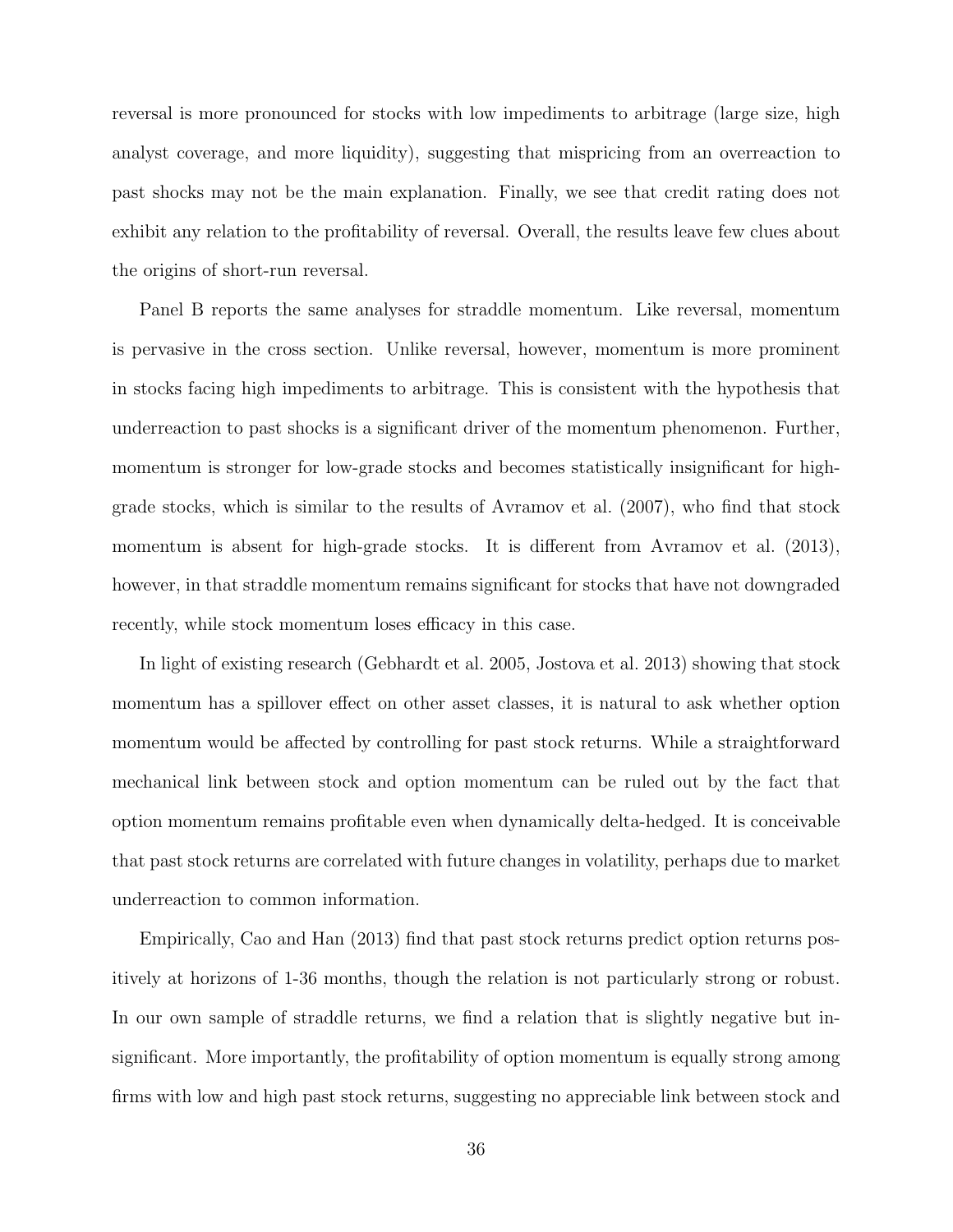option momentum.

#### 5.6 Transactions costs and margin

A natural question to ask is whether the profitability of the strategies we investigate are robust to transactions costs. Accounting for transactions costs is difficult for a number of reasons, however.

One is that option traders commonly use limit orders, so they tend not to be liquidity takers in the traditional sense, and orders are often filled inside the quotes set by option market making firms. When trading straddles and other option combinations, option exchanges offer trader additional avenues for price improvement using the so-called complex order book. This allows a trader to post limit orders for multi-leg strategies, like a straddle, at prices that would be better than those obtained by taking the bids or the asks of each leg separately. Interestingly, posting an order to the complex book is something that is only available to end users and not market makers. The market maker's role is only to choose whether or not to fill these orders. In some ways it is a reversal of taker/maker roles relative to other markets. Market makers still earn an implicit spread, but it may be much less than that implied by the quotes on individual legs.

Further, as Muravyev and Pearson (2020) show, even liquidity-taking strategies face costs that are much less than those implied by end-of-day quoted spreads. They argue that this is because the fair value is often closer to one side of the bid-ask quotes. When fair value is closer to the ask, for example, we tend to see traders buying. Quotes overstate the cost of trading because the actual difference between fair value and price paid is much less than half the spread. It is also the case that option bid-ask spreads are constantly widening and contracting (possibly the result of orders placed by non-market makers). This gives another way for the opportunistic trader to reduce costs relative to end-of-day quotes.

Another natural strategy for controlling transactions costs would be to only trade securi-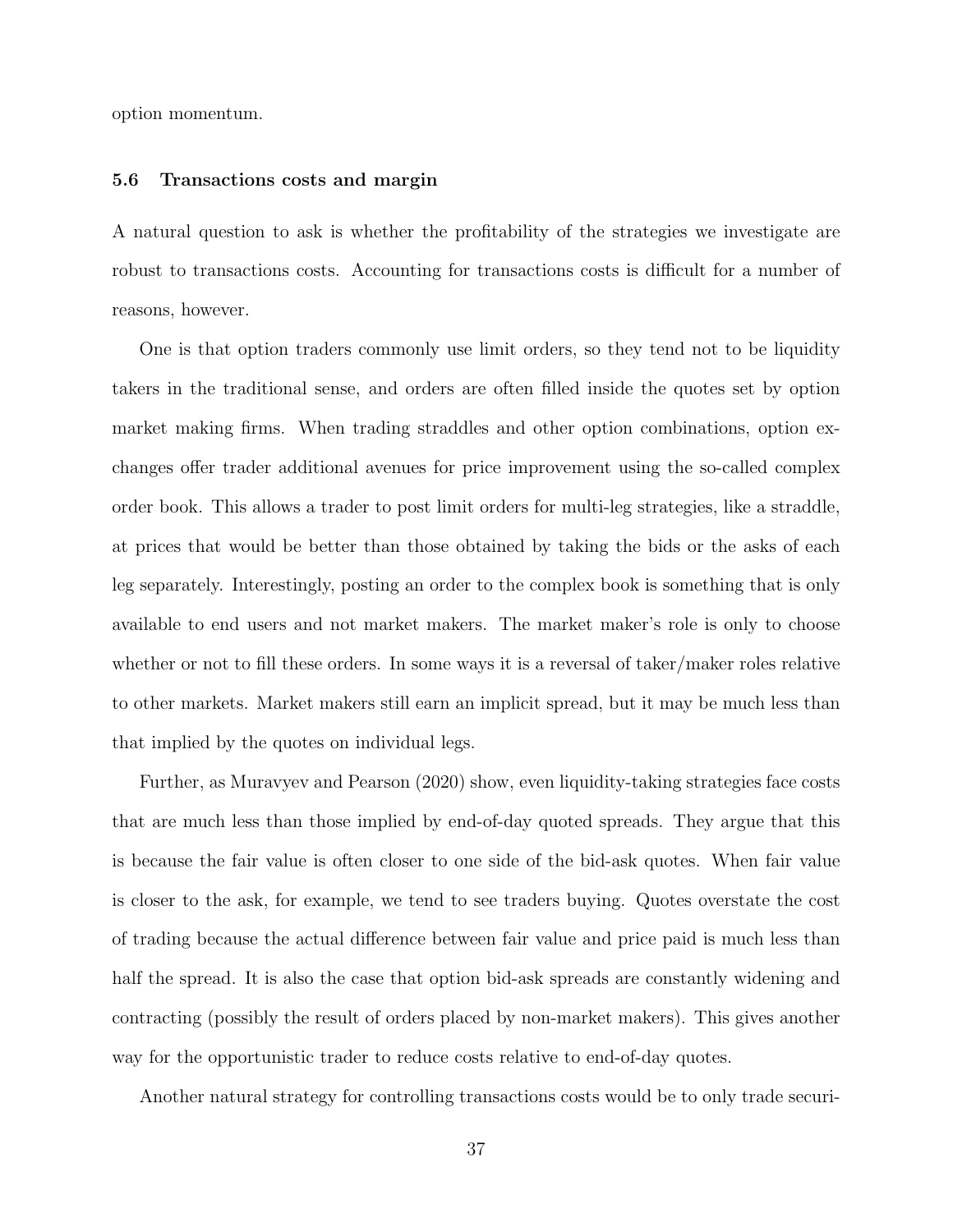ties for which the expected return exceeds the transactions cost estimate. In our setting, this can be accomplished by trading straddles that have a more extreme buy or sell signal and that have relatively low bid-ask spreads. We believe that such transactions cost-optimized strategies are standard in practice.

Finally, the after-cost performance of a strategy only tells us whether the signal on which the strategy is based is useful when that signal is traded in isolation. It is quite possible that any single signal would not be strong enough to generate positive after-cost returns. But at the same time, a multi-signal strategy, which we believe would be more likely in practice, might be highly profitable even after costs are accounted for.

With these considerations in mind, Table 13 reports returns on transactions cost-adjusted average returns for the momentum and reversal strategies. Following the results in Table 5 of Muravyev and Pearson (2020), we consider one-way costs that are a fixed fraction of the quoted half spread. "Algo" traders, for example, pay 20% of the half spread, a value that follows from Muravyev and Pearson's finding that algorithmic traders pay an effective halfspread of \$0.026 on average when trading at-the-money options, when the average quoted half-spread is \$0.128. "Adjusted" and "effective" half-spreads are 51% and 76%, respectively, of the quoted values on average. We also consider cases with and without a cost to exit the stock position that would result from the exercise of options that expire in the money. The assumption of no cost would follow if those positions are exited in the closing auction. When we impose a cost on liquidating stock, we assume that cost is equal to half of the closing bid-ask spread.

In addition to the baseline strategies examined above, we consider strategies that are optimized for transactions costs in two ways. First, we examine strategies based on extreme deciles rather than quintiles, given that the higher average returns of decile-based strategies are more likely to survive trading costs. Second, we consider strategies that avoid options with bid-ask spreads above 10% of option midpoints, as these are clearly the costliest to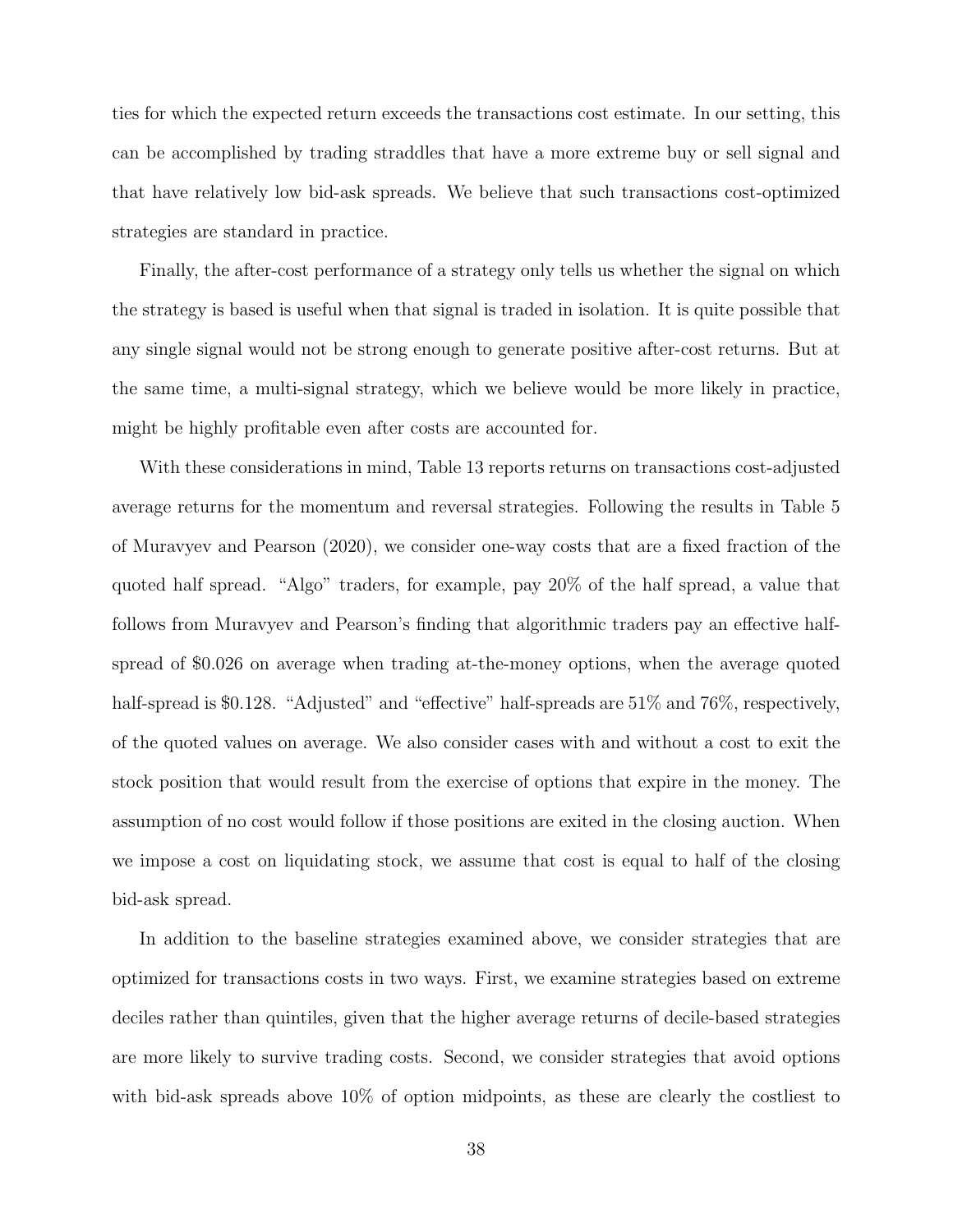trade.

Panels A and B show that the main momentum and reversal strategies are not profitable if one assumes that the entire quoted spread must be paid. However, portfolios that are formed to account for transactions costs are quite profitable for both strategies under a number of reasonable assumptions about transactions costs paid. Most notably, both strategies would be highly profitable if one were able to achieve the level of transactions costs that Muravyev and Pearson document of their "algo" traders, regardless of whether transactions costs must be paid on stock liquidation.

Transactions costs weigh somewhat more on reversal than they do on momentum for baseline strategies, but for transactions cost-optimized strategies the reduction in average returns is similar. This is consistent with results from Table 12 that showed that reversal was actually more profitable, even without accounting for transactions costs, among more liquid stocks. As a result, it is clearly more profitable to choose high-liquidity options when it comes to trading reversal.

As we argued above, examining each strategy in isolation likely leads to an overstatement of the importance of transactions costs. Panel C therefore shows the results of a composite strategy formed by sorting stocks based on the average values of their reversal and momentum z-scores. We find that mean returns after transactions costs are positive for the decile/low spread portfolio even if the full effective spread is paid, though when stock liquidation costs are taken into account the significance of this positive mean is lost. Nevertheless, the composite strategy survives relatively large transactions costs, indicating that our results are highly relevant, both for liquidity takers and market makers.

Since our option momentum and reversal strategies involve written option positions, we investigate the impact of margin requirements. Following Goyal and Saretto (2009) and Santa-Clara and Saretto (2009), we compute margin requirements for the option positions in the short portfolios by implementing the Standard Portfolio Analysis of Risk (SPAN)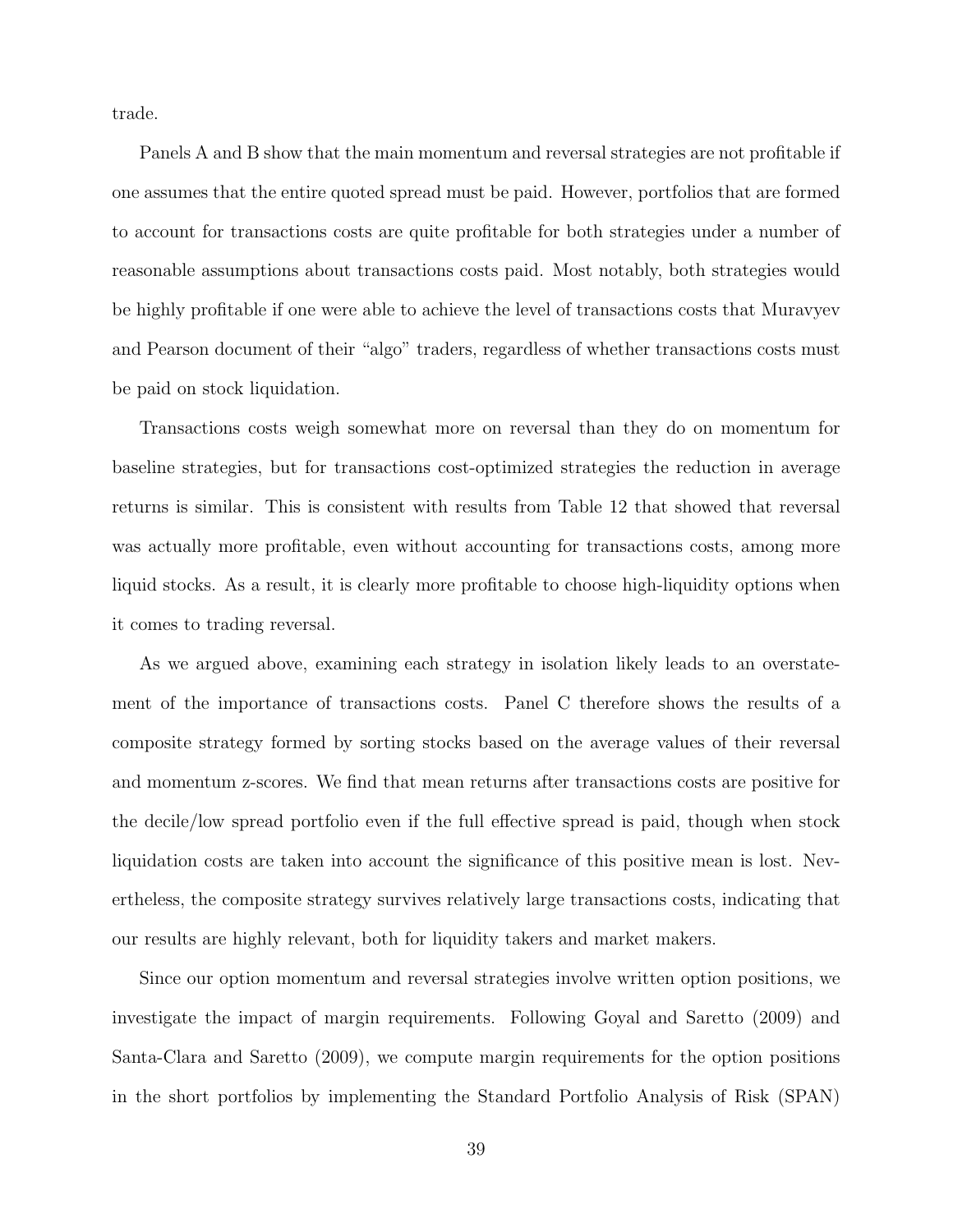system, which is a widely used scenario analysis algorithm. Two key factors are necessary in SPAN, the range of the underlying stock price movement and the range of the underlying volatility movement. Every expiration Friday of the month, we follow Goyal and Saretto and use  $\pm$  15% of the underlying price on that day for the former factor, with progressive increments of 3%, and  $\pm$  10% of the level of implied volatility on that day for the latter one. We then calculate the price of each option using the Black and Scholes (1973) model under each scenario and determine the margin of that option by the largest loss among those scenarios.

We define the initial margin ratio as  $M_0/V_0$ , where M0 is the initial margin when opening a short option position and V0 equals the option price when the short position is opened. Since the short portfolios are equally weighted, we calculate the portfolio-level margin ratio by taking an equal-weighted average of the ratios for individual firms in the short portfolio. This measures how much additional capital an investor needs to set aside, for every \$1 bet on the zero-cost option momentum or reversal spread strategies, in an account holding approximately risk-free assets. As such, the return to the momentum or reversal spread strategy that accounts for margin is equal to the inverse initial margin ratio  $(\text{V0}/\text{M0})$  times the return to the strategy when margin is not considered.<sup>22</sup>

The last column of Table 13 reports the impact of margins. After accounting for margins, the returns shrink by 50%-55% for momentum, reversal, and composite strategies, suggesting an average initial margin ratio slightly above 2 for those strategies. But all the marginadjusted returns remain highly significant, albeit with a slight drop in statistical significance. In sum, momentum and reversal strategies remain highly profitable after accounting for

<sup>22</sup>Suppose an investor shorts a straddle with a total value of \$1, which requires that the investor post \$M in margin. To implement a zero-cost long-short option strategy betting an equal dollar amount on both long and short legs, this investor would then buy a straddle with a \$1 value using the proceeds from the short position. The additional capital needed from this investor and deposited in the margin account for maintaining the long-short option positions is therefore still \$M, which is invested in a risk-free asset. Hence, the corresponding portfolio return in excess of risk-free rate should be  $(1/M)r_{long} - (1/M)r_{short} +$  $(M/M)r_f-r_f = (1/M)(r_{long}-r_{short})$ , where  $r_{long}$ ,  $r_{short}$ , and  $r_f$  are returns on the long and short straddles and risk-free rate, respectively.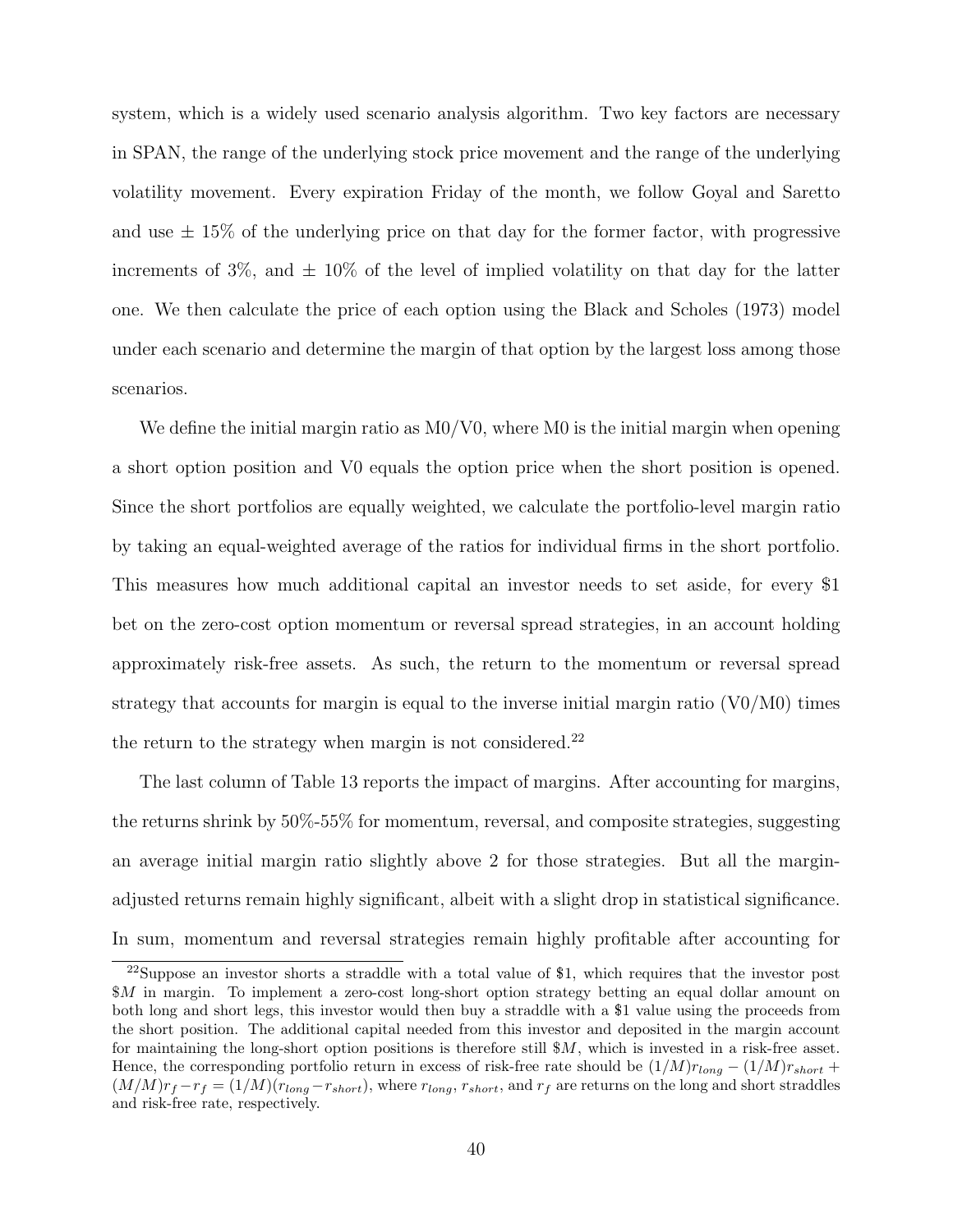margin.

# 6 Summary

This paper has documented continuation and reversal patterns in the cross-section of option returns on individual stocks. These patterns are highly significant, robust, and pervasive.

Most significantly, option returns display momentum, meaning that firms whose options performed well in the previous 6 to 36 months are likely to see high option returns in the next month as well. Momentum is present whether we measure past performance on a relative basis ("cross-sectional momentum") or an absolute basis ("time series momentum"). It is profitable in every five-year subsample and is far less risky than short straddle positions on the S&P 500 Index or individual stocks. Further, returns to these strategies show no evidence of the momentum crashes that periodically affect stocks, though it is possible that our sample is too short to detect such phenomena.

Because we work with delta-hedged option positions, our results are unexplained by stock momentum. The profitability of the strategy is also unaffected by controlling for other option characteristics, such as the difference between implied and historical volatilities, and is also robust to adjustment using factors constructed from these characteristics.

While momentum is also present in industry and factor portfolios, neither of these versions of the momentum strategy delivers positive alphas after controlling for other returns. Industry momentum is subsumed by individual firm momentum, while the reverse is not true. Factor momentum is almost completely distinct from individual firm momentum, but its positive mean turns into a negative alpha after adjustment using the model of Horenstein et al. (2019) or an extension of it.

Though less robust to controls and methodology, we also find evidence of short-term cross-sectional reversal in option returns, in that firms with options that perform relatively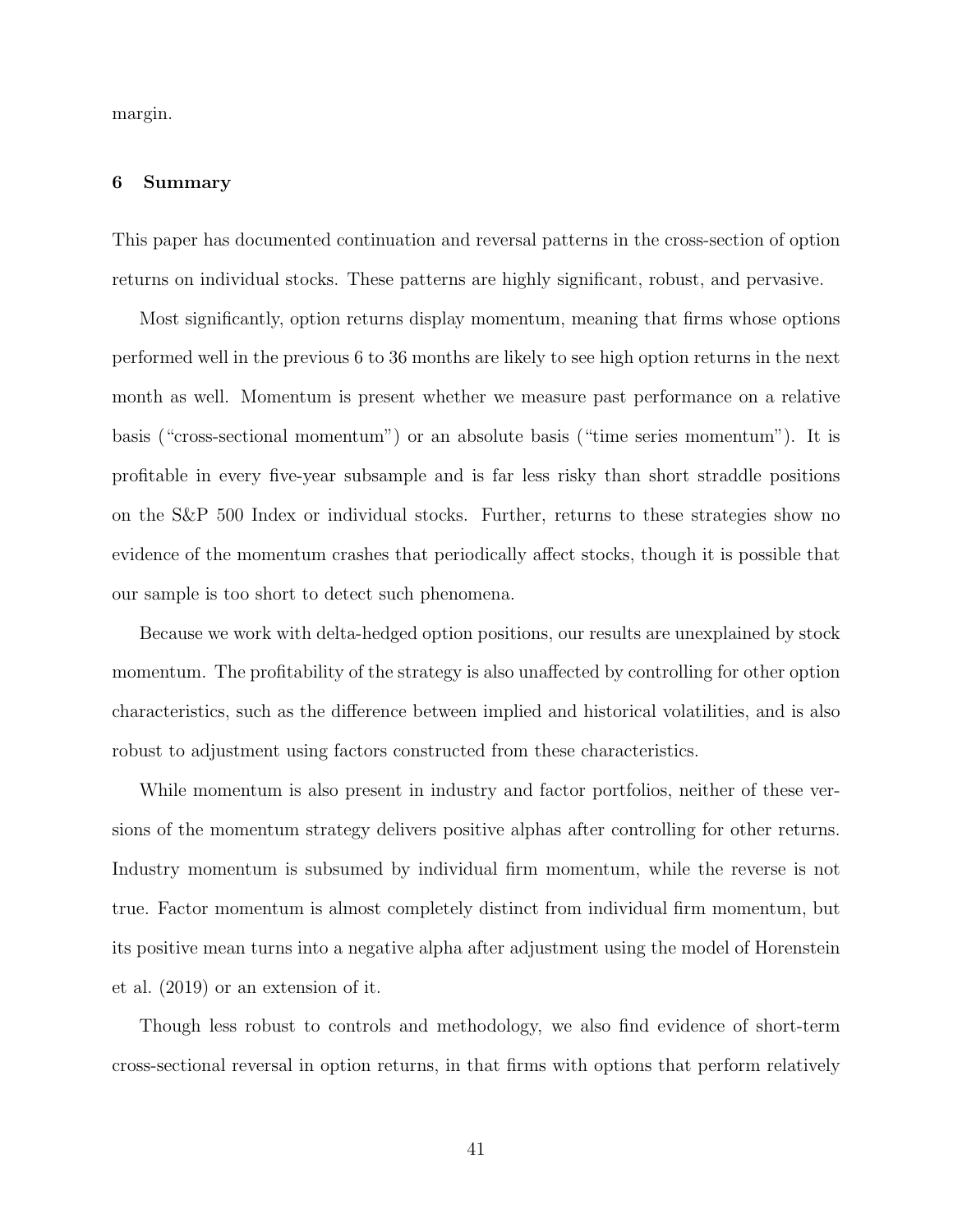well in one month tend to have options that perform relatively poorly in the next month. While the effect is highly stable over time, its average return can be explained by exposure to other option factors, most importantly the long/short factors formed on the basis of the difference between short-term implied volatility and either historical (Goyal and Saretto 2009) or long-term implied (Vasquez 2017) volatility. A high option return in one month tends to raise implied volatility more than it raises future realized volatility, which leads to lower future returns. Reversal is also absent when we implement daily dynamic delta hedging.

We find no evidence of long-run reversal in option returns, which is in stark contrast to the behavior of stocks. Moreover, at the 2- to 3-year horizons at which stocks start showing a tendency to reverse, option returns continue to show momentum. These result supports the view, advocated by Conrad and Yavuz (2017), that momentum and long-run reversal are distinct phenomena, with different root causes.

We address the question of whether risk exposures explain the returns to momentum in several ways. First, in an approach based on option theory, we neutralize the momentum strategy's returns to delta and/or vega risk, the former by daily delta hedging and the latter by examining returns on VIX portfolios. Though neutralized strategies are less volatile and presumably less dependent on systematic risk, we find that they are if anything more profitable than our baseline strategies. Secondly, we analyze exposures to economically motivated factors, finding that momentum has no significant exposure to factor risk, either unconditionally or conditional on past factor realizations. Lastly, we show that momentum has little apparent crash risk and a standard deviation that is lower than those of many other option strategies. Thus, if risk premia are the main driver of momentum profits, then the risks priced in equity options must be subtle and substantially different from those that are commonly thought to drive option risk premia.

We can also eliminate several other potential explanations for momentum. First, we can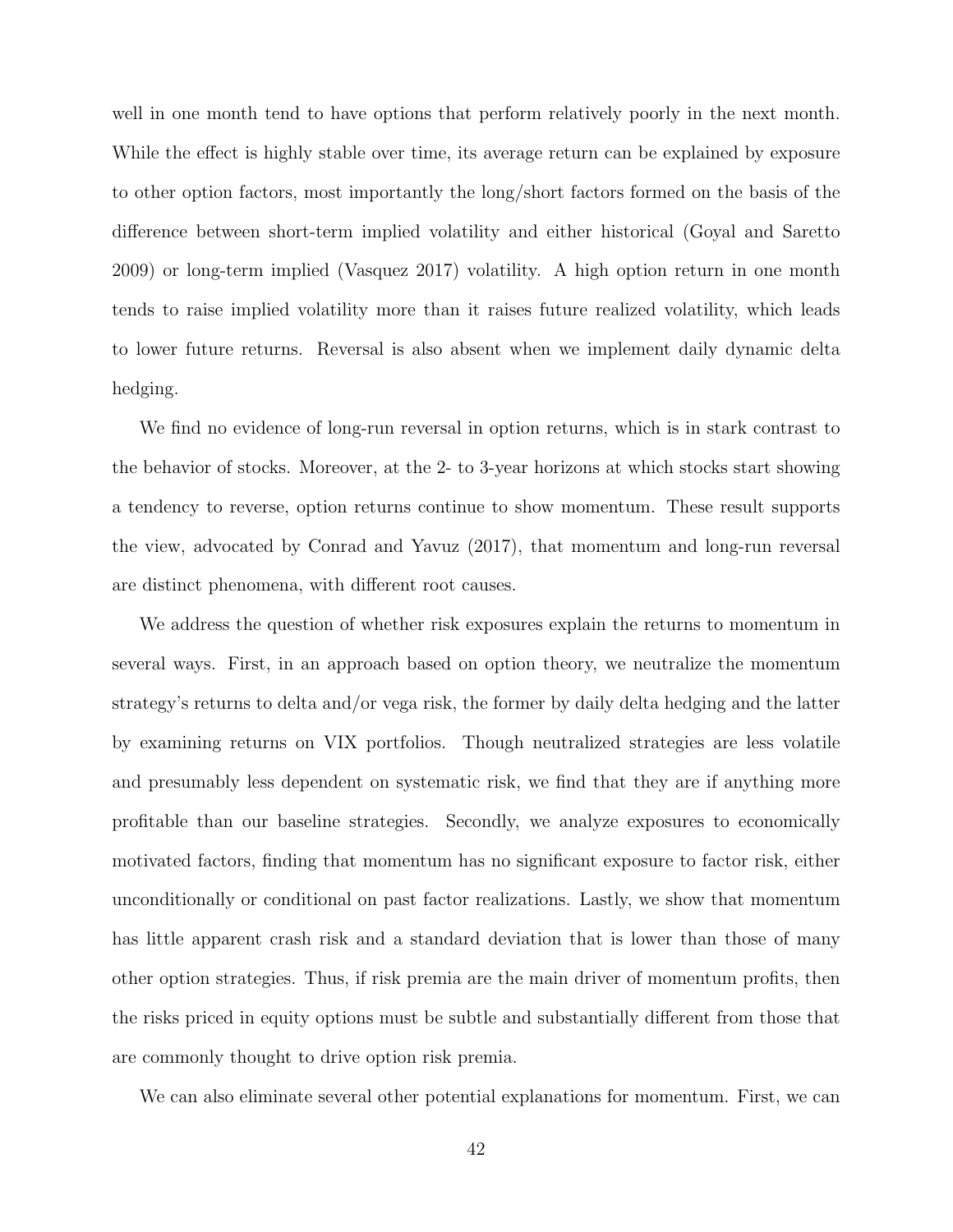rule out that momentum arises purely as the result of cross-sectional variation in unconditional expected returns. The lack of long-run reversal suggests that an explanation involving delayed overreaction, which features in the models of Daniel et al. (1998) and Hong and Stein (1999), is unlikely. And while our results may be consistent with underreaction, the cause of that underreaction cannot be the disposition effect (Grinblatt and Han 2005), as the options we analyze expire in just one month. An investor who is reluctant to exit a poorly performing option trade simply does not have that choice given the short lives of these contracts.

We leave a number of questions for future research. Is momentum behavioral, or does it suggest new sources of risk premia that are as yet undetected? Does long-horizon momentum reflect variation in permanent or transitory (but persistent) expected returns? What is responsible for short-run reversal, which is surprisingly more pronounced in liquid options? It would be interesting to relate these puzzles to momentum phenomena in stock and bond markets.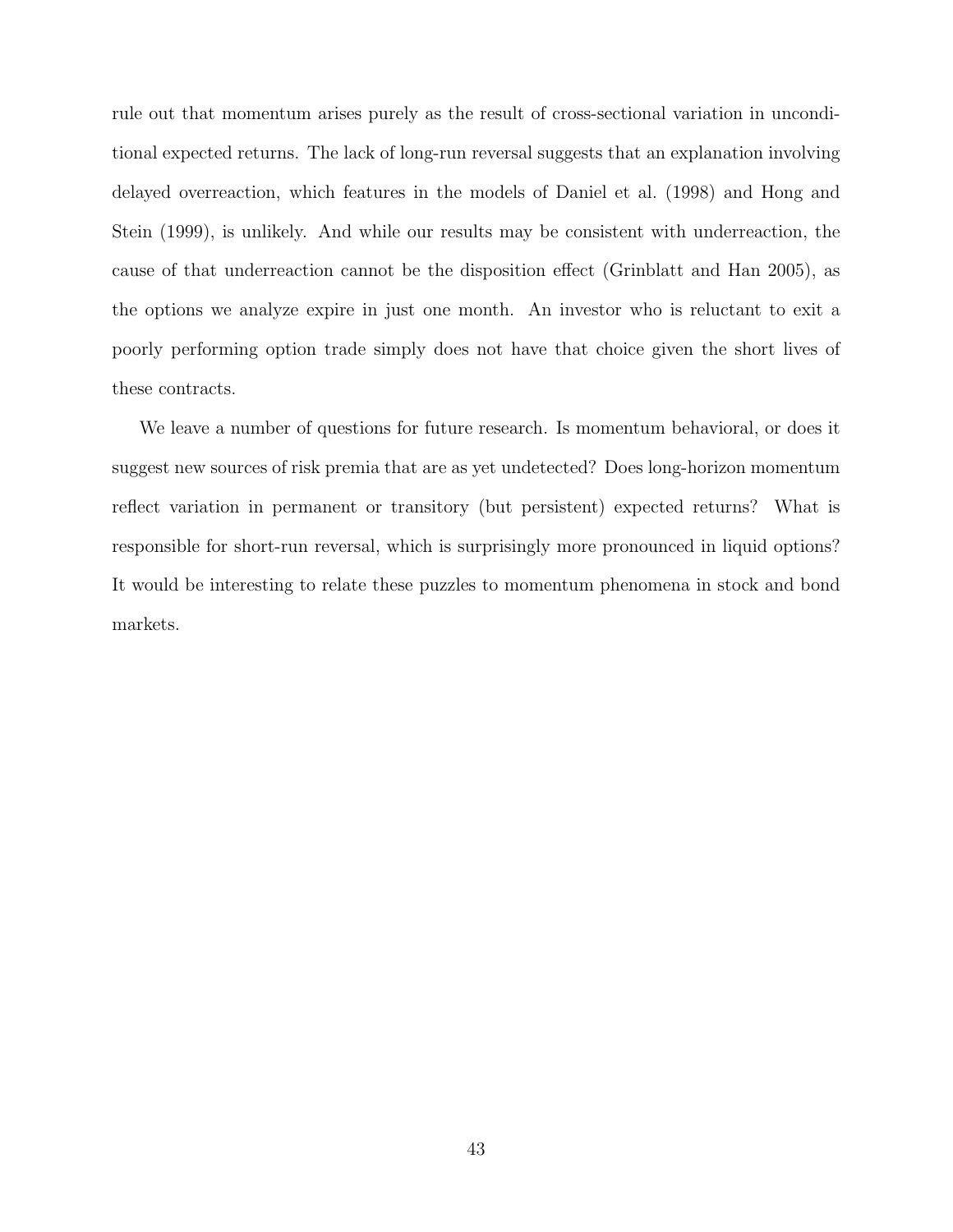# References

- Amihud, Yakov (2002), "Illiquidity and stock returns: Cross-section and time-series effects." Journal of Financial Markets, 5, 31–56.
- Avramov, Doron, Tarun Chordia, Gergana Jostova, and Alexander Philipov (2007), "Momentum and credit rating." Journal of Finance, 62, 2503–2520.
- Avramov, Doron, Tarun Chordia, Gergana Jostova, and Alexander Philipov (2013), "Anomalies and financial distress." Journal of Financial Economics, 108, 139–159.
- Bakshi, Gurdip, Charles Cao, and Zhiwu Chen (1997), "Empirical performance of alternative option pricing models." Journal of Finance, 52, 2003–2049.
- Bakshi, Gurdip and Nikunj Kapadia (2003), "Delta-hedged gains and the negative market volatility risk premium." Review of Financial Studies, 16, 527–566.
- Bali, Turan G. and Scott Murray (2013), "Does risk-neutral skewness predict the crosssection of equity option portfolio returns?" Journal of Financial and Quantitative Analysis, 48, 1145–1171.
- Bali, Turan G., Avanidhar Subrahmanyam, and Quan Wen (2021), "Long-term reversals in the corporate bond market." Journal of Financial Economics, 139, 656–677.
- Barberis, Nicholas, Andrei Shleifer, and Robert Vishny (1998), "A model of investor sentiment." Journal of Financial Economics, 49, 307-343.
- Black, Fischer and Myron Scholes (1973), "The pricing of options and corporate liabilities." Journal of Political Economy, 81, 637–654.
- Boyer, Brian H. and Keith Vorkink (2014), "Stock options as lotteries." Journal of Finance, 69, 1485–1527.
- Cao, Jie and Bing Han (2013), "Cross section of option returns and idiosyncratic stock volatility." Journal of Financial Economics, 108, 231–249.
- Cao, Jie, Bing Han, Qing Tong, and Xintong Zhan (2021a), "Option return predictability." Review of Financial Studies, forthcoming.
- Cao, Jie, Yong Jin, Neil D. Pearson, and Dragon Yongjun Tang (2021b), "Does the introduction of one derivative affect another derivative? The effect of credit default swaps trading on equity options." Working paper.
- Carr, Peter and Dilip Madan (2001), "Towards a theory of volatility trading." Option Pricing, Interest Rates and Risk Management, Handbooks in Mathematical Finance, 458–476.
- Christoffersen, Peter, Ruslan Goyenko, Kris Jacobs, and Mehdi Karoui (2018), "Illiquidity premia in the equity options market." Review of Financial Studies, 31, 811–851.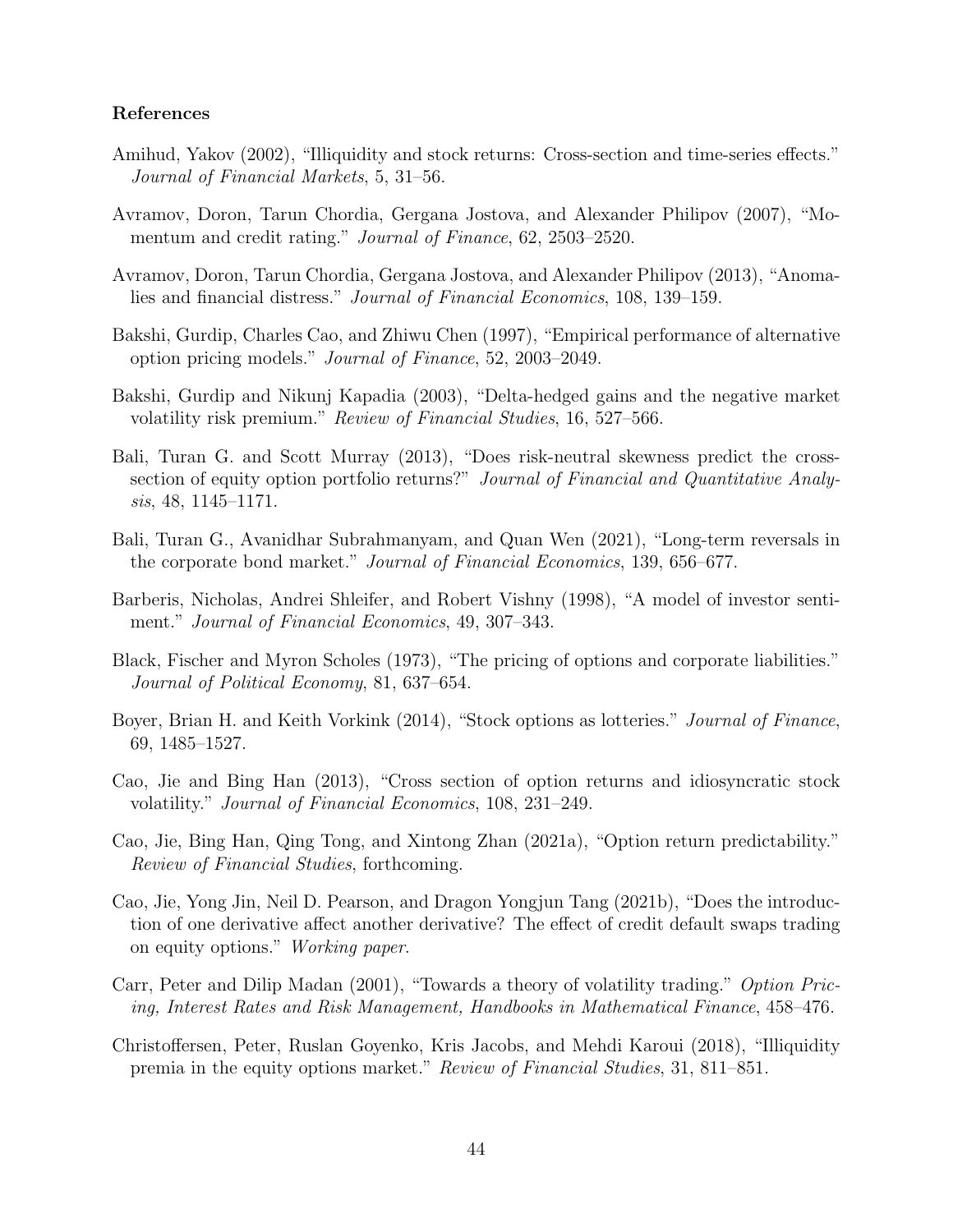- Conrad, Jennifer and Gautam Kaul (1998), "An anatomy of trading strategies." Review of Financial Studies, 11, 489–519.
- Conrad, Jennifer and M. Deniz Yavuz (2017), "Momentum and reversal: Does what goes up always come down?" Review of Finance, 21, 555–581.
- Cremers, Martijn, Michael Halling, and David Weinbaum (2015), "Aggregate jump and volatility risk in the cross-section of stock returns." Journal of Finance, 70, 577–614.
- Daniel, Kent, David Hirshleifer, and Avanidhar Subrahmanyam (1998), "Investor psychology and security market under-and overreactions." Journal of Finance, 53, 1839–1885.
- Daniel, Kent and Tobias J. Moskowitz (2016), "Momentum crashes." *Journal of Financial* Economics, 122, 221–247.
- De Bondt, Werner F.M. and Richard Thaler (1985), "Does the stock market overreact?" Journal of Finance, 40, 793–805.
- Ehsani, Sina and Juhani T. Linnainmaa (2021), "Factor momentum and the momentum factor." *Journal of Finance*, forthcoming.
- Eisdorfer, Assaf, Ronnie Sadka, and Alexei Zhdanov (2020), "Maturity driven mispricing of options." Journal of Financial and Quantitative Analysis, forthcoming.
- Erb, Claude B. and Campbell R. Harvey (2006), "The strategic and tactical value of commodity futures." Financial Analysts Journal, 62, 69–97.
- Fama, Eugene F. (1976), Foundations Of Finance. Basic books.
- Fama, Eugene F. and Kenneth R French (1993), "Common risk factors in the returns on stocks and bonds." Journal of Financial Economics, 33, 3–56.
- Fama, Eugene F. and Kenneth R. French (2008), "Dissecting anomalies." Journal of Finance, 63, 1653–1678.
- Gebhardt, William R., Soeren Hvidkjaer, and Bhaskaran Swaminathan (2005), "Stock and bond market interaction: Does momentum spill over?" Journal of Financial Economics, 75, 651–690.
- Goyal, Amit and Narasimhan Jegadeesh (2018), "Cross-sectional and time-series tests of return predictability: What is the difference?" Review of Financial Studies, 31, 1784– 1824.
- Goyal, Amit and Alessio Saretto (2009), "Cross-section of option returns and volatility." Journal of Financial Economics, 94, 310–326.
- Grinblatt, Mark and Bing Han (2005), "Prospect theory, mental accounting, and momentum." Journal of Financial Economics, 78, 311–339.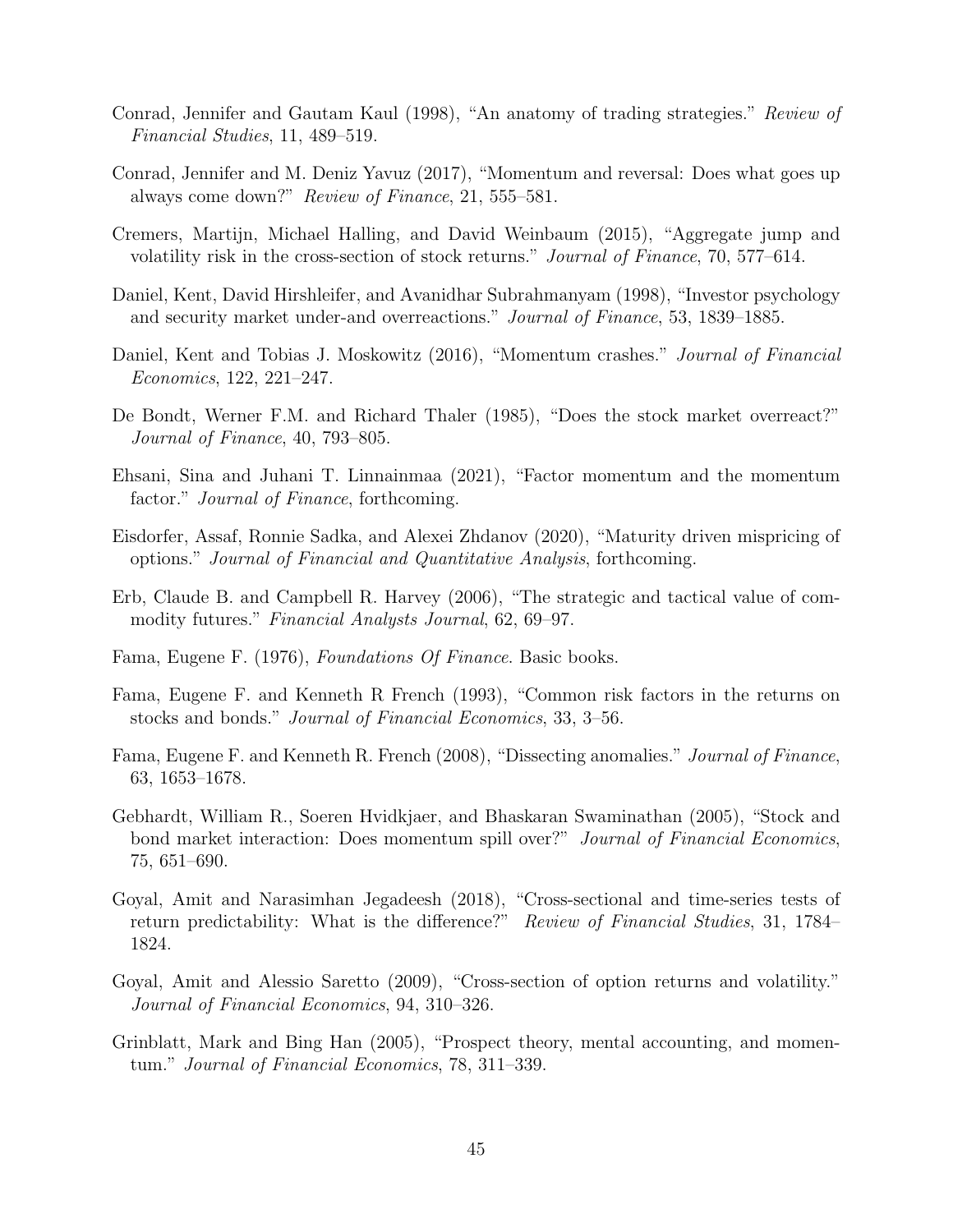- Grundy, Bruce D. and J. Spencer Martin (2001), "Understanding the nature of the risks and the source of the rewards to momentum investing." Review of Financial Studies, 14, 29–78.
- Gupta, Tarun and Bryan Kelly (2019), "Factor momentum everywhere." Journal of Portfolio Management, 45, 13–36.
- Han, Bing (2008), "Investor sentiment and option prices." Review of Financial Studies, 21, 387–414.
- He, Zhiguo and Arvind Krishnamurthy (2013), "Intermediary asset pricing." American Economic Review, 103, 732–70.
- Heston, Steven L. (1993), "A closed-form solution for options with stochastic volatility with applications to bond and currency options." Review of Financial Studies, 6, 327–343.
- Hong, Harrison, Terence Lim, and Jeremy C. Stein (2000), "Bad news travels slowly: Size, analyst coverage, and the profitability of momentum strategies." Journal of Finance, 55, 265–295.
- Hong, Harrison and Jeremy C. Stein (1999), "A unified theory of underreaction, momentum trading, and overreaction in asset markets." Journal of finance, 54, 2143–2184.
- Horenstein, Alex R., Aurelio Vasquez, and Xiao Xiao (2019), "Common factors in equity option returns." Working paper.
- Hou, Kewei, Chen Xue, and Lu Zhang (2020), "Replicating anomalies." Review of Financial Studies, 33, 2019–2133.
- Jegadeesh, Narasimhan and Sheridan Titman (1993), "Returns to buying winners and selling losers: Implications for stock market efficiency." *Journal of Finance*, 48, 65–91.
- Jegadeesh, Narasimhan and Sheridan Titman (2001), "Profitability of momentum strategies: An evaluation of alternative explanations." *Journal of Finance*, 56, 699–720.
- Jostova, Gergana, Stanislava Nikolova, Alexander Philipov, and Christof W. Stahel (2013), "Momentum in corporate bond returns." Review of Financial Studies, 26, 1649–1693.
- Kelly, Bryan T., Tobias J. Moskowitz, and Seth Pruitt (2020), "Understanding momentum and reversals." Journal of Financial Economics, forthcoming.
- Lee, Charles M.C. and Bhaskaran Swaminathan (2000), "Price momentum and trading volume." Journal of Finance, 55, 2017–2069.
- Lehmann, Bruce N. (1990), "Fads, martingales, and market efficiency." Quarterly Journal of Economics, 105, 1–28.
- Lewellen, Jonathan (2002), "Momentum and autocorrelation in stock returns." Review of Financial Studies, 15, 533–564.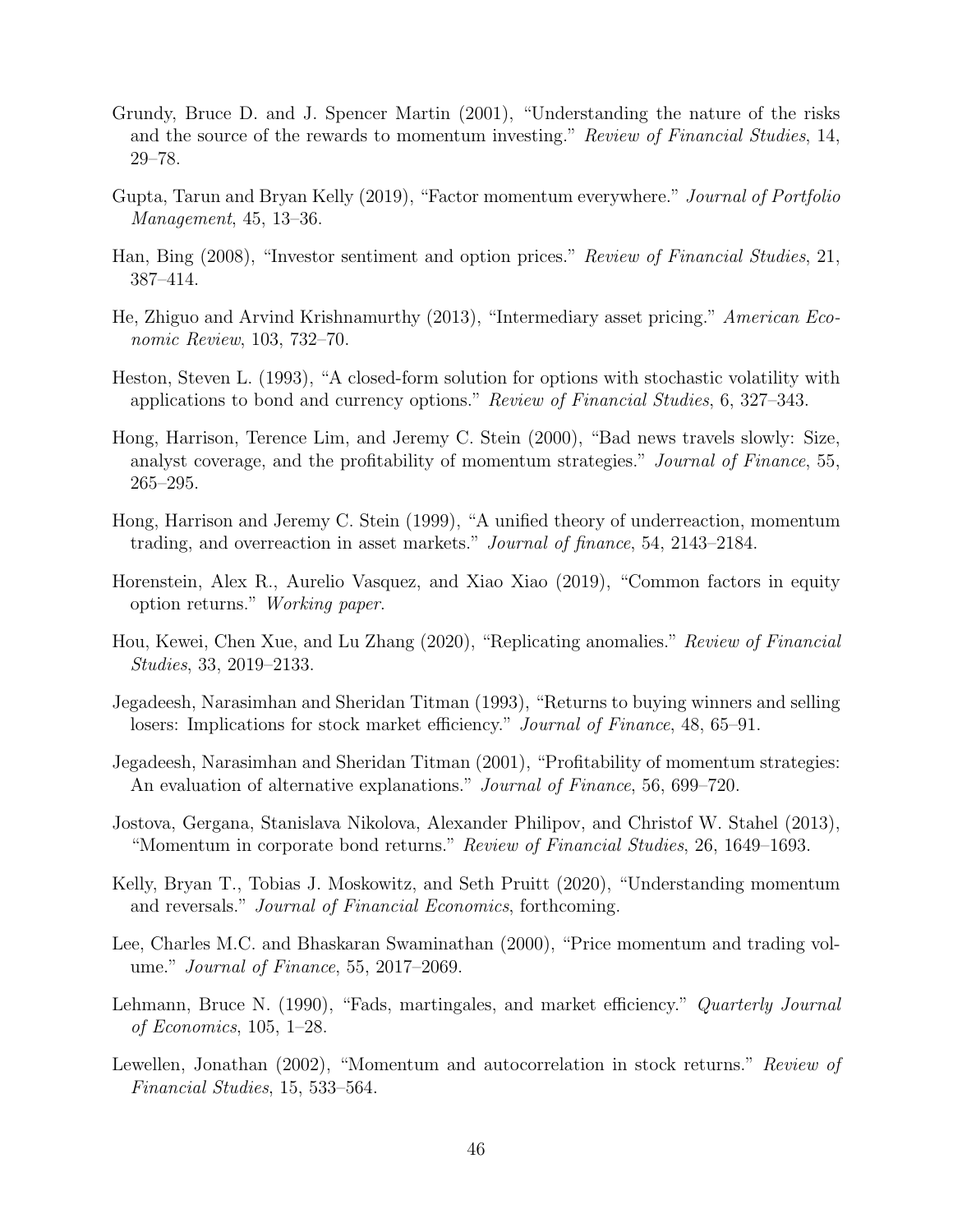- Lo, Andrew W. and A. Craig MacKinlay (1990), "When are contrarian profits due to stock market overreaction?" Review of Financial Studies, 3, 175–205.
- Moskowitz, Tobias J. and Mark Grinblatt (1999), "Do industries explain momentum?" Journal of Finance, 54, 1249–1290.
- Moskowitz, Tobias J., Yao Hua Ooi, and Lasse Heje Pedersen (2012), "Time series momentum." Journal of Financial Economics, 104, 228–250.
- Muravyev, Dmitriy (2016), "Order flow and expected option returns." *Journal of Finance*, 71, 673–708.
- Muravyev, Dmitriy and Neil D. Pearson (2020), "Options trading costs are lower than you think." Review of Financial Studies, 33, 4973–5014.
- Novy-Marx, Robert (2012), "Is momentum really momentum?" Journal of Financial Economics, 103, 429–453.
- Okunev, John and Derek White (2003), "Do momentum-based strategies still work in foreign currency markets?" Journal of Financial and Quantitative Analysis, 425–447.
- Patton, Andrew J and Allan Timmermann (2010), "Monotonicity in asset returns: New tests with applications to the term structure, the capm, and portfolio sorts." Journal of Financial Economics, 98, 605–625.
- Poteshman, Allen M. (2001), "Underreaction, overreaction, and increasing misreaction to information in the options market." Journal of Finance, 56, 851–876.
- Richards, Anthony J. (1997), "Winner-loser reversals in national stock market indices: Can they be explained?" Journal of Finance, 52, 2129–2144.
- Roll, Richard (1984), "A simple implicit measure of the effective bid-ask spread in an efficient market." Journal of Finance, 39, 1127–1139.
- Rouwenhorst, K. Geert (1998), "International momentum strategies." Journal of Finance, 53, 267–284.
- Santa-Clara, Pedro and Alessio Saretto (2009), "Option strategies: Good deals and margin calls." Journal of Financial Markets, 12, 391–417.
- Shleifer, Andrei and Robert W. Vishny (1997), "The limits of arbitrage." Journal of Finance, 52, 35–55.
- Stein, Jeremy (1989), "Overreactions in the options market." Journal of Finance, 44, 1011– 1023.
- Vasquez, Aurelio (2017), "Equity volatility term structures and the cross section of option returns." Journal of Financial and Quantitative Analysis, 52, 2727–2754.
- Zhang, X. Frank (2006), "Information uncertainty and stock returns." Journal of Finance, 61, 105–137.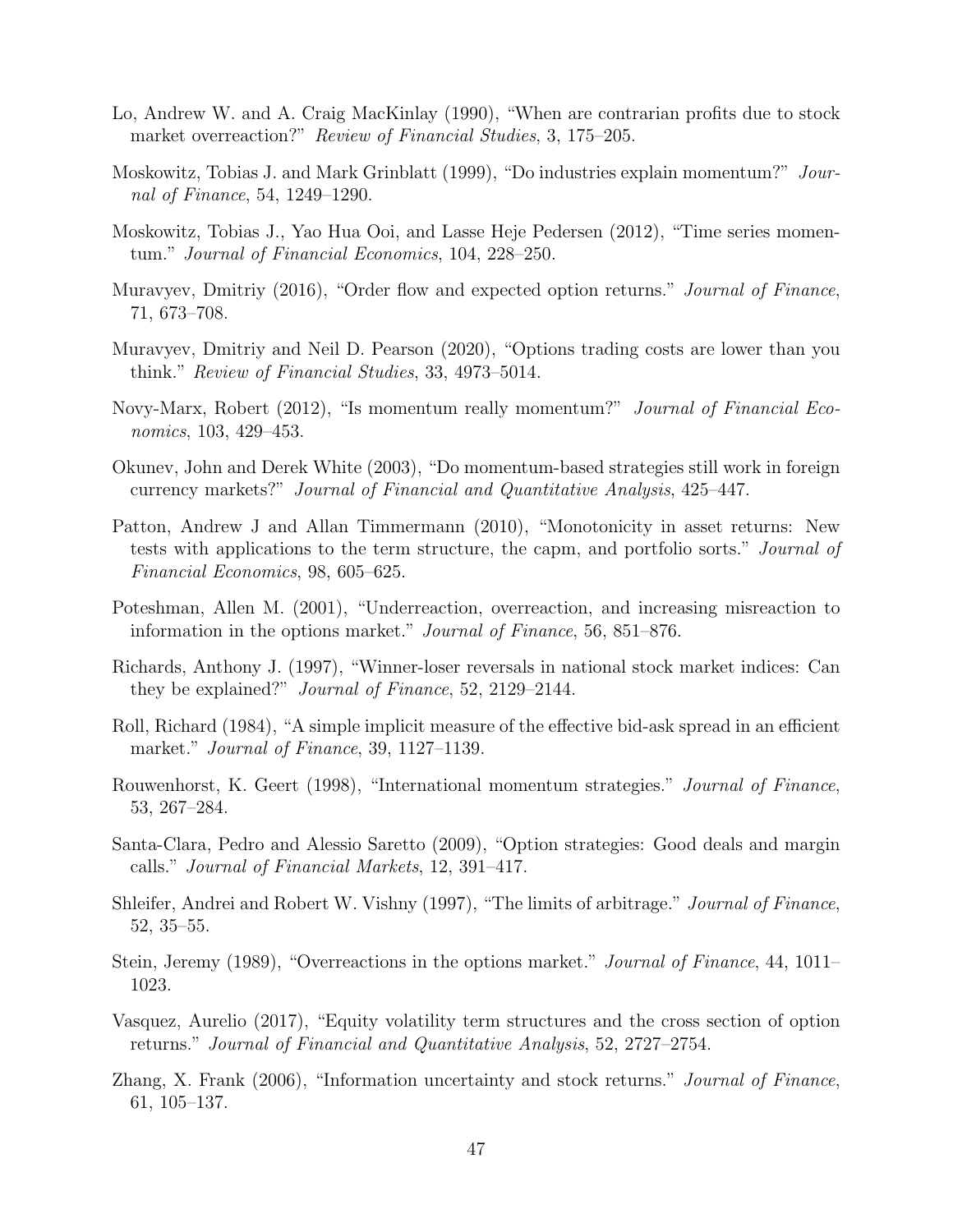#### **Figure 1**

#### **Straddle returns regressed on lagged values from the same firms**

This figure shows the slope coefficients and 95% confidence intervals from Fama-MacBeth regressions in which zero delta straddle returns are regressed on a single lagged straddle return for the same firm. All straddles have a one-month maturity, are approximately at the money, and are held until expiration, where a month is defined as the period from one standard expiration date to the next. The length of the lag is shown on the horizontal axis. The top and bottom panels are identical except for the range of lags considered. Confidence intervals are computed using Newey-West standard errors with three lags.

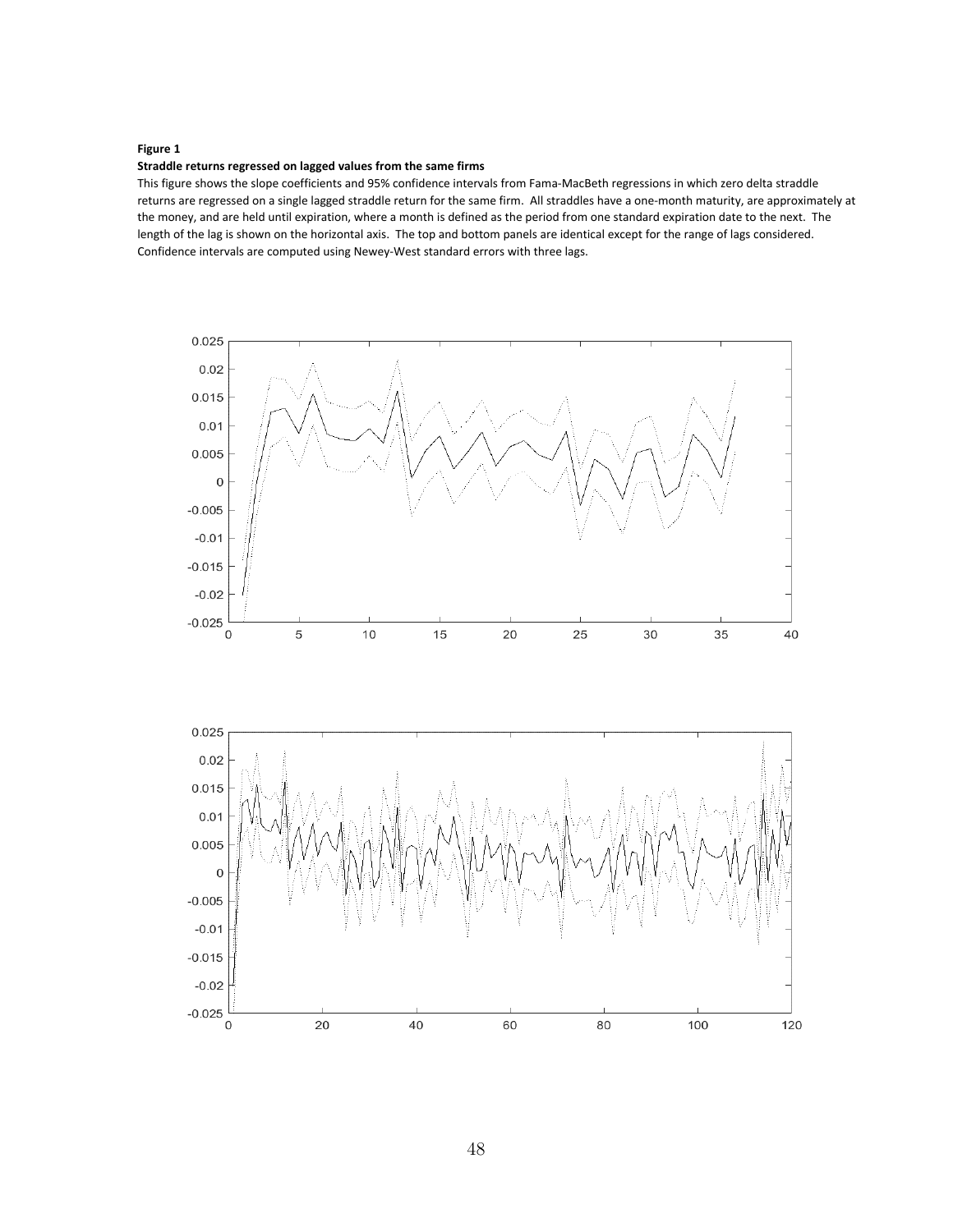#### **Figure 2**

#### **Five-year moving averages of strategy returns**

This figure reports the rolling five-year average return on the short-term reversal (lag 1) and momentum (lags 2 to 12) factors. Reversal and momentum factors are constructed as in Table 8, so that reversal represents the low-minus-high portfolio, while momentum is highminus-low. Dotted lines denote 95% confidence intervals, which use Newey-West standard errors with 3 lags.



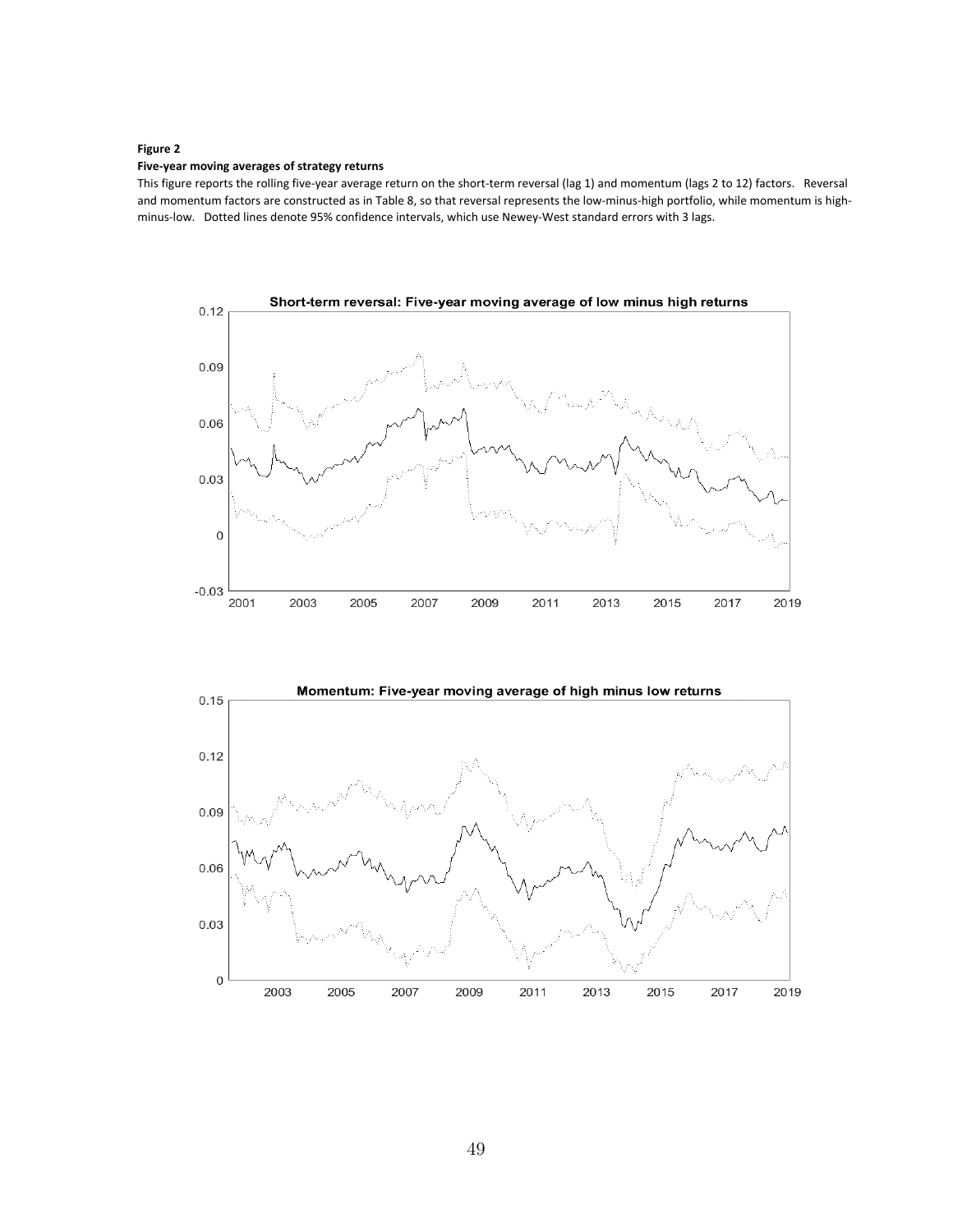#### **Summary statistics**

This table reports summary statistics for main variables in this study. Returns are reported on a monthly basis. All the numbers are statistics on the full panel of each variable, except that we report time series statistics for number of firms in each month. Panel A includes the main sample used throughout the paper, which requires positive open interest for both the call and the put in the straddle. Straddles have one month until expiration and initially have zero delta. Returns are computed by holding the straddle until expiration. Implied volatility is an average of the values for the 30 day at-the-money call and put values. Historical volatility is a 250-day rolling standard deviation of stock returns. The IV term spread is the difference between the 60-day and 30-day at-the-money implied volatilities, while the IV smirk slope is the difference between the implied volatilities of the 30-day call with delta of 0.3 and the 30-day put with a delta of -0.3. Idiosyncratic volatility is the standard deviation of the residuals of a 22-day rolling regression using the Fama-French (1993) factors. Stock illiquidity is the Amihud ratio, averaged over the previous 12 months. Option liquidity is the weighted average of the bid-ask spreads of the call and put in each straddle, averaged over the previous 12 months. Panel B summarizes the subsample in which both straddle and VIX returns are non-missing with positive open interest. In this subsample we report returns on static strategies and on strategies that are dynamically delta hedged.

Panel A: Main sample Number of Mean Standard 10th Median 90th observations deviation percentile percentile Number of firms each month 1368.74 309.18 932 1442 1713 Straddle return 384672 -0.0528 0.8057 -0.8606 -0.2283 0.9403 Implied volatility (IV) 384540 0.4542 0.2416 0.2138 0.3970 0.7673 Historical volatility (HV) 374668 0.4531 0.2535 0.2122 0.3937 0.7657 IV - HV 374537 -0.0030 0.1646 -0.1387 -0.0008 0.1325 IV term spread 384540 -0.0067 0.0516 -0.0564 -0.0012 0.0363 IV smirk slope 384540 -0.0306 0.0863 -0.0986 -0.0296 0.0297 Equity market capitalization (\$ billions) 383836 10.6489 31.0284 0.3995 2.4264 22.9442 Idiosyncratic volatility 383636 0.0225 0.0166 0.0084 0.0181 0.0414 Analyst coverage 363525 11.9698 7.7733 3.0000 10.0000 23.0000 Stock illiquidity 382174 0.0071 0.2112 0.0001 0.0008 0.0100 Option illiquidity 384672 0.1718 0.0955 0.0612 0.1549 0.3109 Panel B: Sample with VIX returns Number of Mean Standard 10th Median 90th observations deviation percentile percentile Number of firms each month 557.73 234.18 252 561 843 Static straddle return 156165 -0.0438 0.7904 -0.8570 -0.2139 0.9558 Dynamic straddle return 156165 -0.0512 0.6450 -0.6885 -0.1713 0.7056 Number of strikes in VIX portfolios 13 Static VIX return 156165 -0.0835 1.1881 -0.8894 -0.4832 1.1537 Dynamic VIX return 156165 -0.0752 0.6295 -0.5477 -0.1944 0.4622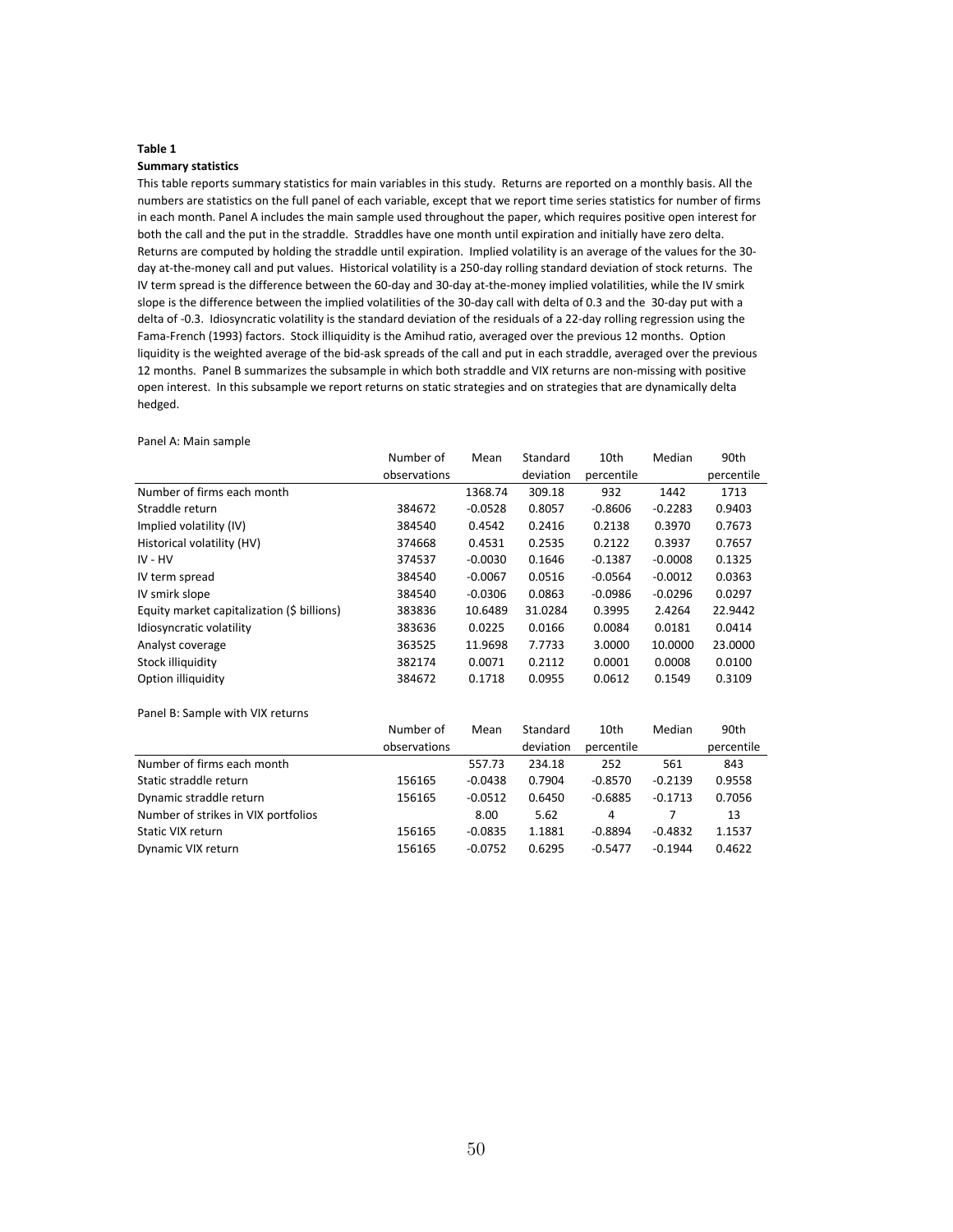## **Univariate sorts**

This table reports means and *t* -statistics from univariate quintile sorts. On the third Friday of each month, onemonth straddles are sorted into quintiles based on lagged returns (Panel A) or other stock-level characteristics (Panel B). Straddles are initially zero delta and approximately at the money. The table reports the average returns on equally weighted portfolios in which straddles are held to expiration. *T* -statistics, in parentheses, are computed using Newey-West standard errors with three lags.

Panel A: Portfolios formed on the basis of lagged straddle returns

|                | Min and max lag in |           |                |           |           |           |            |
|----------------|--------------------|-----------|----------------|-----------|-----------|-----------|------------|
|                | formation period   | Low       | $\overline{2}$ | 3         | 4         | High      | High - Low |
| $\mathbf 1$    | $\mathbf{1}$       | $-0.0408$ | $-0.0453$      | $-0.0483$ | $-0.0607$ | $-0.0817$ | $-0.0409$  |
|                |                    | $(-2.52)$ | $(-2.77)$      | $(-3.08)$ | $(-3.76)$ | $(-5.24)$ | $(-6.18)$  |
| $\mathbf{1}$   | $\overline{2}$     | $-0.0378$ | $-0.0427$      | $-0.0532$ | $-0.0619$ | $-0.0719$ | $-0.0341$  |
|                |                    | $(-2.41)$ | $(-2.62)$      | $(-3.22)$ | $(-3.79)$ | $(-4.54)$ | $(-4.41)$  |
| $\mathbf 1$    | 6                  | $-0.0584$ | $-0.0571$      | $-0.0536$ | $-0.0459$ | $-0.0392$ | 0.0193     |
|                |                    | $(-3.54)$ | $(-3.50)$      | $(-3.07)$ | $(-2.72)$ | $(-2.38)$ | (2.32)     |
| $\mathbf 1$    | 12                 | $-0.0707$ | $-0.0532$      | $-0.0490$ | $-0.0329$ | $-0.0305$ | 0.0402     |
|                |                    | $(-4.38)$ | $(-3.06)$      | $(-2.74)$ | $(-1.88)$ | $(-1.72)$ | (4.94)     |
| $\overline{2}$ | 12                 | $-0.0777$ | $-0.0617$      | $-0.0453$ | $-0.0355$ | $-0.0155$ | 0.0622     |
|                |                    | $(-4.80)$ | $(-3.63)$      | $(-2.58)$ | $(-2.08)$ | $(-0.85)$ | (7.97)     |
| $\overline{2}$ | 24                 | $-0.0719$ | $-0.0596$      | $-0.0460$ | $-0.0266$ | $-0.0122$ | 0.0596     |
|                |                    | $(-3.83)$ | $(-3.45)$      | $(-2.40)$ | $(-1.40)$ | $(-0.67)$ | (7.28)     |
| 2              | 36                 | $-0.0820$ | $-0.0717$      | $-0.0375$ | $-0.0311$ | $-0.0240$ | 0.0580     |
|                |                    | $(-4.33)$ | $(-3.89)$      | $(-1.88)$ | $(-1.49)$ | $(-1.27)$ | (6.51)     |
| 13             | 24                 | $-0.0548$ | $-0.0528$      | $-0.0482$ | $-0.0360$ | $-0.0234$ | 0.0314     |
|                |                    | $(-2.87)$ | $(-2.89)$      | $(-2.60)$ | $(-1.96)$ | $(-1.34)$ | (3.99)     |
| 13             | 36                 | $-0.0686$ | $-0.0651$      | $-0.0411$ | $-0.0380$ | $-0.0288$ | 0.0398     |
|                |                    | $(-3.64)$ | $(-3.34)$      | $(-2.08)$ | $(-1.95)$ | $(-1.56)$ | (4.18)     |
| 25             | 36                 | $-0.0641$ | $-0.0546$      | $-0.0463$ | $-0.0410$ | $-0.0381$ | 0.0261     |
|                |                    | $(-3.55)$ | $(-2.97)$      | $(-2.40)$ | $(-2.10)$ | $(-2.11)$ | (3.35)     |
|                |                    |           |                |           |           |           |            |

Panel B: Portfolios formed on the basis of other lagged characteristics

| Characteristic    |           |           |           |           |           |            |
|-------------------|-----------|-----------|-----------|-----------|-----------|------------|
|                   | Low       | 2         | 3         | 4         | High      | High - Low |
| $IV - HV$         | $-0.0186$ | $-0.0365$ | $-0.0454$ | $-0.0682$ | $-0.1220$ | $-0.1034$  |
|                   | $(-1.10)$ | $(-2.18)$ | $(-2.50)$ | $(-4.12)$ | $(-9.51)$ | (-9.48)    |
| Idiosyncratic vol | $-0.0543$ | $-0.0474$ | $-0.0476$ | $-0.0540$ | $-0.0793$ | $-0.0249$  |
|                   | $(-2.86)$ | $(-2.75)$ | $(-2.92)$ | $(-3.59)$ | $(-5.90)$ | $(-1.99)$  |
| Market cap        | $-0.0815$ | $-0.0501$ | $-0.0441$ | $-0.0530$ | $-0.0573$ | 0.0241     |
|                   | $(-6.09)$ | $(-3.54)$ | $(-2.71)$ | $(-3.07)$ | $(-3.11)$ | (2.07)     |
| IV term spread    | $-0.0995$ | $-0.0646$ | $-0.0499$ | $-0.0429$ | $-0.0278$ | 0.0717     |
|                   | $(-7.60)$ | $(-4.12)$ | $(-2.91)$ | $(-2.44)$ | $(-1.69)$ | (7.92)     |
| IV smirk slope    | $-0.0675$ | $-0.0543$ | $-0.0476$ | $-0.0531$ | $-0.0626$ | 0.0049     |
|                   | (-4.80)   | (-3.20)   | $(-2.84)$ | (-3.27)   | $(-4.11)$ | (0.78)     |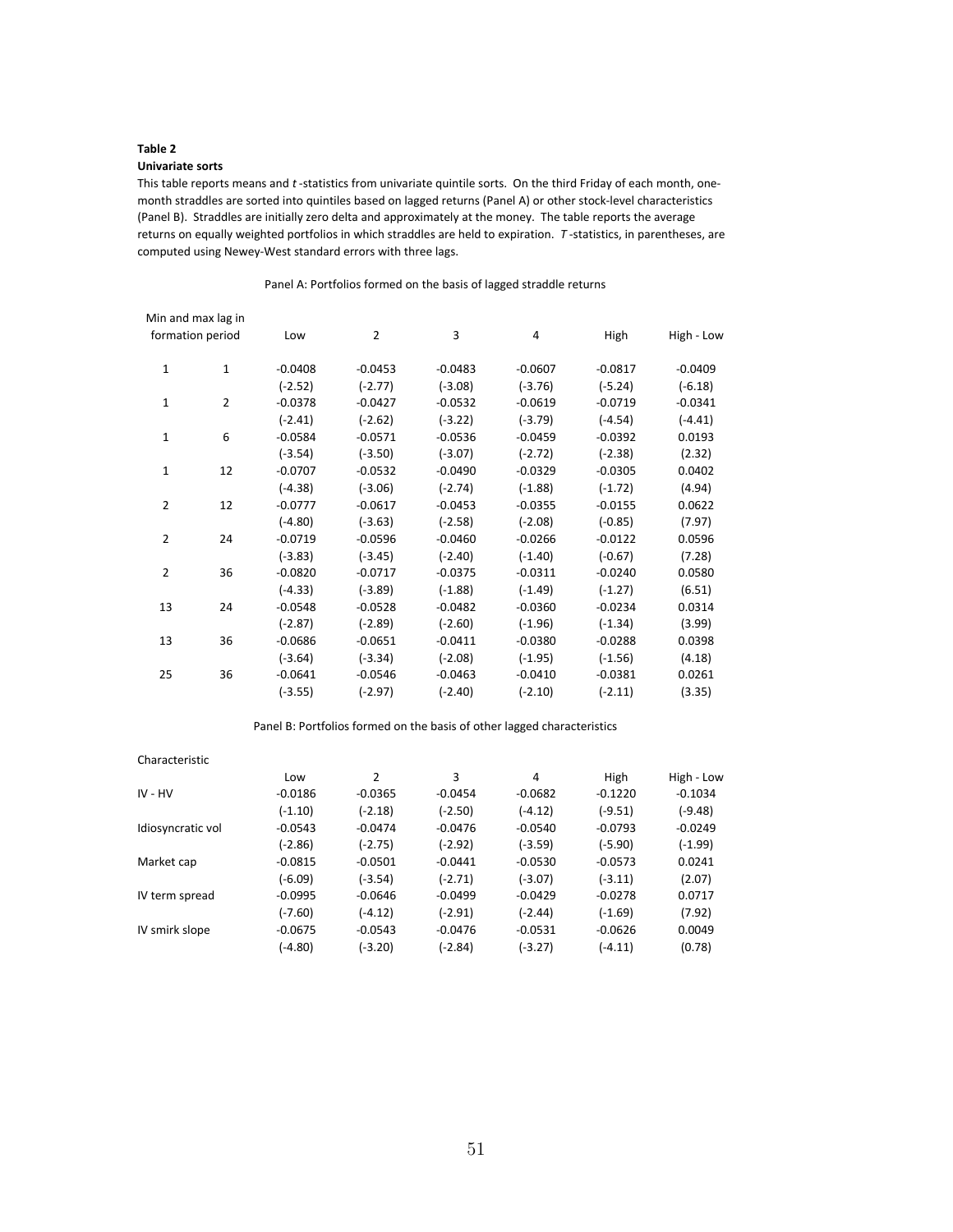#### **Fama-MacBeth regressions**

This table reports the results of Fama-MacBeth regressions in which the dependent variable is the return on a one-month straddle that is held until expiration. Straddles are initially zero delta and approximately at the money. Independent variables include a measure of lagged returns and five other stock-level characteristics. *T* -statistics, in parentheses, are computed using Newey-West standard errors with three lags.

| Min and max lag in |                  |           |             |           | Idiosyncratic |            | IV term |                |               |  |
|--------------------|------------------|-----------|-------------|-----------|---------------|------------|---------|----------------|---------------|--|
|                    | formation period | Intercept | Past return | IV - HV   | vol           | Market cap | spread  | IV smirk slope | Avg. CS $R^2$ |  |
|                    |                  | $-0.0357$ |             | $-0.2045$ | $-0.9812$     | 0.0000     | 0.3491  | 0.0328         | 0.0154        |  |
|                    |                  | $(-1.82)$ |             | $(-7.60)$ | $(-3.77)$     | $(-1.03)$  | (5.62)  | (1.53)         |               |  |
| $\mathbf 1$        | $\mathbf 1$      | $-0.0581$ | $-0.0202$   |           |               |            |         |                | 0.0030        |  |
|                    |                  | $(-3.72)$ | $(-6.46)$   |           |               |            |         |                |               |  |
| $\mathbf{1}$       | $\mathbf{1}$     | $-0.0397$ | $-0.0140$   | $-0.2040$ | $-0.8390$     | 0.0000     | 0.3228  | 0.0499         | 0.0183        |  |
|                    |                  | $(-1.98)$ | $(-4.80)$   | $(-7.20)$ | $(-3.06)$     | $(-0.84)$  | (5.09)  | (1.94)         |               |  |
| $\mathbf{1}$       | $\mathbf 2$      | $-0.0577$ | $-0.0231$   |           |               |            |         |                | 0.0030        |  |
|                    |                  | $(-3.71)$ | $(-4.79)$   |           |               |            |         |                |               |  |
| $\mathbf{1}$       | $\mathbf 2$      | $-0.0383$ | $-0.0151$   | $-0.2013$ | $-0.8696$     | 0.0000     | 0.3255  | 0.0576         | 0.0192        |  |
|                    |                  | $(-1.92)$ | $(-3.24)$   | $(-6.83)$ | $(-3.18)$     | $(-0.76)$  | (4.84)  | (1.94)         |               |  |
| $\mathbf 1$        | 6                | $-0.0525$ | 0.0223      |           |               |            |         |                | 0.0031        |  |
|                    |                  | $(-3.28)$ | (2.61)      |           |               |            |         |                |               |  |
| $\mathbf{1}$       | $\boldsymbol{6}$ | $-0.0239$ | 0.0373      | $-0.1866$ | $-1.1848$     | 0.0000     | 0.3589  | 0.0759         | 0.0211        |  |
|                    |                  | $(-1.16)$ | (4.54)      | $(-5.95)$ | $(-3.96)$     | $(-0.79)$  | (4.76)  | (1.94)         |               |  |
| $\mathbf{1}$       | 12               | $-0.0449$ | 0.0705      |           |               |            |         |                | 0.0040        |  |
|                    |                  | $(-2.67)$ | (5.77)      |           |               |            |         |                |               |  |
| $\mathbf 1$        | 12               | $-0.0100$ | 0.0796      | $-0.1958$ | $-1.4372$     | 0.0000     | 0.3877  | 0.0955         | 0.0248        |  |
|                    |                  | $(-0.47)$ | (6.16)      | $(-4.87)$ | $(-4.39)$     | $(-2.27)$  | (4.46)  | (1.96)         |               |  |
| $\overline{2}$     | 12               | $-0.0424$ | 0.0949      |           |               |            |         |                | 0.0044        |  |
|                    |                  | $(-2.49)$ | (8.39)      |           |               |            |         |                |               |  |
| $\overline{2}$     | 12               | $-0.0104$ | 0.0964      | $-0.1713$ | $-1.3680$     | 0.0000     | 0.4486  | 0.0760         | 0.0252        |  |
|                    |                  | $(-0.49)$ | (8.23)      | $(-4.37)$ | $(-4.21)$     | $(-2.20)$  | (4.69)  | (1.72)         |               |  |
| $\overline{2}$     | 24               | $-0.0350$ | 0.1386      |           |               |            |         |                | 0.0051        |  |
|                    |                  | $(-1.93)$ | (8.03)      |           |               |            |         |                |               |  |
| $\overline{2}$     | 24               | $-0.0024$ | 0.1392      | $-0.1513$ | $-1.4197$     | 0.0000     | 0.4864  | 0.1063         | 0.0300        |  |
|                    |                  | $(-0.11)$ | (7.47)      | $(-3.32)$ | $(-3.77)$     | $(-3.04)$  | (4.12)  | (1.57)         |               |  |
| $\overline{2}$     | 36               | $-0.0383$ | 0.1713      |           |               |            |         |                | 0.0063        |  |
|                    |                  | $(-2.04)$ | (6.77)      |           |               |            |         |                |               |  |
| $\overline{2}$     | 36               | $-0.0077$ | 0.1769      | $-0.1353$ | $-1.3825$     | 0.0000     | 0.5037  | 0.0928         | 0.0372        |  |
|                    |                  | $(-0.32)$ | (7.01)      | $(-2.70)$ | $(-2.92)$     | $(-2.93)$  | (3.70)  | (0.91)         |               |  |
| 13                 | 24               | $-0.0382$ | 0.0582      |           |               |            |         |                | 0.0033        |  |
|                    |                  | $(-2.13)$ | (5.17)      |           |               |            |         |                |               |  |
| 13                 | 24               | $-0.0168$ | 0.0535      | $-0.2007$ | $-1.1641$     | 0.0000     | 0.4741  | 0.0427         | 0.0252        |  |
|                    |                  | $(-0.73)$ | (4.86)      | $(-5.06)$ | $(-3.39)$     | $(-1.76)$  | (4.65)  | (0.87)         |               |  |
| 13                 | 36               | $-0.0411$ | 0.0970      |           |               |            |         |                | 0.0051        |  |
|                    |                  | $(-2.22)$ | (4.70)      |           |               |            |         |                |               |  |
| 13                 | 36               | $-0.0221$ | 0.0978      | $-0.1598$ | $-1.0789$     | 0.0000     | 0.5392  | 0.0480         | 0.0318        |  |
|                    |                  | $(-0.92)$ | (4.95)      | $(-3.43)$ | $(-2.61)$     | $(-2.09)$  | (4.48)  | (0.61)         |               |  |
| 25                 | 36               | $-0.0466$ | 0.0353      |           |               |            |         |                | 0.0034        |  |
|                    |                  | $(-2.56)$ | (2.92)      |           |               |            |         |                |               |  |
| 25                 | 36               | $-0.0296$ | 0.0366      | $-0.1269$ | $-0.8479$     | 0.0000     | 0.5043  | 0.0592         | 0.0249        |  |
|                    |                  | $(-1.29)$ | (2.99)      | $(-3.22)$ | $(-2.35)$     | $(-1.38)$  | (4.84)  | (1.04)         |               |  |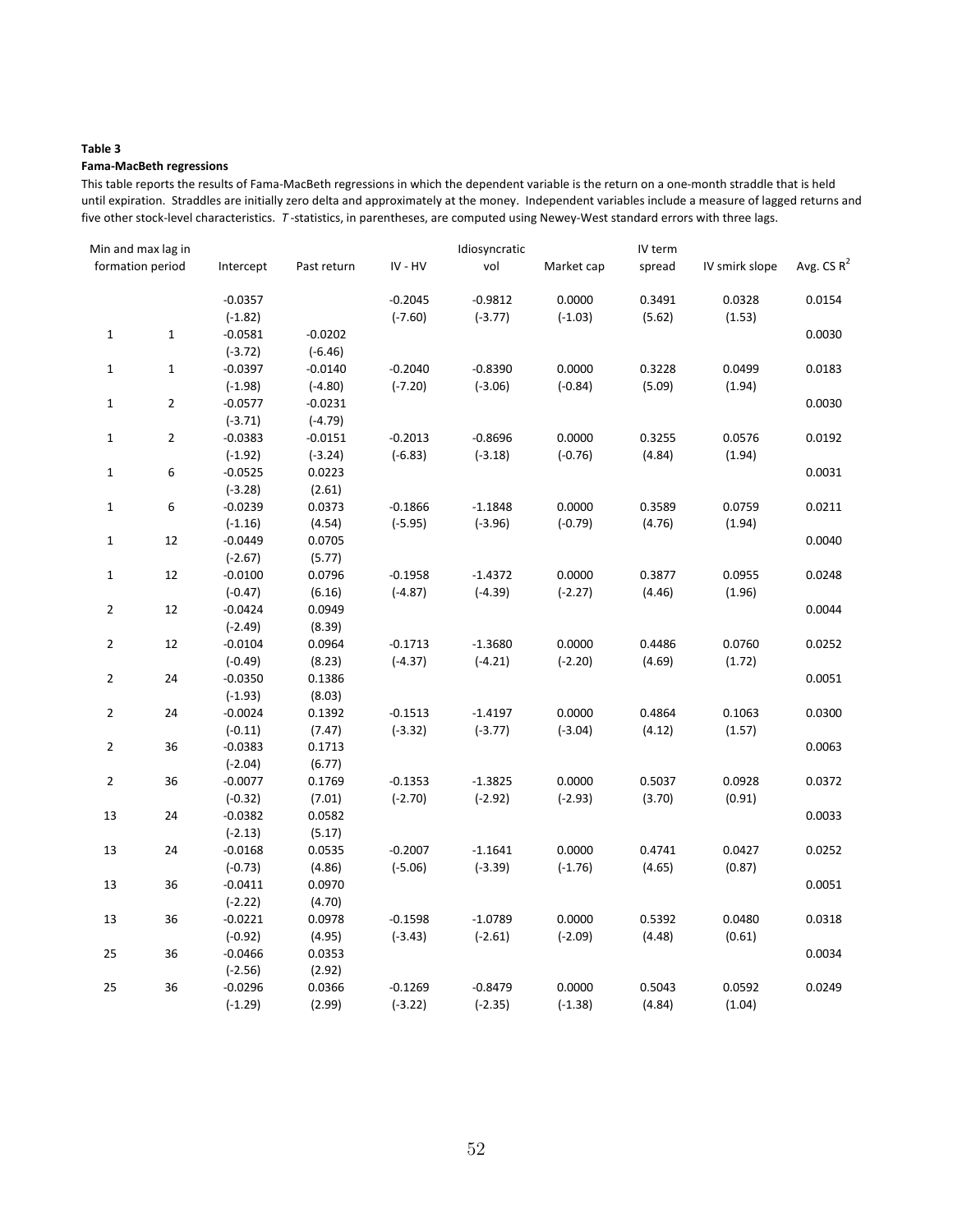## **Comparison of option benchmarks**

 Univariate quintile sorts on individual momentum for option returns. Four methodologies for computing option returns are considered. The sample examined is an intersection of the samples of straddle and VIX portfolio returns. When forming momentum signals, we require nonmissing return observations for at least two thirds of the formation period. Static hedges have zero delta only at the start of the holding period. Dynamic hedges rebalance to zero delta daily by taking a position in the underlying stock. If the delta of any option is missing, we estimate it from the current stock price and the most recent non-missing implied volatility from the same option. *T* -statistics, in parentheses, are computed using Newey-West standard errors with three lags.

|                |                    |           | Straddle (static hedge) |            | Straddle (dynamic hedge) |           | VIX portfolio (static hedge) |           |           | VIX portfolio (dynamic hedge) |           |           |            |
|----------------|--------------------|-----------|-------------------------|------------|--------------------------|-----------|------------------------------|-----------|-----------|-------------------------------|-----------|-----------|------------|
|                | Min and max lag in |           |                         |            |                          |           |                              |           |           |                               |           |           |            |
|                | formation period   | Low       | High                    | High - Low | Low                      | High      | High - Low                   | Low       | High      | High - Low                    | Low       | High      | High - Low |
| 1              |                    | $-0.0420$ | $-0.0829$               | $-0.0408$  | $-0.0592$                | $-0.0600$ | $-0.0008$                    | $-0.0659$ | $-0.1311$ | $-0.0652$                     | $-0.1110$ | $-0.0752$ | 0.0358     |
|                |                    | $(-2.41)$ | $(-4.95)$               | $(-4.94)$  | $(-4.18)$                | $(-4.16)$ | $(-0.09)$                    | $(-2.49)$ | $(-5.39)$ | $(-5.18)$                     | $(-8.83)$ | $(-5.10)$ | (4.03)     |
| 1              | $\overline{2}$     | $-0.0259$ | $-0.0675$               | $-0.0415$  | $-0.0574$                | $-0.0483$ | 0.0091                       | $-0.0537$ | $-0.1142$ | $-0.0605$                     | $-0.1093$ | $-0.0592$ | 0.0501     |
|                |                    | $(-1.51)$ | $(-3.97)$               | $(-4.28)$  | $(-4.20)$                | $(-3.16)$ | (0.91)                       | $(-2.02)$ | $(-4.34)$ | $(-4.38)$                     | $(-8.61)$ | $(-3.80)$ | (4.98)     |
| 1              | 6                  | $-0.0573$ | $-0.0340$               | 0.0233     | $-0.0755$                | $-0.0350$ | 0.0405                       | $-0.0840$ | $-0.0722$ | 0.0118                        | $-0.1180$ | $-0.0506$ | 0.0674     |
|                |                    | $(-3.23)$ | $(-1.98)$               | (2.56)     | $(-5.52)$                | $(-2.33)$ | (4.93)                       | $(-3.27)$ | $(-2.78)$ | (0.87)                        | $(-9.60)$ | $(-3.46)$ | (7.43)     |
| 1              | 12                 | $-0.0687$ | $-0.0323$               | 0.0364     | $-0.0813$                | $-0.0253$ | 0.0559                       | $-0.1031$ | $-0.0730$ | 0.0301                        | $-0.1125$ | $-0.0496$ | 0.0630     |
|                |                    | $(-3.88)$ | $(-1.79)$               | (4.13)     | $(-5.89)$                | $(-1.67)$ | (7.47)                       | $(-4.00)$ | $(-2.69)$ | (2.67)                        | $(-8.81)$ | $(-3.34)$ | (7.66)     |
| 2              | 12                 | $-0.0709$ | $-0.0175$               | 0.0534     | $-0.0817$                | $-0.0161$ | 0.0655                       | $-0.1036$ | $-0.0666$ | 0.0370                        | $-0.1187$ | $-0.0453$ | 0.0733     |
|                |                    | $(-4.04)$ | $(-0.96)$               | (5.98)     | $(-5.75)$                | $(-1.04)$ | (8.27)                       | $(-4.11)$ | $(-2.47)$ | (2.57)                        | $(-9.40)$ | $(-3.03)$ | (8.00)     |
| 2              | 24                 | $-0.0711$ | $-0.0257$               | 0.0454     | $-0.0827$                | $-0.0227$ | 0.0600                       | $-0.1235$ | $-0.0665$ | 0.0570                        | $-0.1032$ | $-0.0464$ | 0.0568     |
|                |                    | $(-3.77)$ | $(-1.37)$               | (4.40)     | $(-5.49)$                | $(-1.44)$ | (6.93)                       | $(-4.45)$ | $(-2.23)$ | (3.89)                        | $(-6.99)$ | $(-2.92)$ | (4.75)     |
| $\overline{2}$ | 36                 | $-0.0742$ | $-0.0384$               | 0.0358     | $-0.0782$                | $-0.0249$ | 0.0532                       | $-0.1204$ | $-0.0785$ | 0.0419                        | $-0.1091$ | $-0.0519$ | 0.0572     |
|                |                    | $(-3.84)$ | $(-2.06)$               | (3.57)     | $(-4.86)$                | $(-1.52)$ | (6.01)                       | $(-4.58)$ | $(-2.68)$ | (2.48)                        | $(-7.79)$ | $(-3.10)$ | (5.07)     |
| 13             | 24                 | $-0.0579$ | $-0.0275$               | 0.0304     | $-0.0702$                | $-0.0339$ | 0.0363                       | $-0.1145$ | $-0.0605$ | 0.0540                        | $-0.1057$ | $-0.0594$ | 0.0463     |
|                |                    | $(-3.00)$ | $(-1.51)$               | (2.62)     | $(-4.42)$                | $(-2.10)$ | (4.53)                       | $(-4.37)$ | $(-1.94)$ | (2.88)                        | $(-7.86)$ | $(-3.98)$ | (5.92)     |
| 13             | 36                 | $-0.0744$ | $-0.0225$               | 0.0485     | $-0.0663$                | $-0.0350$ | 0.0310                       | $-0.1194$ | $-0.0625$ | 0.0545                        | $-0.1002$ | $-0.0641$ | 0.0357     |
|                |                    | $(-4.03)$ | $(-1.14)$               | (4.58)     | $(-4.02)$                | $(-2.16)$ | (4.28)                       | $(-4.67)$ | $(-1.99)$ | (3.14)                        | $(-7.06)$ | $(-4.01)$ | (3.50)     |
| 25             | 36                 | $-0.0639$ | $-0.0390$               | 0.0249     | $-0.0642$                | $-0.0405$ | 0.0238                       | $-0.1024$ | $-0.0869$ | 0.0155                        | $-0.0963$ | $-0.0666$ | 0.0297     |
|                |                    | $(-3.33)$ | $(-2.08)$               | (2.51)     | $(-4.01)$                | $(-2.43)$ | (3.38)                       | $(-3.93)$ | $(-2.95)$ | (0.99)                        | $(-6.74)$ | $(-4.31)$ | (3.25)     |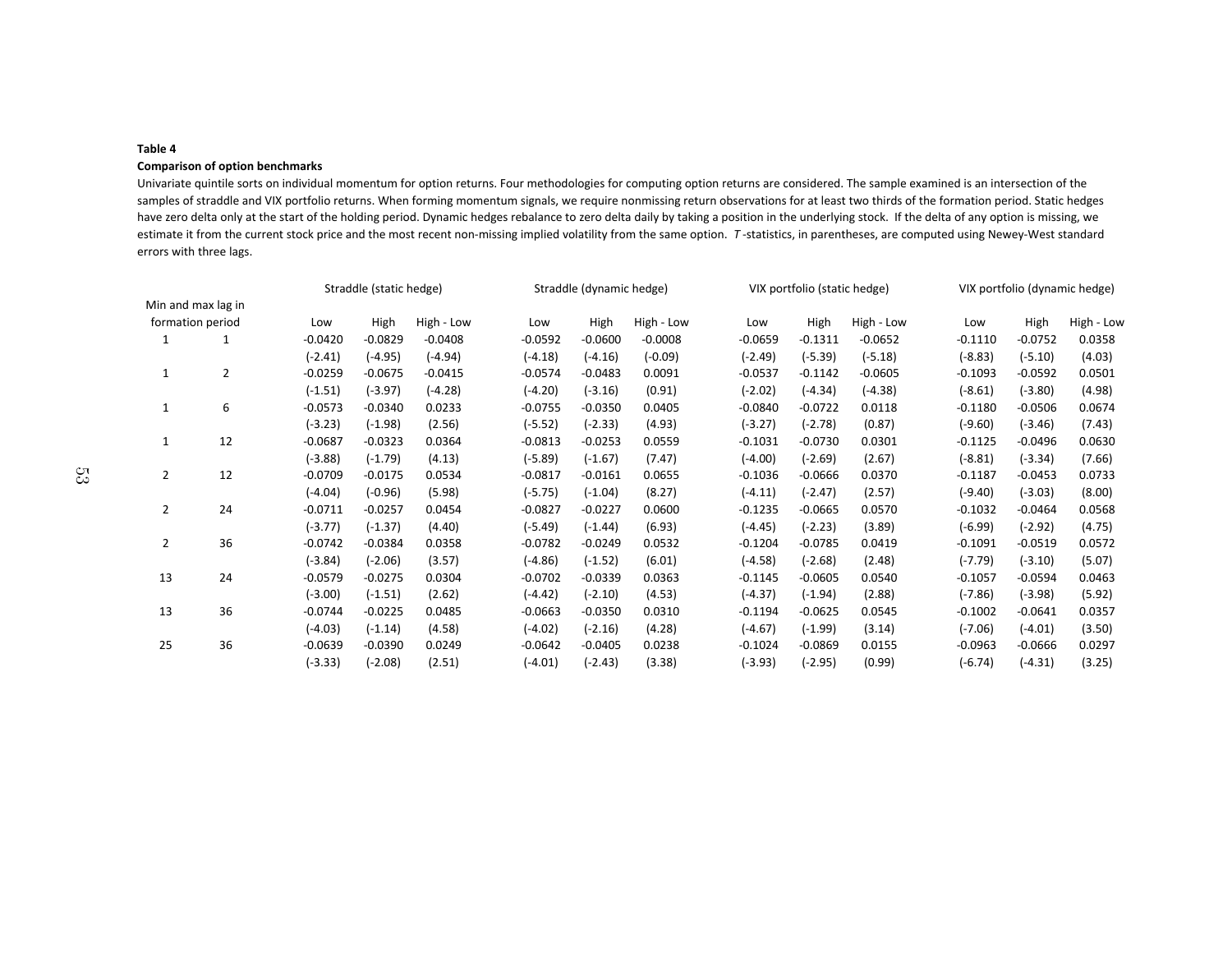#### **Fama-MacBeth regressions with longer lags**

This table reports the results of Fama-MacBeth regressions in which the dependent variable is the return on a one-month straddle that is held until expiration. Straddles are initially zero delta and approximately at the money. Independent variables include average returns over different past periods. *T* -statistics, in parentheses, are computed using Newey-West standard errors with three lags. The PT test column reports p-values of the Patton and Timmermann (2010) monotonicity test, whose null hypothesis is that the coefficients on different return lags (excluding lag 1) are constant or increasing, and whose alternative hypothesis is that the coefficients are decreasing.

|     | Intercept | 1         | 2 to 12 | 13 to 24 | 25 to 36  | 37 to 48 | 49 to 60 | Avg. CS $R^2$ | PT test<br>p-value | # of<br>months | Avg. obs. $/$<br>month |
|-----|-----------|-----------|---------|----------|-----------|----------|----------|---------------|--------------------|----------------|------------------------|
| (1) | $-0.0581$ | $-0.0202$ |         |          |           |          |          | 0.0030        |                    | 280            | 1235.3                 |
|     | $(-3.72)$ | $(-6.46)$ |         |          |           |          |          |               |                    |                |                        |
| (2) | $-0.0451$ | $-0.0252$ | 0.0968  |          |           |          |          | 0.0085        |                    | 269            | 750.6                  |
|     | (-2.63)   | $(-7.10)$ | (8.37)  |          |           |          |          |               |                    |                |                        |
| (3) | $-0.0363$ | $-0.0235$ | 0.0888  | 0.0536   |           |          |          | 0.0141        | 0.0379             | 257            | 541.0                  |
|     | $(-1.99)$ | $(-5.34)$ | (6.67)  | (4.29)   |           |          |          |               |                    |                |                        |
| (4) | $-0.0381$ | $-0.0265$ | 0.0809  | 0.0683   | 0.0301    |          |          | 0.0230        | 0.0357             | 245            | 414.2                  |
|     | $(-1.99)$ | $(-5.08)$ | (5.05)  | (4.46)   | (2.11)    |          |          |               |                    |                |                        |
| (5) | $-0.0422$ | $-0.0259$ | 0.0611  | 0.0619   | 0.0164    | 0.0408   |          | 0.0322        | 0.5784             | 233            | 325.7                  |
|     | (-2.11)   | $(-4.57)$ | (2.85)  | (3.13)   | (1.06)    | (2.40)   |          |               |                    |                |                        |
| (6) | $-0.0395$ | $-0.0264$ | 0.0714  | 0.0445   | $-0.0060$ | 0.0532   | 0.0121   | 0.0486        | 0.9084             | 221            | 261.2                  |
|     | $(-1.89)$ | $(-3.46)$ | (3.10)  | (1.97)   | $(-0.31)$ | (2.34)   | (0.64)   |               |                    |                |                        |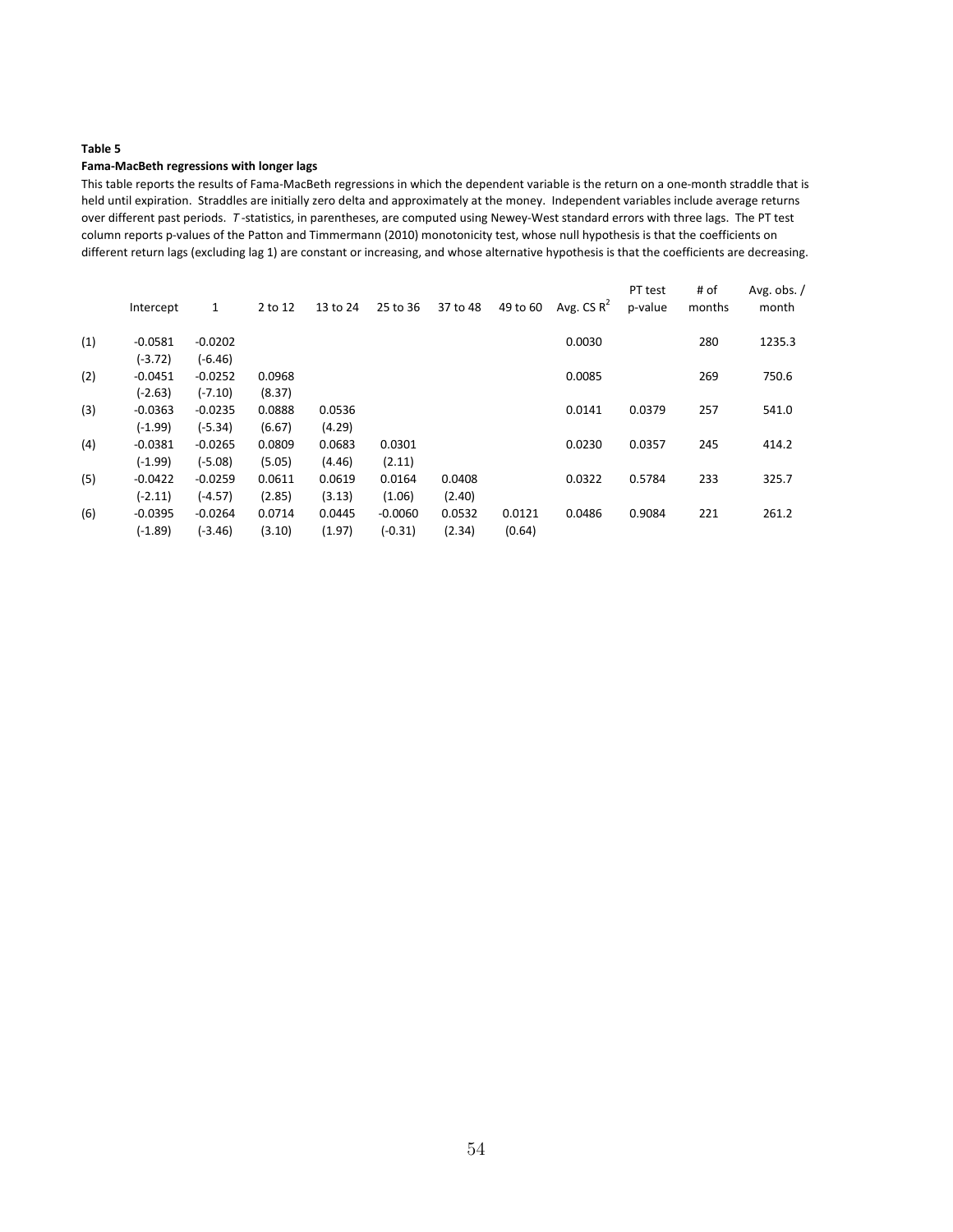#### **Table 6Cross-sectional versus time series reversal and momentum**

 This table reports means and *t* -statistics of the returns on portfolios meant to capture cross sectional and time series reversal and momentum. Cross sectional (CS) strategies go long (short) an equal weighted portfolio of straddles whose lagged excess returns are above (below) the cross sectional mean. Time series (TS) strategies go long (short) straddles whose lagged excess returns are positive (negative) and size each straddle's position at \\$2/N, where N is the total number of straddles in long or short. The CSTVM strategy is constructed as the sum of CS strategy and the time-varying investment in the equal weighted portfolio of individual straddles. (Please refer to text for details.) The "TS - CS" ("TS - CSTVM") column reports the difference between the TS strategy's high minus low spread and the CS (CSTVM) strategy's high minus low spread. Corr(CS, TS) or Corr(CSTVM,TS) is the correlation between the CS or CSTVM and TS high/low portfolios. \$ Long and \$ Short are the average dollar sizes of long and short positions of the TS strategy. All portfolios are equaly weighted and use the same sample of straddles as Table 2. *T* -statistics, in parentheses, are computed using Newey-West standard errors with three lags.

| Min and max lag in |                | <b>CS</b>  | TS         | <b>CSTVM</b> | TS - CS | TS - CSTVM | Corr(CS, TS) | Corr(CSTVM, TS) | \$ Long | \$ Short |
|--------------------|----------------|------------|------------|--------------|---------|------------|--------------|-----------------|---------|----------|
| formation period   |                | High - Low | High - Low | High - Low   | Mean    | Mean       |              |                 |         |          |
| 1                  | 1              | $-0.0264$  | 0.0120     | 0.0126       | 0.0384  | $-0.0006$  | 0.50         | 0.99            | 0.74    | 1.26     |
|                    |                | $(-5.87)$  | (1.08)     | (1.15)       | (3.82)  | $(-0.41)$  |              |                 |         |          |
| $\mathbf 1$        | $\overline{2}$ | $-0.0225$  | 0.0141     | 0.0146       | 0.0367  | $-0.0005$  | 0.50         | 0.98            | 0.77    | 1.23     |
|                    |                | $(-4.99)$  | (1.28)     | (1.38)       | (3.60)  | $(-0.26)$  |              |                 |         |          |
| $\mathbf{1}$       | 6              | 0.0139     | 0.0380     | 0.0396       | 0.0242  | $-0.0016$  | 0.44         | 0.97            | 0.78    | 1.22     |
|                    |                | (2.97)     | (3.35)     | (3.44)       | (2.20)  | $(-0.56)$  |              |                 |         |          |
| 1                  | 12             | 0.0246     | 0.0454     | 0.0486       | 0.0207  | $-0.0032$  | 0.41         | 0.97            | 0.75    | 1.25     |
|                    |                | (5.40)     | (3.99)     | (4.34)       | (1.79)  | $(-1.00)$  |              |                 |         |          |
| $\overline{2}$     | 12             | 0.0358     | 0.0522     | 0.0558       | 0.0163  | $-0.0037$  | 0.42         | 0.97            | 0.76    | 1.24     |
|                    |                | (7.72)     | (4.84)     | (5.18)       | (1.48)  | $(-1.20)$  |              |                 |         |          |
| $\overline{2}$     | 24             | 0.0372     | 0.0515     | 0.0588       | 0.0143  | $-0.0074$  | 0.24         | 0.96            | 0.71    | 1.29     |
|                    |                | (6.70)     | (3.83)     | (4.71)       | (1.06)  | $(-1.79)$  |              |                 |         |          |
| $\overline{2}$     | 36             | 0.0380     | 0.0620     | 0.0722       | 0.0240  | $-0.0102$  | 0.25         | 0.93            | 0.68    | 1.32     |
|                    |                | (5.60)     | (4.21)     | (5.15)       | (1.64)  | $(-1.88)$  |              |                 |         |          |
| 13                 | 24             | 0.0177     | 0.0356     | 0.0393       | 0.0180  | $-0.0037$  | 0.21         | 0.97            | 0.74    | 1.26     |
|                    |                | (4.18)     | (2.53)     | (3.00)       | (1.38)  | $(-1.22)$  |              |                 |         |          |
| 13                 | 36             | 0.0248     | 0.0509     | 0.0598       | 0.0261  | $-0.0088$  | 0.24         | 0.95            | 0.70    | 1.30     |
|                    |                | (3.68)     | (3.43)     | (4.08)       | (1.90)  | $(-1.92)$  |              |                 |         |          |
| 25                 | 36             | 0.0171     | 0.0480     | 0.0504       | 0.0309  | $-0.0024$  | 0.31         | 0.95            | 0.74    | 1.26     |
|                    |                | (3.58)     | (3.68)     | (4.05)       | (2.54)  | $(-0.67)$  |              |                 |         |          |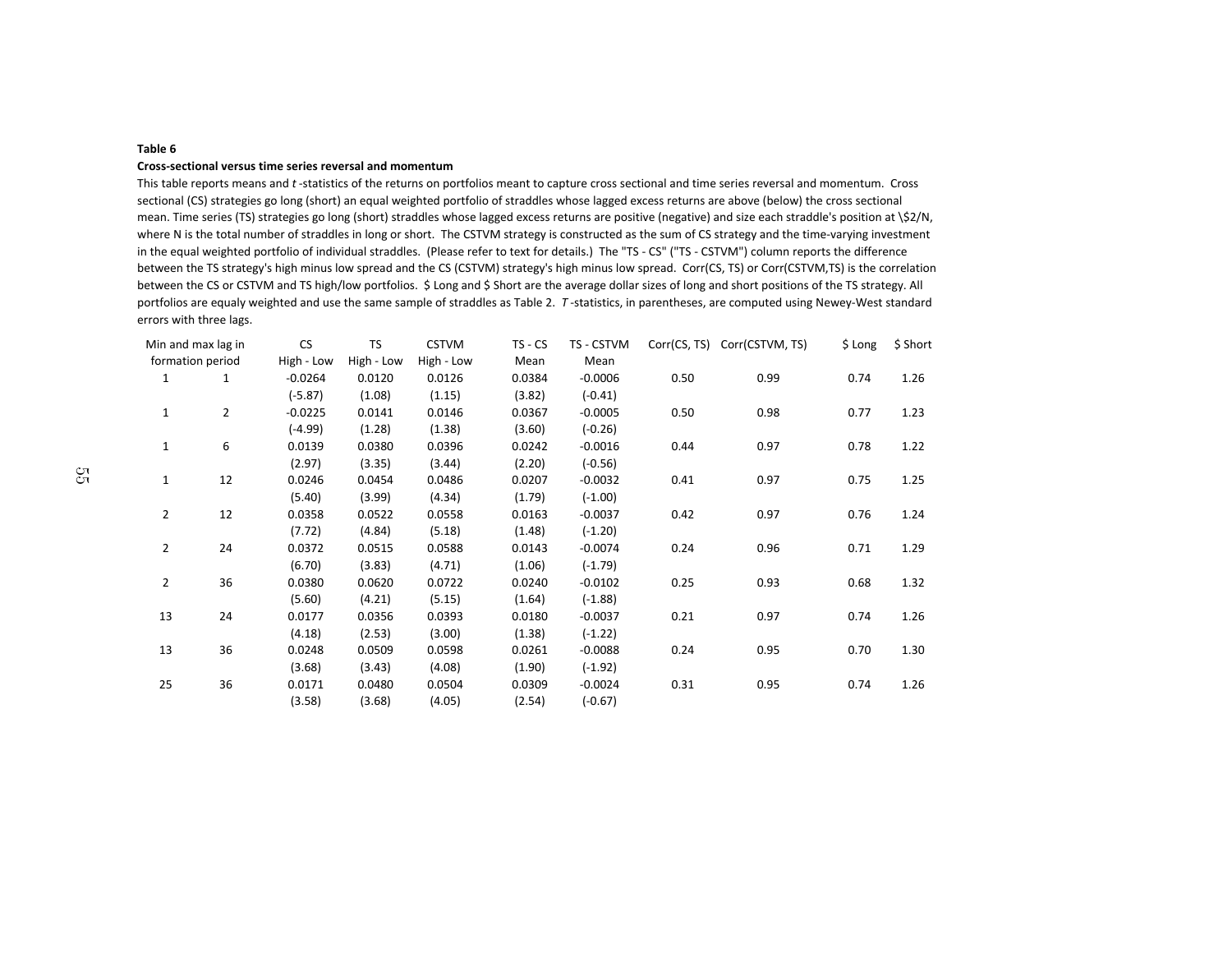#### **Table 7Industry and factor momentum**

 This table reports means and *t* -statistics on industry and factor momentum portfolios. For industry momentum in Panel A, we follow Moskowitz and Grinblatt (2004) and form 20 different industry portfolios, but of straddles instead of stocks. In each month, we rank all industries on the basis of their average returns over some formation period. We then form a portfolio from the top three, the bottom three, and the remaining 14. Factor momentum, in Panel B, is a time series momentum strategy implemented on seven straddle factors. These include five different long/short factors as well as the equally weighted straddle portfolio and the SPX straddle. In each month, we long factors whose past average excess returns (over some formation period) are positive and short factors with negative past average excess returns. Both panels show the performance of these strategies over the following month. *T* -statistics, in parentheses, are computed using Newey-West standard errors with three lags.

|              |                    |           | Panel A: Industry portfolios |           |            | Panel B: Factor portfolios |        |            |  |  |
|--------------|--------------------|-----------|------------------------------|-----------|------------|----------------------------|--------|------------|--|--|
|              | Min and max lag in |           |                              |           |            |                            |        |            |  |  |
|              | formation period   | Low 3     | Middle 14                    | High 3    | High - Low | Low                        | High   | High - Low |  |  |
| $\mathbf{1}$ | $\mathbf{1}$       | $-0.0430$ | $-0.0551$                    | $-0.0443$ | $-0.0013$  | $-0.0168$                  | 0.0569 | 0.0720     |  |  |
|              |                    | $(-2.36)$ | $(-3.29)$                    | $(-2.31)$ | $(-0.08)$  | $(-1.73)$                  | (4.83) | (4.82)     |  |  |
| 1            | $\overline{2}$     | $-0.0430$ | $-0.0543$                    | $-0.0459$ | $-0.0029$  | $-0.0144$                  | 0.0538 | 0.0684     |  |  |
|              |                    | $(-2.29)$ | $(-3.20)$                    | $(-2.36)$ | $(-0.19)$  | $(-1.60)$                  | (4.24) | (4.43)     |  |  |
| $\mathbf{1}$ | 6                  | $-0.0607$ | $-0.0524$                    | $-0.0252$ | 0.0355     | $-0.0105$                  | 0.0498 | 0.0610     |  |  |
|              |                    | $(-3.40)$ | $(-3.11)$                    | $(-1.15)$ | (2.09)     | $(-1.06)$                  | (3.92) | (3.77)     |  |  |
| $\mathbf{1}$ | 12                 | $-0.0731$ | $-0.0497$                    | $-0.0104$ | 0.0627     | $-0.0128$                  | 0.0507 | 0.0636     |  |  |
|              |                    | $(-4.03)$ | $(-2.88)$                    | $(-0.51)$ | (3.88)     | $(-1.26)$                  | (3.89) | (3.75)     |  |  |
| 2            | 12                 | $-0.0684$ | $-0.0489$                    | $-0.0187$ | 0.0497     | $-0.0074$                  | 0.0453 | 0.0527     |  |  |
|              |                    | $(-3.55)$ | $(-2.87)$                    | $(-0.93)$ | (3.22)     | $(-0.70)$                  | (3.21) | (2.77)     |  |  |
| 2            | 24                 | $-0.0610$ | $-0.0478$                    | $-0.0146$ | 0.0464     | $-0.0158$                  | 0.0515 | 0.0673     |  |  |
|              |                    | $(-3.10)$ | $(-2.68)$                    | $(-0.69)$ | (2.81)     | $(-1.70)$                  | (3.70) | (4.01)     |  |  |
| 2            | 36                 | $-0.0578$ | $-0.0533$                    | $-0.0143$ | 0.0435     | $-0.0255$                  | 0.0626 | 0.0881     |  |  |
|              |                    | $(-2.99)$ | $(-2.89)$                    | $(-0.65)$ | (2.41)     | $(-4.23)$                  | (4.17) | (5.75)     |  |  |
| 13           | 24                 | $-0.0417$ | $-0.0475$                    | $-0.0351$ | 0.0066     | $-0.0229$                  | 0.0587 | 0.0816     |  |  |
|              |                    | $(-1.90)$ | $(-2.75)$                    | $(-1.67)$ | (0.43)     | $(-2.32)$                  | (4.63) | (5.26)     |  |  |
| 13           | 36                 | $-0.0693$ | $-0.0456$                    | $-0.0387$ | 0.0306     | $-0.0198$                  | 0.0569 | 0.0767     |  |  |
|              |                    | $(-3.59)$ | $(-2.45)$                    | $(-1.84)$ | (1.78)     | $(-2.82)$                  | (3.89) | (4.96)     |  |  |
| 25           | 36                 | $-0.0567$ | $-0.0489$                    | $-0.0361$ | 0.0207     | $-0.0140$                  | 0.0511 | 0.0651     |  |  |
|              |                    | $(-2.75)$ | $(-2.66)$                    | $(-1.74)$ | (1.27)     | $(-1.94)$                  | (3.41) | (4.01)     |  |  |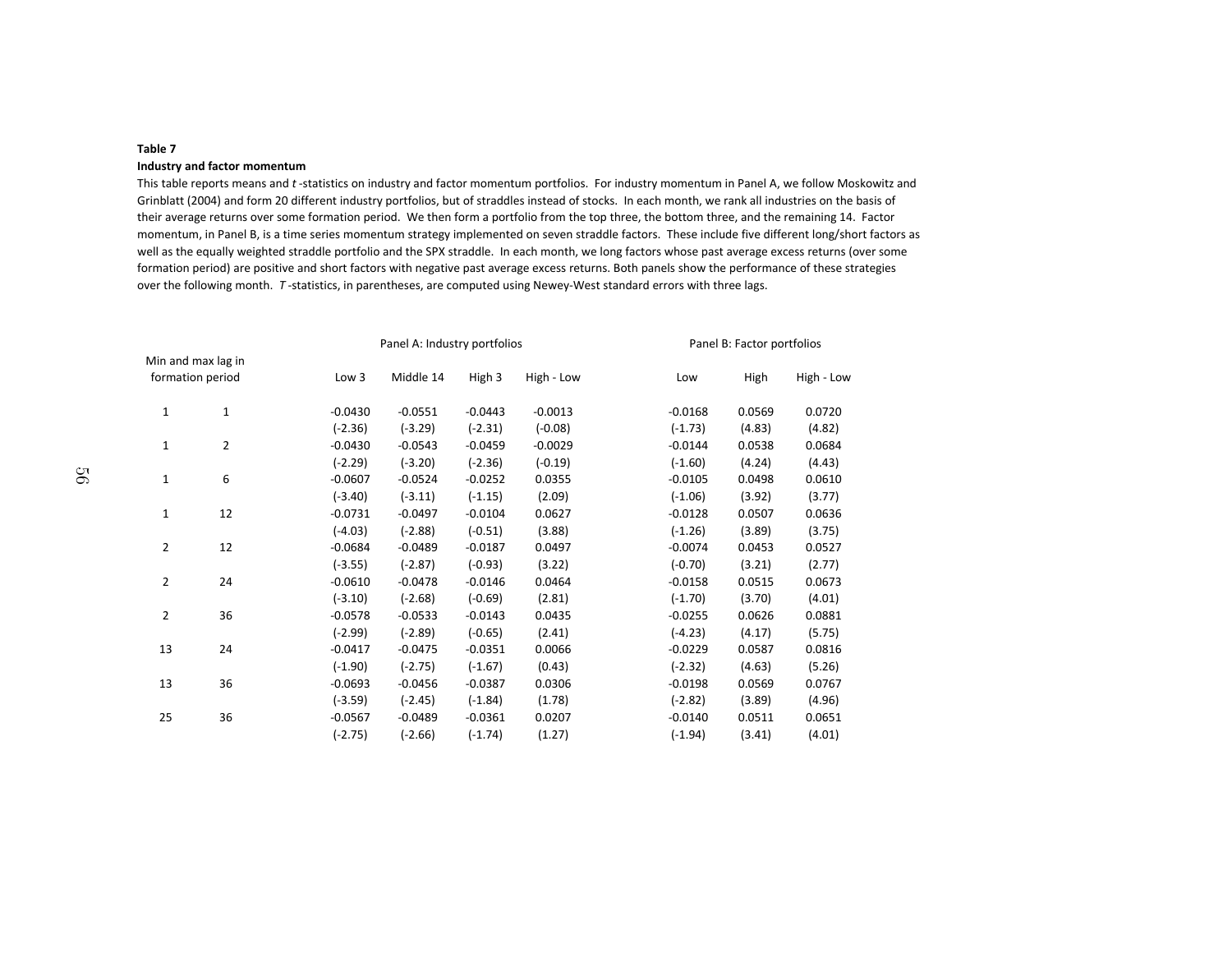#### **Table 8Risk and return for alternative strategies**

 This table reports risk and return measures for 13 different portfolios constructed from zero delta straddles. Panel A includes strategies from Tables 2 and 7, except that in all cases the long side is chosen to have the higher average return. Panel B includes factors from prior literature, again constructed to have positive means. The first five are long/short factors sorted on the difference between implied and historical volatilities (Goyal and Saretto, 2009), idiosyncratic volatility (Cao and Han, 2013), market capitalization (Cao at al., 2017), the implied volatility term structure slope (Vasquez, 2017), and the slope of the implied volatility smirk. The last two factors are short only, where the short position is either an at-the-month S&P 500 Index straddle or an equally weighted portfolio of straddles on individual equities. All straddles have a one-month maturity, are approximately at the money, and are held in equally weighted portfolios until expiration. *T* -statistics, in parentheses, are computed using Newey-West standard errors with three lags.

| Formation period:  | ------------------- | Lag 1 only ------------------- |              | Lags $2$ to $12$<br>--------------------<br>-------------------- |              |              |  |
|--------------------|---------------------|--------------------------------|--------------|------------------------------------------------------------------|--------------|--------------|--|
|                    | Individual          | Industry                       | Factor       | Individual                                                       | Industry     | Factor       |  |
|                    | (low - high)        | (low - high)                   | (high - low) | (high - low)                                                     | (high - low) | (high - low) |  |
| Mean               | 0.0409              | 0.0013                         | 0.0720       | 0.0622                                                           | 0.0497       | 0.0527       |  |
|                    | (6.18)              | (0.08)                         | (4.82)       | (7.97)                                                           | (3.22)       | (2.77)       |  |
| Standard deviation | 0.124               | 0.256                          | 0.266        | 0.141                                                            | 0.266        | 0.264        |  |
| Sharpe ratio       | 0.330               | 0.005                          | 0.271        | 0.441                                                            | 0.187        | 0.200        |  |
| Skewness           | 0.636               | 0.078                          | $-0.498$     | 0.267                                                            | $-0.857$     | $-1.081$     |  |
| Excess kurtosis    | 11.86               | 1.10                           | 2.64         | 0.46                                                             | 5.87         | 2.87         |  |
| Maximum drawdown   | 0.738               | >1                             | >1           | 0.557                                                            | >1           | >1           |  |

Panel A: Factors formed on the basis of lagged straddle returns

#### Panel B: Factors based on prior research

|                    | IV - HV | Idiosyncratic<br>volatility | Market<br>cap | IV term<br>spread | IV smirk<br>slope | Short SPX<br>straddle | Short EW stock<br>straddle |
|--------------------|---------|-----------------------------|---------------|-------------------|-------------------|-----------------------|----------------------------|
| Mean               | 0.1034  | 0.0249                      | 0.0241        | 0.0717            | 0.0049            | 0.1049                | 0.0567                     |
|                    | (9.48)  | (1.99)                      | (2.07)        | (7.92)            | (0.78)            | (2.52)                | (3.65)                     |
| Standard deviation | 0.160   | 0.202                       | 0.172         | 0.133             | 0.106             | 0.702                 | 0.243                      |
| Sharpe ratio       | 0.646   | 0.123                       | 0.140         | 0.538             | 0.046             | 0.149                 | 0.234                      |
| Skewness           | 0.824   | 1.046                       | 0.650         | 1.913             | 1.312             | $-1.316$              | $-3.093$                   |
| Excess kurtosis    | 2.62    | 5.35                        | 1.44          | 10.60             | 6.80              | 2.22                  | 15.88                      |
| Maximum drawdown   | 0.547   | 0.985                       | 0.983         | 0.798             | 0.889             | >1                    | >1                         |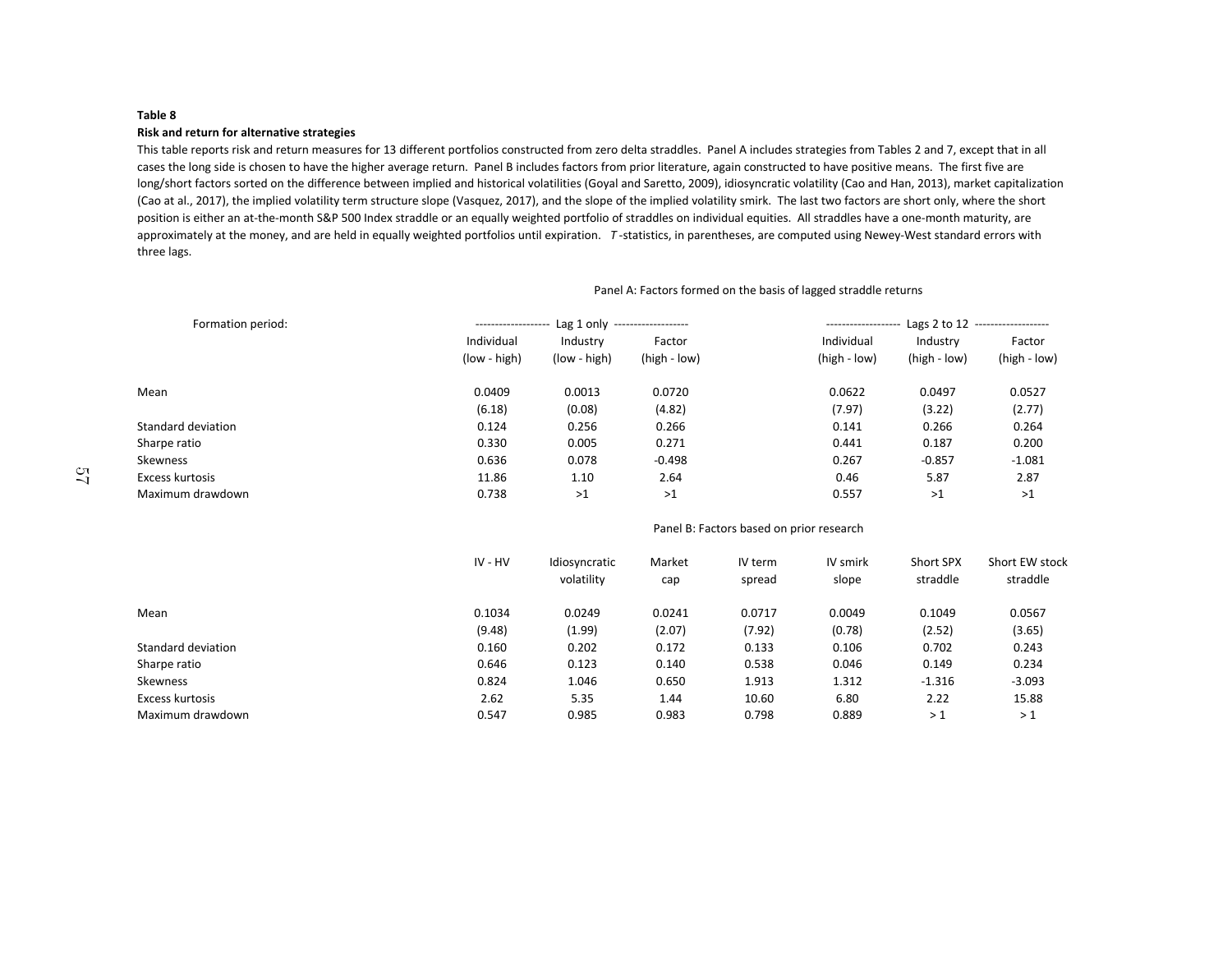# **Factor risk adjustment for the reversal and momentum strategies**

This table reports the results of regressions in which reversal or momentum strategy returns are risk-adjusted using the four-factor model of Horenstein, Vasquez, and Xiao (2019) or an extended model with three additional factors. *T* -statistics, in parentheses, are computed using Newey-West standard errors with three lags.

|                | Min and max lag in<br>formation period | Intercept | IV - HV   | Idio.<br>volatility | Market<br>cap | IV term<br>spread           | IV smirk<br>slope | Short<br>SPX<br>straddle | Short<br>EW stock<br>straddle | $R^2$  |
|----------------|----------------------------------------|-----------|-----------|---------------------|---------------|-----------------------------|-------------------|--------------------------|-------------------------------|--------|
|                |                                        |           |           |                     |               | <b>Individual Straddles</b> |                   |                          |                               |        |
| $\mathbf{1}$   | 1                                      | $-0.0155$ | 0.1903    | 0.1585              | $-0.0277$     |                             |                   | $-0.0134$                |                               | 0.1340 |
|                |                                        | $(-1.12)$ | (2.11)    | (2.18)              | $(-0.34)$     |                             |                   | $(-0.76)$                |                               |        |
| $\mathbf{1}$   | $\mathbf{1}$                           | $-0.0103$ | 0.0728    | 0.1263              | $-0.0391$     | $-0.2407$                   | 0.0044            | $-0.0180$                | $-0.0007$                     | 0.1702 |
|                |                                        | $(-0.74)$ | (0.92)    | (2.05)              | $(-0.48)$     | $(-2.89)$                   | (0.05)            | $(-0.79)$                | $(-0.01)$                     |        |
| $\overline{2}$ | 12                                     | 0.0497    | $-0.1188$ | 0.1563              | 0.1818        |                             |                   | 0.0051                   |                               | 0.0497 |
|                |                                        | (3.48)    | $(-1.42)$ | (1.57)              | (2.57)        |                             |                   | (0.26)                   |                               |        |
| $\overline{2}$ | 12                                     | 0.0646    | $-0.0970$ | 0.1929              | 0.1984        | $-0.0966$                   | 0.0952            | 0.0478                   | $-0.1961$                     | 0.0955 |
|                |                                        | (4.24)    | $(-0.96)$ | (2.35)              | (2.93)        | $(-0.90)$                   | (0.83)            | (2.10)                   | $(-2.34)$                     |        |
|                |                                        |           |           |                     |               | Industries                  |                   |                          |                               |        |
| $\mathbf{1}$   | $\mathbf{1}$                           | 0.0220    | 0.1012    | $-0.0680$           | $-0.4066$     |                             |                   | $-0.0460$                |                               | 0.0486 |
|                |                                        | (1.00)    | (0.81)    | $(-0.53)$           | $(-2.65)$     |                             |                   | $(-1.52)$                |                               |        |
| $\mathbf{1}$   | $\mathbf{1}$                           | 0.0311    | 0.1787    | $-0.0163$           | $-0.3826$     | 0.0512                      | 0.0966            | $-0.0103$                | $-0.1497$                     | 0.0592 |
|                |                                        | (1.24)    | (1.17)    | $(-0.12)$           | $(-2.47)$     | (0.29)                      | (0.50)            | $(-0.27)$                | $(-1.20)$                     |        |
| $\overline{2}$ | 12                                     | 0.0485    | $-0.1263$ | 0.4831              | 0.1476        |                             |                   | $-0.0286$                |                               | 0.0859 |
|                |                                        | (2.26)    | $(-0.89)$ | (2.54)              | (0.89)        |                             |                   | $(-0.87)$                |                               |        |
| $\overline{2}$ | 12                                     | 0.0723    | 0.0642    | 0.5421              | 0.1693        | 0.1247                      | $-0.0658$         | 0.0737                   | $-0.4386$                     | 0.1570 |
|                |                                        | (3.43)    | (0.41)    | (2.87)              | (1.09)        | (0.70)                      | $(-0.46)$         | (1.88)                   | $(-4.41)$                     |        |
|                |                                        |           |           |                     |               | Factors                     |                   |                          |                               |        |
| $\mathbf{1}$   | $\mathbf{1}$                           | 0.0176    | $-0.3514$ | $-0.3076$           | $-0.1416$     |                             |                   | 0.1276                   |                               | 0.0992 |
|                |                                        | (0.91)    | $(-3.06)$ | $(-2.35)$           | $(-1.10)$     |                             |                   | (2.85)                   |                               |        |
| $\mathbf{1}$   | $\mathbf{1}$                           | 0.0051    | $-0.3218$ | $-0.2708$           | $-0.1302$     | 0.1372                      | 0.1586            | 0.0887                   | 0.1805                        | 0.1151 |
|                |                                        | (0.20)    | $(-2.43)$ | $(-1.87)$           | $(-1.02)$     | (0.73)                      | (0.76)            | (1.94)                   | (0.95)                        |        |
| $\overline{2}$ | 12                                     | $-0.0379$ | $-0.6326$ | $-0.1419$           | $-0.0089$     |                             |                   | 0.2431                   |                               | 0.3375 |
|                |                                        | $(-1.90)$ | $(-7.77)$ | $(-1.25)$           | $(-0.07)$     |                             |                   | (6.37)                   |                               |        |
| $\overline{2}$ | 12                                     | $-0.0533$ | $-0.5103$ | $-0.0930$           | 0.0075        | 0.3215                      | 0.0885            | 0.2142                   | 0.1525                        | 0.3587 |
|                |                                        | $(-1.95)$ | $(-3.95)$ | $(-0.70)$           | (0.06)        | (2.17)                      | (0.65)            | (6.57)                   | (0.96)                        |        |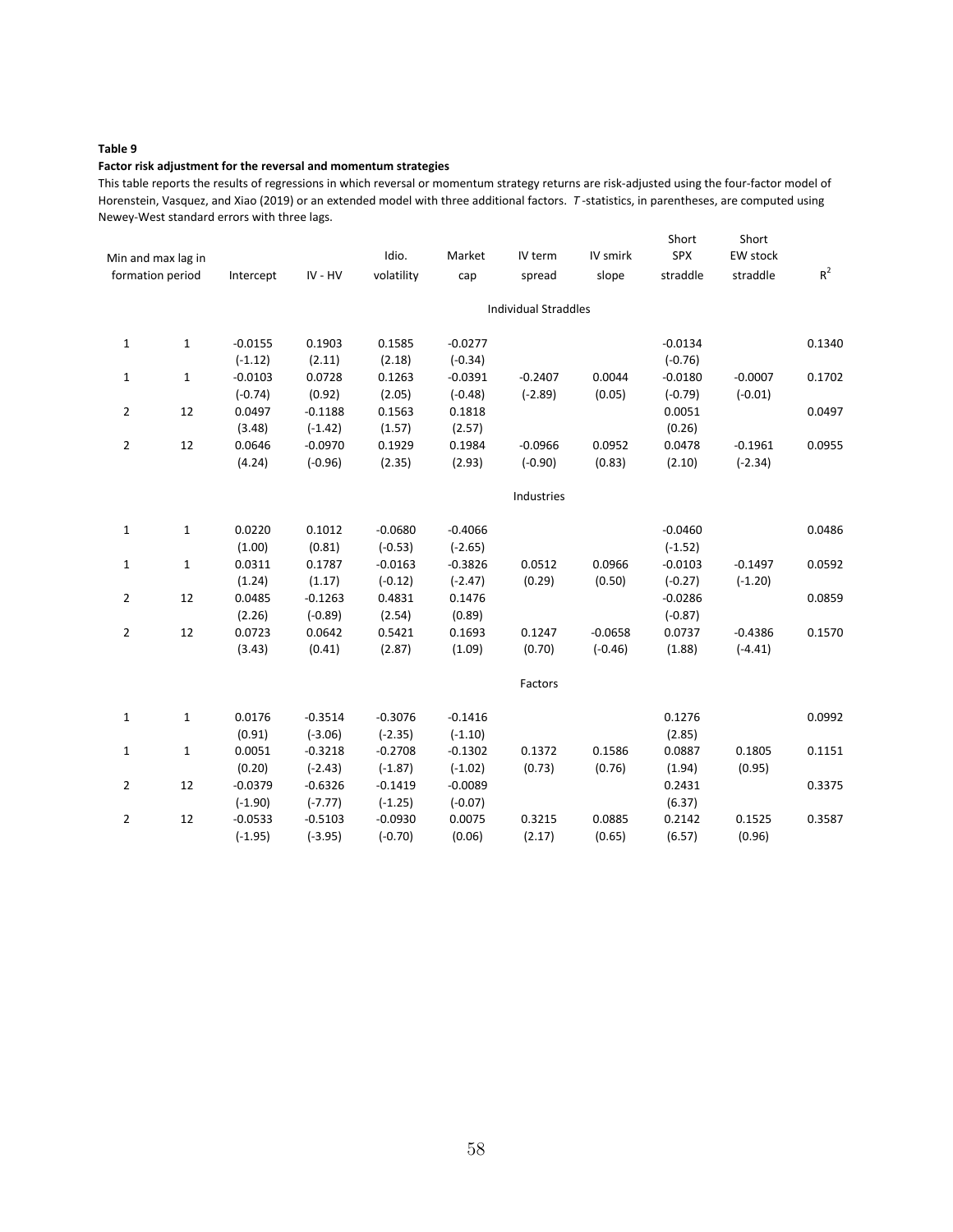#### **Time-varying factor exposures**

This table examines the effects of time-varying betas on momentum strategy returns. It reports estimates of full and restricted versions of the regression

$$
r_{HL,t} = a + [m_{down} D_t^{down,mkt} + m_{flat} D_t^{flat,mkt} + m_{up} D_t^{up,mkt}] r_{mkt,t}
$$

$$
+ [v_{down} D_t^{down,mpt} + v_{flat} D_t^{flat,mpt} + v_{up} D_t^{up,mpt}] r_{vol,t}
$$

$$
+ [j_{down} D_t^{down,imp} + j_{flat} D_t^{flat,imp} + j_{up} D_t^{up,imp}] r_{jmp,t} + \epsilon_t
$$

The three risk factors represent the excess returns on the S&P 500 Index, an at-the-money index straddle, and an out-of-the-money index put. The dummy variables indicate whether the referenced factor had a low, medium, or high realization during the formation period. All regressions use equally weighted portfolios based on the "2 to 12" formation period. The table reports coefficient estimates and *t* -statistics (in parentheses, using Newey-West standard errors with three lags), R-squares, differences between coefficients, and average hedged momentum returns, where hedge ratios are timevarying and estimated using a rolling window of the most recent 60 months (with a minimum of 36 months). For comparison, unhedged returns have a mean of .0603 and a t-statistic of 6.87.

|                                  | (1)       | (2)       | (3)       | (4)       | (5)       | (6)       | (7)       |
|----------------------------------|-----------|-----------|-----------|-----------|-----------|-----------|-----------|
| а                                | 0.0646    | 0.0649    | 0.0618    | 0.0677    | 0.0627    | 0.0645    | 0.0648    |
|                                  | (8.08)    | (7.99)    | (7.78)    | (8.04)    | (7.87)    | (8.04)    | (8.05)    |
| $m_{down}$                       | 0.2205    |           |           | 0.2811    | 0.0681    |           | $-0.0952$ |
|                                  | (0.49)    |           |           | (0.64)    | (0.15)    |           | $(-0.23)$ |
| $m_{flat}$                       | $-0.4511$ |           |           | $-0.4599$ | $-0.5830$ |           | $-0.9692$ |
|                                  | $(-1.57)$ |           |           | $(-1.56)$ | $(-1.68)$ |           | $(-2.40)$ |
| $m_{up}$                         | 0.0359    |           |           | $-0.0755$ | 0.0401    |           | $-0.2161$ |
|                                  | (0.06)    |           |           | $(-0.13)$ | (0.07)    |           | $(-0.34)$ |
| $V_{down}$                       |           | $-0.0153$ |           | $-0.0182$ |           | $-0.0329$ | 0.0071    |
|                                  |           | $(-0.77)$ |           | $(-0.90)$ |           | $(-1.01)$ | (0.21)    |
| $V_{flat}$                       |           | 0.0076    |           | 0.0083    |           | 0.0109    | 0.0404    |
|                                  |           | (0.46)    |           | (0.48)    |           | (0.53)    | (1.71)    |
| $V_{up}$                         |           | 0.0541    |           | 0.0582    |           | 0.0633    | 0.0906    |
|                                  |           | (1.62)    |           | (1.75)    |           | (1.60)    | (2.32)    |
| $\dot{J}$ down                   |           |           | 0.0054    |           | 0.0007    | 0.0113    | $-0.0073$ |
|                                  |           |           | (0.74)    |           | (0.11)    | (1.00)    | $(-0.56)$ |
| $\dot{J}$ flat                   |           |           | 0.0012    |           | $-0.0046$ | $-0.0007$ | $-0.0201$ |
|                                  |           |           | (0.19)    |           | $(-0.62)$ | $(-0.09)$ | $(-1.81)$ |
| j <sub>ир</sub>                  |           |           | $-0.0083$ |           | $-0.0128$ | $-0.0154$ | $-0.0341$ |
|                                  |           |           | $(-1.05)$ |           | $(-1.54)$ | $(-1.39)$ | $(-2.83)$ |
| $R^2$                            | 0.0148    | 0.0104    | 0.0028    | 0.0270    | 0.0186    | 0.0187    | 0.0452    |
| $m_{\mu\nu}$ - $m_{\text{down}}$ | $-0.1846$ |           |           | $-0.3566$ | $-0.0279$ |           | $-0.1209$ |
|                                  | $(-0.25)$ |           |           | $(-0.49)$ | $(-0.04)$ |           | $(-0.16)$ |
| $V_{up}$ - $V_{down}$            |           | 0.0693    |           | 0.0765    |           | 0.0962    | 0.0835    |
|                                  |           | (1.79)    |           | (1.97)    |           | (2.07)    | (1.79)    |
| $\int_{\mu}$ - $\int_{\mu}$ down |           |           | $-0.0137$ |           | $-0.0135$ | $-0.0268$ | $-0.0269$ |
|                                  |           |           | $(-1.29)$ |           | $(-1.41)$ | $(-1.94)$ | $(-2.08)$ |
| Average hedged                   | 0.0610    | 0.0609    | 0.0603    | 0.0605    | 0.0599    | 0.0592    | 0.0574    |
| returns                          | (6.98)    | (6.95)    | (6.83)    | (6.93)    | (6.86)    | (6.48)    | (6.34)    |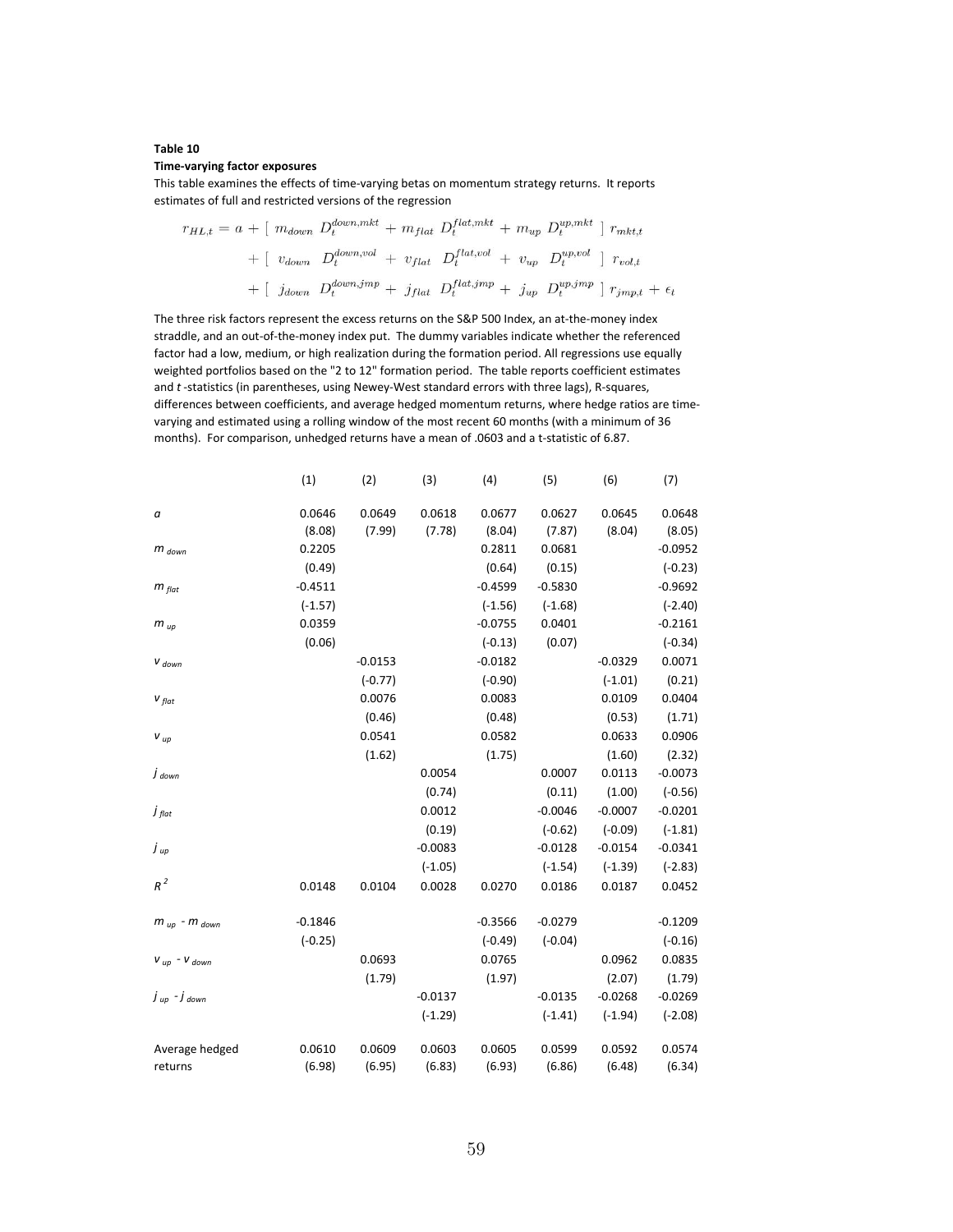#### **Spanning tests for alternative momentum strategies**

This table performs spanning tests that compare the individual firm, industry, and factor momentum strategies. In each panel, we report regressions in which we regress a single momentum strategy on a different momentum strategy, with or without the seven additional option factors (coefficients unreported) from Table 9 included as controls. All momentum strategies use equally weighted portfolios based on the "2 to 12" formation period. *T* -statistics, in parentheses, are computed using Newey-West standard errors with three lags.

| Intercept | Individual | Industry  | Factor    | $R^2$  | Intercept                                                   | Individual | Industry  | Factor    | $R^2$  |
|-----------|------------|-----------|-----------|--------|-------------------------------------------------------------|------------|-----------|-----------|--------|
|           |            |           |           |        | Panel A: Dependent variable is individual straddle momentum |            |           |           |        |
| 0.0622    |            |           |           | N/A    | 0.0646                                                      |            |           |           | 0.0955 |
| (7.97)    |            |           |           |        | (4.24)                                                      |            |           |           |        |
| 0.0514    |            | 0.2172    |           | 0.1679 | 0.0500                                                      |            | 0.2007    |           | 0.2164 |
| (6.59)    |            | (7.09)    |           |        | (3.52)                                                      |            | (6.46)    |           |        |
| 0.0603    |            |           | 0.0352    | 0.0043 | 0.0671                                                      |            |           | 0.0483    | 0.1007 |
| (7.24)    |            |           | (1.02)    |        | (4.34)                                                      |            |           | (0.95)    |        |
| 0.0485    |            | 0.2210    | 0.0515    | 0.1772 | 0.0534                                                      |            | 0.2067    | 0.0714    | 0.2277 |
| (5.92)    |            | (7.57)    | (1.57)    |        | (3.81)                                                      |            | (7.05)    | (1.56)    |        |
|           |            |           |           |        | Panel B: Dependent variable is industry momentum            |            |           |           |        |
| 0.0497    |            |           |           | N/A    | 0.0723                                                      |            |           |           | 0.1570 |
| (3.22)    |            |           |           |        | (3.43)                                                      |            |           |           |        |
| 0.0016    | 0.7731     |           |           | 0.1679 | 0.0293                                                      | 0.6659     |           |           | 0.2696 |
| (0.10)    | (7.23)     |           |           |        | (1.49)                                                      | (5.85)     |           |           |        |
| 0.0536    |            |           | $-0.0740$ | 0.0054 | 0.0664                                                      |            |           | $-0.1117$ | 0.1648 |
| (3.60)    |            |           | $(-1.02)$ |        | (2.83)                                                      |            |           | $(-0.99)$ |        |
| 0.0062    | 0.7856     |           | $-0.1016$ | 0.1780 | 0.0205                                                      | 0.6832     |           | $-0.1447$ | 0.2827 |
| (0.41)    | (7.41)     |           | $(-1.45)$ |        | (0.95)                                                      | (6.17)     |           | $(-1.41)$ |        |
|           |            |           |           |        | Panel C: Dependent variable is factor momentum              |            |           |           |        |
| 0.0527    |            |           |           | N/A    | $-0.0533$                                                   |            |           |           | 0.3587 |
| (2.77)    |            |           |           |        | $(-1.95)$                                                   |            |           |           |        |
| 0.0450    | 0.1228     |           |           | 0.0043 | $-0.0610$                                                   | 0.1196     |           |           | 0.3624 |
| (2.04)    | (1.01)     |           |           |        | $(-1.97)$                                                   | (1.01)     |           |           |        |
| 0.0563    |            | $-0.0726$ |           | 0.0054 | $-0.0473$                                                   |            | $-0.0833$ |           | 0.3647 |
| (2.92)    |            | $(-1.10)$ |           |        | $(-1.60)$                                                   |            | $(-1.03)$ |           |        |
| 0.0452    | 0.2151     | $-0.1194$ |           | 0.0164 | $-0.0574$                                                   | 0.2022     | $-0.1239$ |           | 0.3739 |
| (2.06)    | (1.53)     | $(-1.60)$ |           |        | $(-1.86)$                                                   | (1.66)     | $(-1.48)$ |           |        |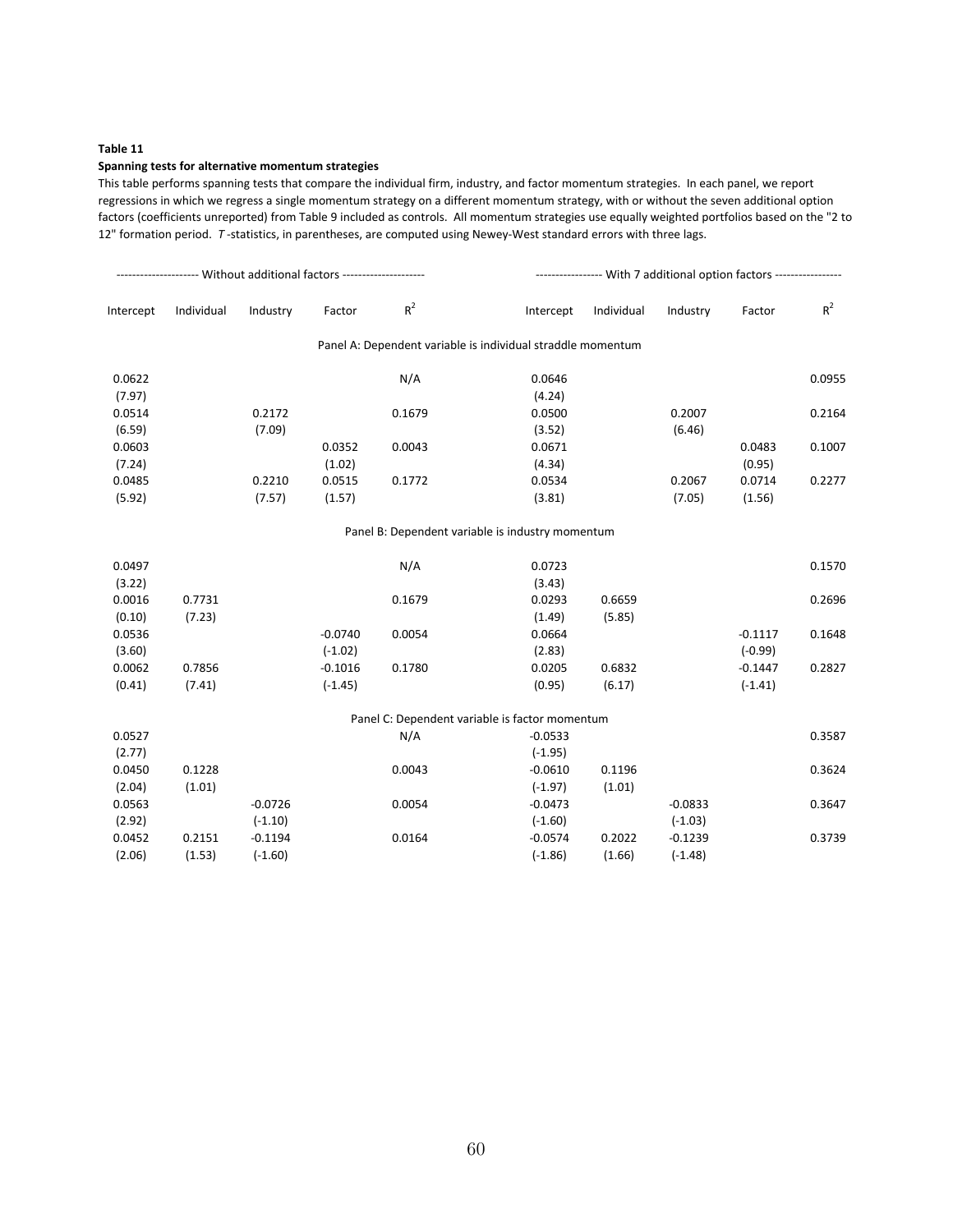#### **Pervasiveness of reversal and momentum**

This table reports return means and t-statistics from sequential double sorts on straddles. Every third Friday, we sort straddles into 3 portfolios based on a conditioning variable shown in the column header and then, within each tercile, sort straddles into 3 portfolios based on past average returns over some formation period. Within each tercile of the conditioning variable, we then compute equal-weighted portfolio returns and take long and short positions in the top and bottom terciles. Numbers reported are the resulting high-minus-low return spreads within each tercile of the conditioning variable. *T* -statistics, in parentheses, are computed using Newey-West standard errors with three lags. We consider five conditioning variables. The first, firm size, is the stock's most recent equity capitalization. Stock illiquidity is proxied by the average Amihud (2002) measure over the most recent 12 months. Option illiquidity is the weighted average of the percentage bid-ask spread of the options in each straddle, averaged over the past 12 months. Analyst coverage is the number of analysts covering the stock, updated monthly. Credit rating is measured following Avramov et al. (2007) and is updated monthly. "No downgrade" reports the high-minus-low return spread for the sample of stocks that have a credit rating but were not downgraded in the 12 months prior to the holding period. "Downgrade" reports the high-minus-low return spread for the sample of stocks that have a credit rating and were downgraded in that period. "No rating" reports the high-low return spread for the sample of stocks without a credit rating.

#### Panel A: Formation period includes lag 1 only

|               | Firm      | Stock       | Option      | Analyst   | Credit    |              |           |
|---------------|-----------|-------------|-------------|-----------|-----------|--------------|-----------|
|               | Size      | Illiquidity | Illiquidity | Coverage  | Rating    |              |           |
| Low           | $-0.0209$ | $-0.0443$   | $-0.0450$   | $-0.0199$ | $-0.0509$ | No downgrade | $-0.0457$ |
|               | (-3.00)   | (-5.33)     | $(-6.27)$   | (-2.95)   | $(-5.24)$ |              | (-6.26)   |
| <b>Medium</b> | $-0.0366$ | $-0.0384$   | $-0.0346$   | $-0.0363$ | $-0.0471$ | Downgrade    | $-0.0334$ |
|               | (-5.39)   | (-5.40)     | $(-5.01)$   | (-4.84)   | (-4.80)   |              | (-2.70)   |
| High          | $-0.0461$ | $-0.0152$   | $-0.0236$   | $-0.0478$ | $-0.0407$ | No rating    | $-0.0269$ |
|               | $(-6.05)$ | (-2.25)     | (-3.39)     | $(-6.03)$ | $(-4.06)$ |              | (-4.41)   |
| High - Low    | $-0.0252$ | 0.0292      | 0.0215      | $-0.0279$ | 0.0102    |              |           |
|               | (-2.75)   | (3.01)      | (2.46)      | (-2.98)   | (0.81)    |              |           |

#### Panel B: Formation period includes lags 2 to 12

|            | Firm        | Stock       | Option      | Analyst   | Credit    |              |        |
|------------|-------------|-------------|-------------|-----------|-----------|--------------|--------|
|            | <b>Size</b> | Illiquidity | Illiquidity | Coverage  | Rating    |              |        |
| Low        | 0.0544      | 0.0395      | 0.0435      | 0.0561    | 0.0571    | No downgrade | 0.0378 |
|            | (5.12)      | (4.60)      | (5.40)      | (6.20)    | (4.79)    |              | (4.83) |
| Medium     | 0.0528      | 0.0484      | 0.0501      | 0.0505    | 0.0438    | Downgrade    | 0.0509 |
|            | (6.48)      | (5.74)      | (6.33)      | (5.90)    | (4.12)    |              | (2.44) |
| High       | 0.0422      | 0.0585      | 0.0507      | 0.0452    | 0.0143    | No rating    | 0.0546 |
|            | (4.91)      | (5.77)      | (5.48)      | (4.74)    | (1.12)    |              | (7.32) |
| High - Low | $-0.0122$   | 0.0189      | 0.0072      | $-0.0109$ | $-0.0428$ |              |        |
|            | (-0.94)     | (1.48)      | (0.67)      | (-0.86)   | (-2.50)   |              |        |